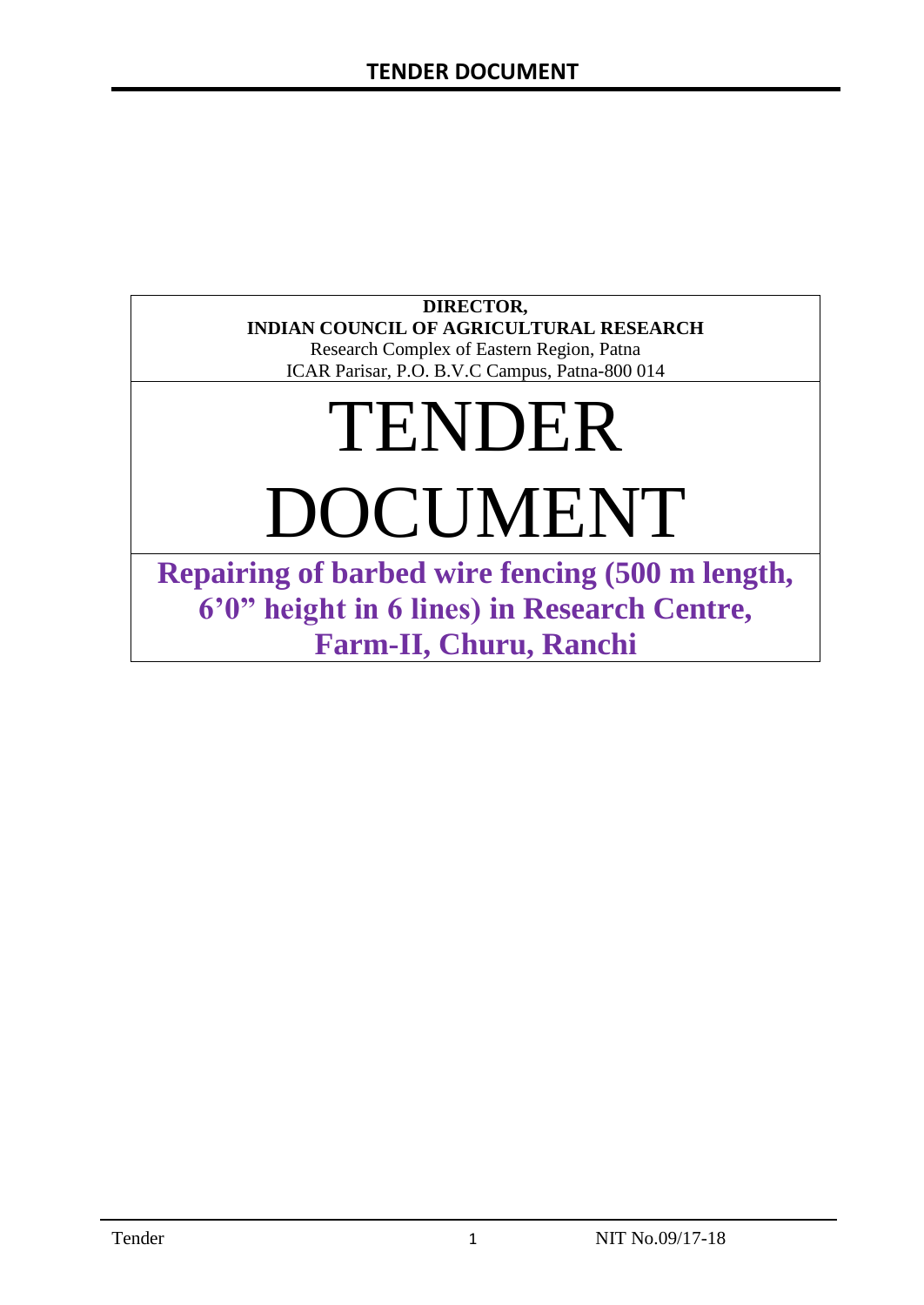# **INDIAN COUNCIL OF AGRICULTURAL RESEARCH RESEARCH COMPLEX OF EASTERN REGION PATNA**

# **TENDER DOCUMENT**

**Repairing of barbed wire fencing (500 m length, 6'0" height in 6 lines) in Research Centre, Farm-II, Churu, Ranchi**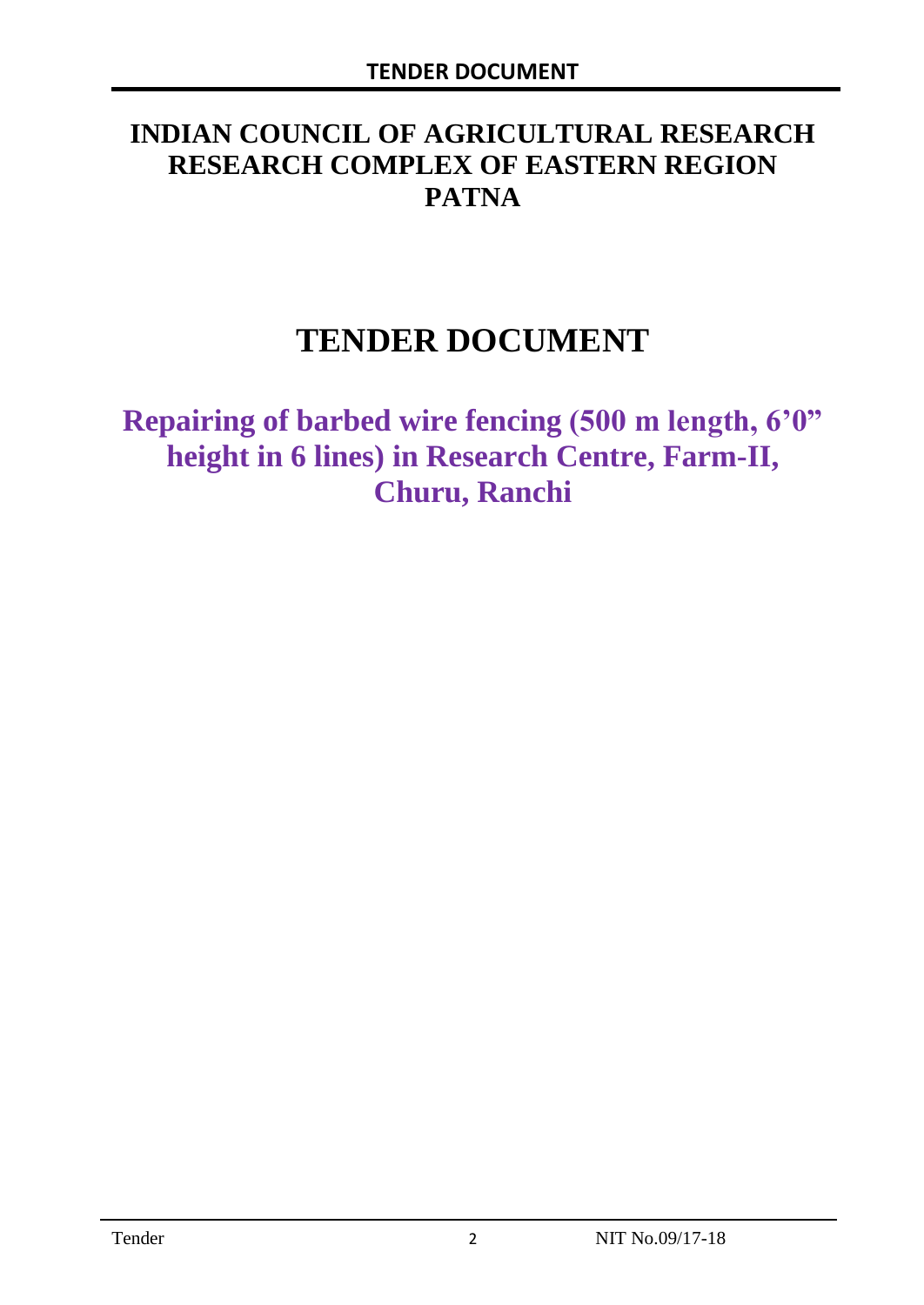# **TENDER DOCUMENT**

# **INDEX**

| Sl. No.                 | <b>Details</b>                                               | Page no.       |
|-------------------------|--------------------------------------------------------------|----------------|
| 1.                      | <b>NOTICE INVITING TENDERS</b>                               | 5              |
| 2.                      | <b>INSTRUCTIONS TO TENDERERS</b>                             | 6              |
| A)                      | General                                                      | 6              |
| B)                      | Tender document                                              | $\overline{7}$ |
| $\mathcal{C}$           | Preparation of tenders                                       | 8              |
| D)                      | Submission of tenders                                        | $9-10$         |
| E)                      | Tender opening and evaluation                                | 11             |
| F)                      | Award of contract                                            | 12             |
| $\overline{\mathbf{3}}$ | <b>QUALIFICATION INFORMATION (ANNEXURE-I)</b>                | 13             |
|                         | <b>CHECKLIST TO ACOMPANY THE TENDER</b>                      |                |
| $\overline{\mathbf{4}}$ | <b>CONDITIONS OF CONTRACT</b>                                | 14             |
|                         | <b>TENDER</b>                                                | 15             |
| $\overline{A}$          | General                                                      | 17             |
| B                       | Time for completion                                          | 20             |
| $\overline{C}$          | Quality control                                              | 22             |
| D                       | Cost control                                                 | 23             |
| E                       | Finishing the contract                                       | 26             |
| $\mathbf{F}$            | Special conditions                                           | 27             |
| 5                       | <b>ADDITIONAL CONDITIONS TO TENDER NOTICE</b>                | 39             |
| 6                       | <b>GENERAL SPECIFICATIONS</b>                                | 40             |
| $\overline{7}$          | <b>DRAWINGS</b>                                              | 41             |
| 8                       | <b>BILL OF QUANTITIES</b>                                    | 42             |
| 9                       | <b>SCHEDULE - A: PRICE SCHEDULE &amp; BILL OF QUANTITIES</b> | 46             |
| A)                      | Price schedule of contract                                   | 48             |
| B)                      | Price summary                                                | 49             |
| $\mathcal{C}$           | Price schedule and Plan/Layout                               | 50             |
| 10                      | <b>Contract Form</b>                                         | 51-52          |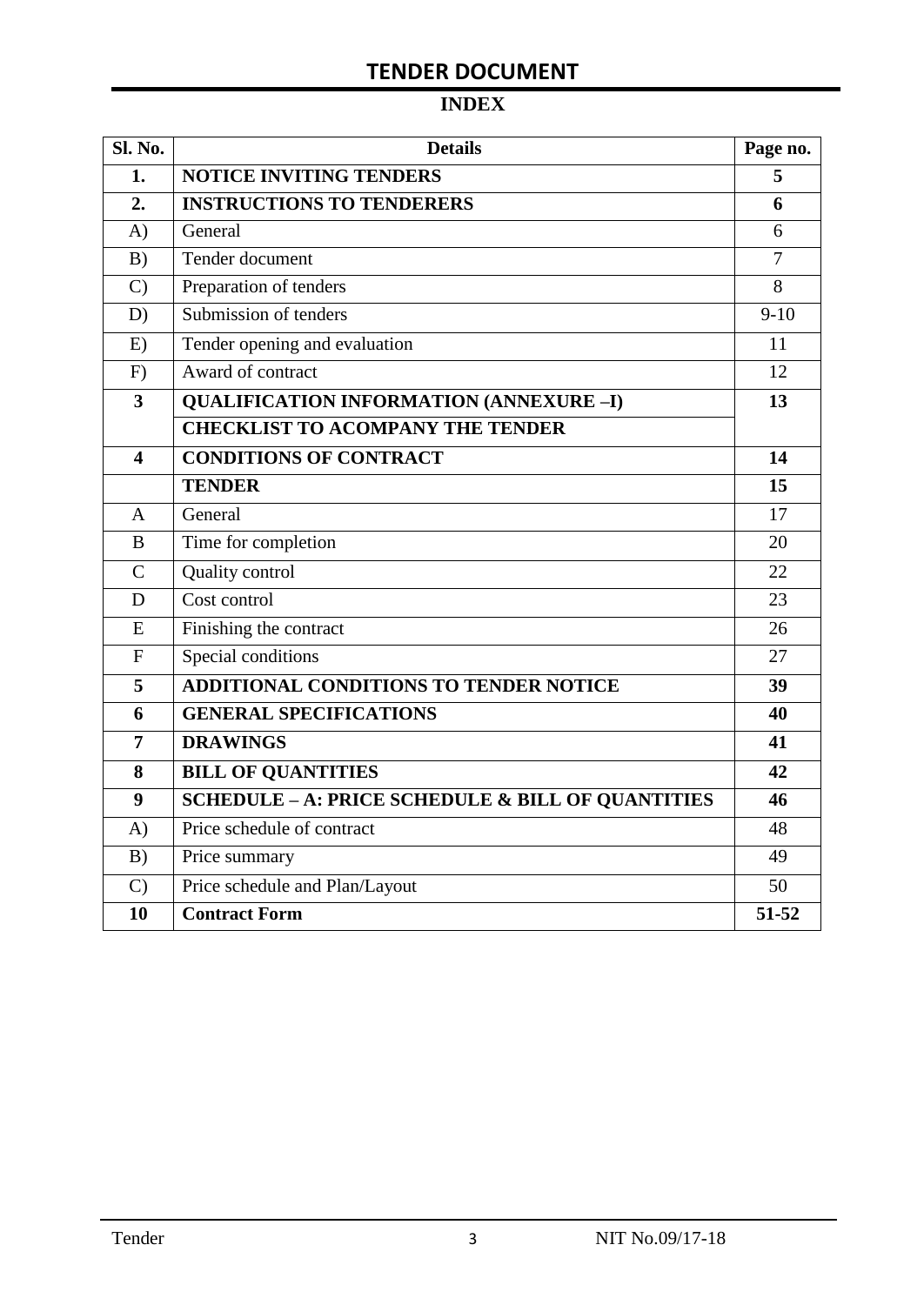# **NOTICE INVITING TENDERS**

# **No. 09/17-18**

# **INDIAN COUNCIL OF AGRICULTURAL RESEARCH RESEARCH COMPLEX OF EASTERN REGION PATNA**

**Name of Work: Repairing of barbed wire fencing (500 m length, 6'0" height in 6 lines) in Research Centre, Farm-II, Churu, Ranchi**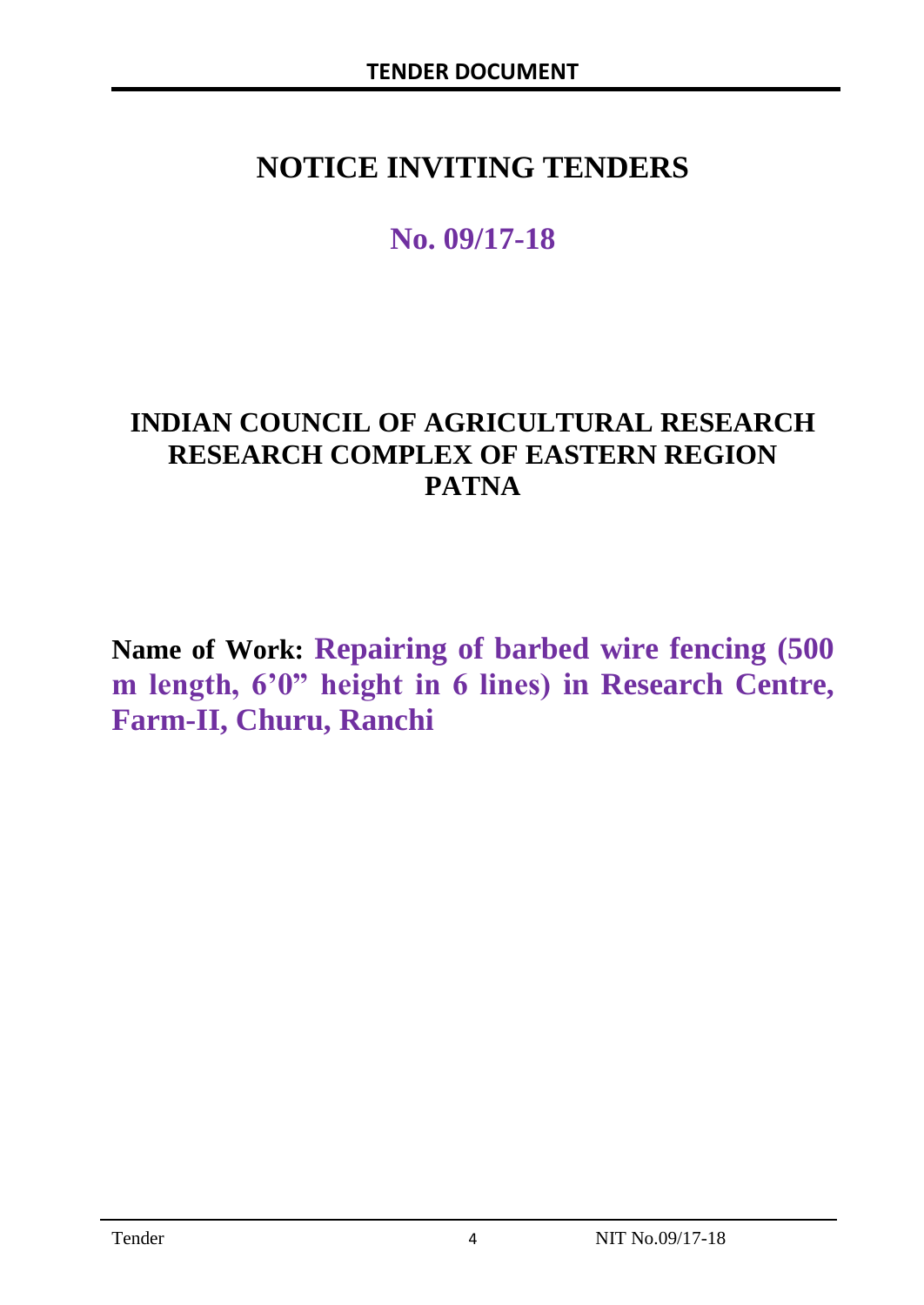# **TENDER DOCUMENT**

### **Notice Inviting Tenders No. 09/17-18**

I) Tenders are invited from eligible Contractors for the work mentioned below:-

| 1. | of<br><b>Name</b><br>the                                     | Repairing of barbed wire fencing (500 m length, 6'0" height in 6                         |  |  |
|----|--------------------------------------------------------------|------------------------------------------------------------------------------------------|--|--|
|    | Work                                                         | lines) in Research Centre, Farm-II, Churu, Ranchi                                        |  |  |
| 2. | Estimated cost of the work<br>without Tax                    | <b>Rs 1.00 lakh</b>                                                                      |  |  |
| 3. | Period of completion of work                                 | 60 days from the award of the work                                                       |  |  |
| 4. | Form of contract / class of firms<br>eligible.               | PWD/<br>Registered<br>CCW/<br>contractor<br>from<br>CPWD/RWD and similar govt. agencies. |  |  |
| 5. | E.M.D to be paid in the shape of                             | Rs. 2500.00 (Rs. Two thousand five hundred only)                                         |  |  |
|    | Demand Draft obtained from                                   |                                                                                          |  |  |
|    | Nationalized Bank only.                                      |                                                                                          |  |  |
| 6. | Issue of tender document                                     | Tender documents can be purchased on payment of                                          |  |  |
|    |                                                              | Rs.500/- for the work which estimated cost is less                                       |  |  |
|    |                                                              | than Rs.3.0 lakhs and Rs. 1000/- for the work which                                      |  |  |
|    |                                                              | estimated cost is higher than 3.0 lakhs) in shape of                                     |  |  |
|    |                                                              | demand draft towards cost of tender document or                                          |  |  |
|    |                                                              | down loaded from website: www.icarrcer.in in which                                       |  |  |
|    |                                                              | case, a demand draft for Rs.500/- or Rs.1000/- per                                       |  |  |
|    |                                                              | work to be enclosed alongwith tender in favour of                                        |  |  |
|    |                                                              | Head, ICAR RCER RC, Ranchi, payable at Ranchi.                                           |  |  |
| 7. | time<br>date<br>Last<br>and<br>for                           | 09.10.2017 up to 11.00 A.M.                                                              |  |  |
|    | submission of tender.                                        |                                                                                          |  |  |
| 8. | Date and time of opening of $\vert$ 09.10.2017 at 11.30 A.M. |                                                                                          |  |  |
|    | tender.                                                      |                                                                                          |  |  |

#### II) **Eligibility criteria for tenderer.**

- a) Registered contractor from CCW/CPWD/ PWD/ RWD and similar govt. agencies.
- b) Any type of single civil work of not less than Rs.3.50 lakhs in preceding three years.
- c) Should have a net worth of at least Rs.3.50 lakhs
- d) Certificates in support of existing Commitments.
- e) Valid Labour license and Income Tax Clearance certificate for last Financial Year must be submitted alongwith tender document.
- f) Copy of GST Registration.
- III) To purchase tender documents by paying an amount of Rs. 500/- or Rs. 1000/- (as applicable) towards cost of tender document including GST etc. Those not able to purchase tender document can down load the application from web site www.icarrcer.in and submit the D.D for Rs.500/- or Rs. 1000/- (as applicable) along with EMD in the shape of Demand Draft of **Rs. 2500/-** on Tender Value issued by any Nationalized Bank/Scheduled Commercial bank in favour of "**Head, ICAR RCER, RC, Ranchi**" to be valid for 3 months from the date of NIT along with bid. The tenderer shall invariably furnish original DD towards EMD to the tender inviting authority along with the Tender Document.
- IV) The tenders will be opened by the Tender Cum Works committee, ICAR-RCER, RC, Ranchi in the presence of tenderers/or their authorized representatives on the date mentioned above.
- V) If the office happens to be closed on the dates specified above, the respective activity will be performed at the designated time on the next working day without any notification.
- VI) Any other details can be obtained from the Office of the **AAO (P), ICAR-RCER, Patna or www.icarrcer.in**.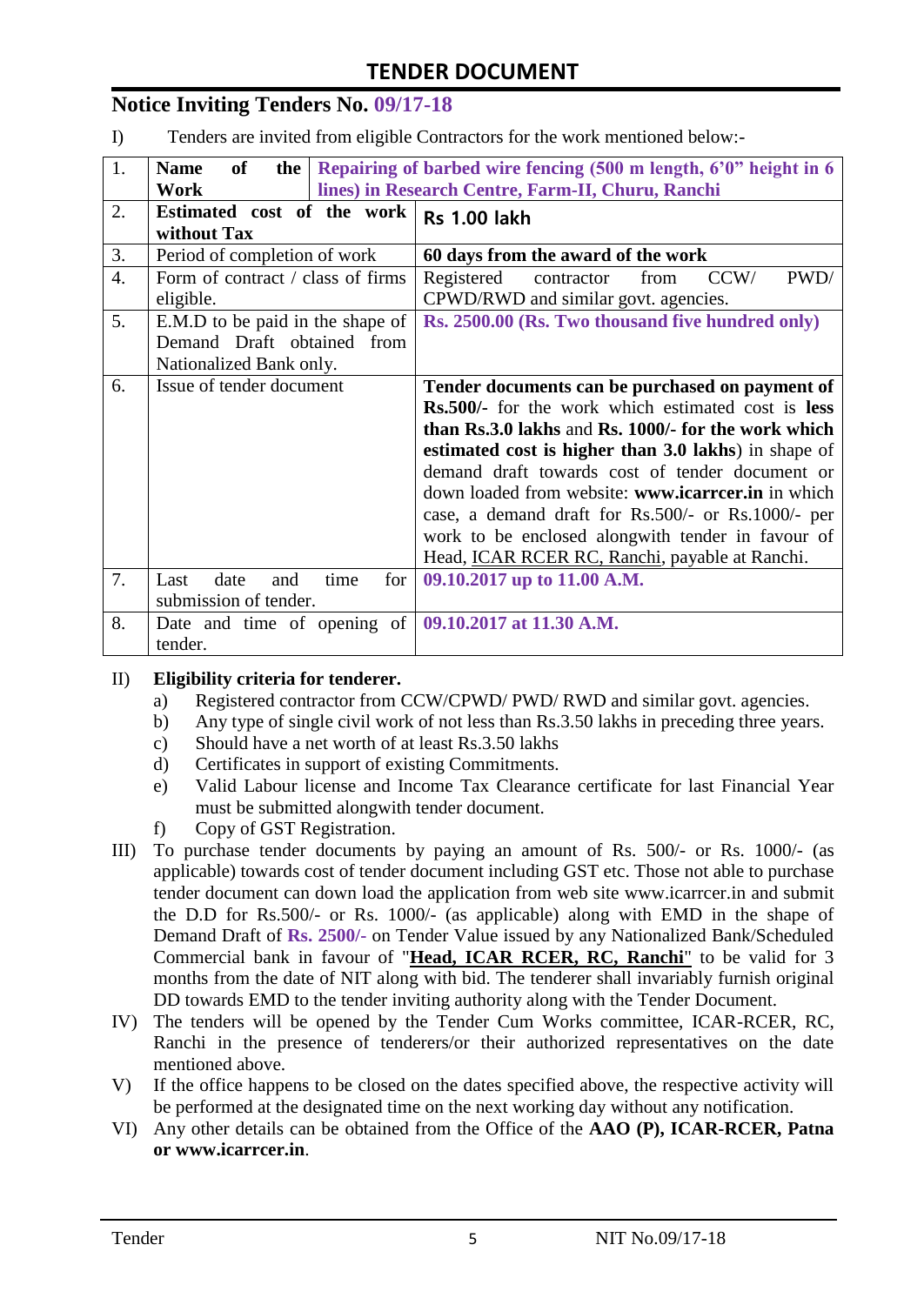#### **INSTRUCTIONS TO TENDERERS A – GENERAL**

#### **1. Name & Scope of work:**

1.1 Brief details of the work are as follows:

| A              | Brief description and<br>location of work | Fencing with G.I. barbed wire on angle iron post placed at<br>required distance and provided with horizontal lines and two<br>diagonals interwoven with horizontal wires, of barbed wire<br>weighing 9.38 kg per 100 m (minimum), between the two posts<br>fitted and fixed with G.I. staples, turn buckles etc. complete<br>Payment to be made per metre cost of total length of barbed<br>wire used. 500x6+4x2x167=4336m<br>Excavating holes more than 0.10 cum & upto 0.5 cum including<br>getting out the excavated soil, then returning the soil as required<br>in layers not exceeding 20 cm in depth, including consolidating<br>each deposited layer by ramming, watering etc, disposing of<br>surplus excavated soil, as directed within a lead of 50 m and lift<br>upto 1.5 m, all kind of soil 30 nos<br>Providing and laying in position cement concrete of specified<br>grade excluding the cost of centering and shuttering of mix M:20<br>0.76x0.125x0.125x30= 0.356>0.36cum<br>Supplying at site Angle iron post & strut of required size<br>including bottom to be split and bent at right angle in opposite<br>direction for 10 cm length single section 50x50x5 mm including<br>cutting& fixing in position and applying a priming coat of<br>approved steel primer for 6'0" ht &all complete job<br>2'6"+6'0"+1'=9'6"=2.89m 15x2x2.89m=86.7m> 332kg+34=<br>366kg |
|----------------|-------------------------------------------|--------------------------------------------------------------------------------------------------------------------------------------------------------------------------------------------------------------------------------------------------------------------------------------------------------------------------------------------------------------------------------------------------------------------------------------------------------------------------------------------------------------------------------------------------------------------------------------------------------------------------------------------------------------------------------------------------------------------------------------------------------------------------------------------------------------------------------------------------------------------------------------------------------------------------------------------------------------------------------------------------------------------------------------------------------------------------------------------------------------------------------------------------------------------------------------------------------------------------------------------------------------------------------------------------------------------------------------------------------------------------------------|
| B              | Scope of work:                            | Civil Work                                                                                                                                                                                                                                                                                                                                                                                                                                                                                                                                                                                                                                                                                                                                                                                                                                                                                                                                                                                                                                                                                                                                                                                                                                                                                                                                                                           |
| $\overline{C}$ | Period<br>of                              | 60 days from the award of the work                                                                                                                                                                                                                                                                                                                                                                                                                                                                                                                                                                                                                                                                                                                                                                                                                                                                                                                                                                                                                                                                                                                                                                                                                                                                                                                                                   |
|                | Completion                                |                                                                                                                                                                                                                                                                                                                                                                                                                                                                                                                                                                                                                                                                                                                                                                                                                                                                                                                                                                                                                                                                                                                                                                                                                                                                                                                                                                                      |
|                |                                           |                                                                                                                                                                                                                                                                                                                                                                                                                                                                                                                                                                                                                                                                                                                                                                                                                                                                                                                                                                                                                                                                                                                                                                                                                                                                                                                                                                                      |

- **1.2 The Director, ICAR-RCER, Patna invites tenders along with** EMD of Rs. **2500/-** in the shape of Demand Draft issued by any Nationalized Bank**, Payable at Ranchi** to be valid for 3 months from the date of NIT along with bid. Bids without EMD will be summarily rejected.
- **1.3** The successful tenderer is expected to complete the work within the stipulated time period, as specified in 1.1 C.

#### **2. Firms Eligible to Tender:**

- 2.1 The Firms who are having;
	- a) Registered contractor from CCW/PWD/CPWD/RWD and similar govt. agencies.
	- b) Any type of single civil work of not less than **Rs.3.50** lakhs in preceding the years.
	- c) Should have net worth of at least **Rs.3.50** Lakhs.
	- d) Experience in any type of civil work.
	- e) Certificates in support of Existing Commitments.
	- f) Valid Labour license, Income Tax Clearance certificate for last Financial Year and Copy of GST Registration must be submitted alongwith tender document.

#### **3. Qualification data of the Tenderers:**

- 3.1 The tenderer shall furnish the following particulars in the formats enclosed, supported by documentary evidence as specified in the formats.
	- a) Check slip to accompany the tender **(in Annexure-I)**.
	- b) Attested copies of documents relating to experience in the similar type of works.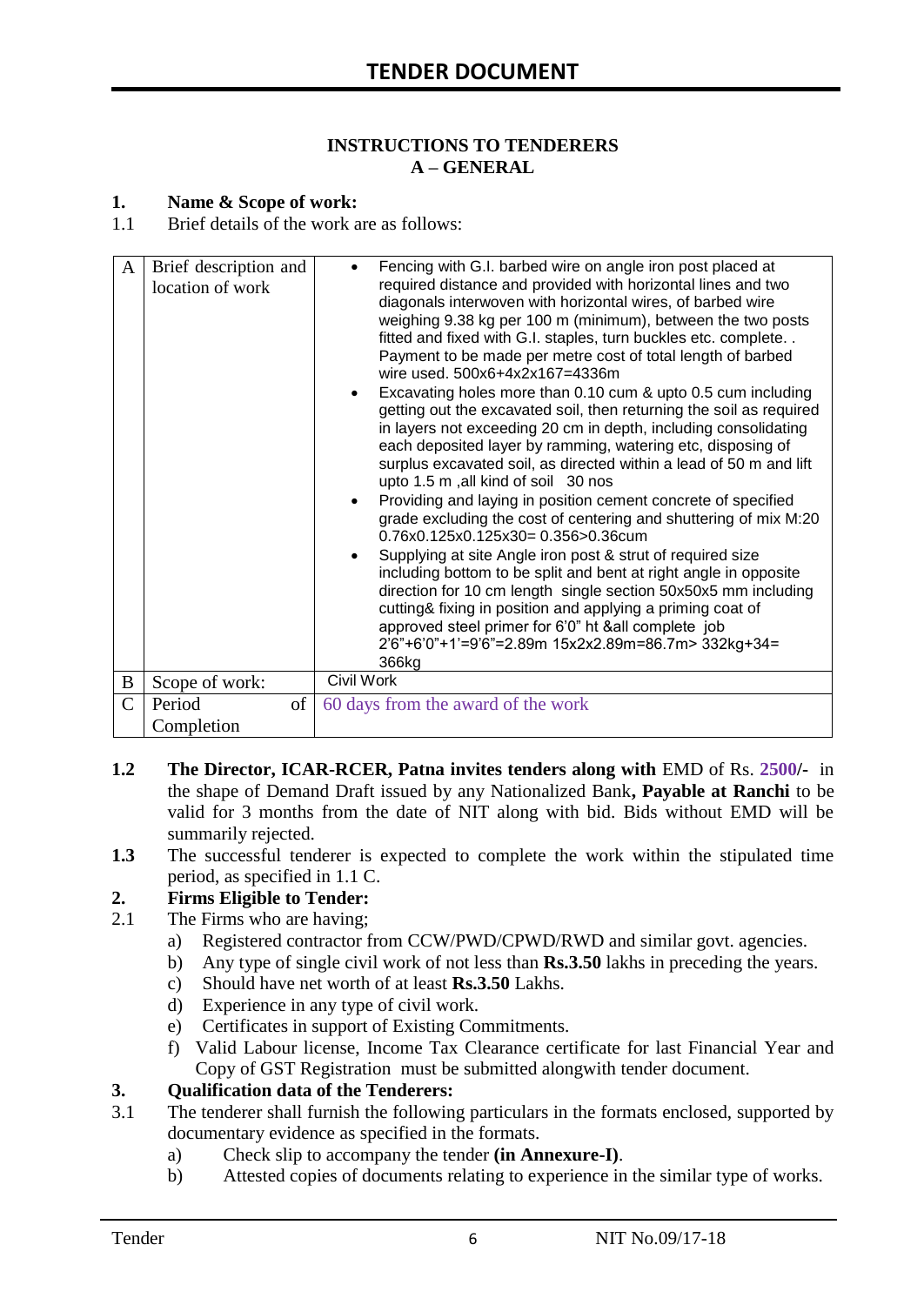- 3.2 Even though the tenderers meet the above qualifying criteria, they are liable to be disqualified / debarred / suspended / blacklisted if they have
	- Furnished false / fabricated particulars in the forms, statements and /annexure submitted in proof of the qualification requirements and/or
	- Not turned up for entering into agreement, when called upon.
	- Record of poor progress such as abandoning the work, not properly completing the contract, inordinate delays in completion, litigation history or financial failures etc. and/or
	- Participated in the previous bidding for the same work and had quoted unreasonably high tender rate and
	- Even while execution of the work, if found that the work was awarded to the Contractor based on false / fake certificates of experience, the Contractor will be blacklisted and work will be taken over invoking relevant standard rules of GOI.
- 3.3 **A tenderer submitting a Tender which the tender accepting authority considers excessive and or indicative of insufficient knowledge of current prices or definite attempt of profiteering will render him liable to be debarred permanently from tendering or for such period as the tender accepting authority may decide. The tenderer overall quote should be based on the controlled prices for the materials, if any, fixed by the Government or the reasonable prices permissible for the tenderer to charge a private purchaser under the provisions of clause-6 of the hoarding and profiteering prevention ordinance of 1943 as amended from time to time and on similar principle in regard to labour supervision on the construction.**

#### **4. One Tender per Tenderer:**

4.1 Each Tenderer shall submit only one Tender for the work. A Tenderer who submits more than one Tender will cause disqualification of all the Tenders submitted by the Tenderer.

#### **5. Cost of Tendering**

5.1 The Tenderer shall bear all costs associated with the preparation and submission of his Tender and the tender inviting authority will in no case be responsible and liable for those costs.

#### **6. Site Visit.**

6.1 The Tenderer, at the Tenderer's own responsibility and risk is advised to visit and examine the Site of Work and its surroundings and obtain all information that may be necessary for preparing the Tender for entering into a contract, for construction of the work. The costs of visiting the site shall be at the Tenderer's own expenses.

#### **B. TENDER DOCUMENT**

#### **7. Contents of Tender document.**

- 7.1 One set of Tender document, comprises of the following:
	- 1) **Notice Inviting Tenders (NIT)**
	- **2) Instruction to Tenderers**
	- **3) Forms of Tender and qualification information**
	- **4) Conditions of Contract.**
	- **5) Specifications.**
	- **6) Drawings.**
	- **7) Forms of Securities. i.e., EMD, Additional Security etc.**
	- **8) Bill of quantities and Price.**

#### **8. Clarification on Tender Documents.**

8.1 A prospective Tenderer requiring any clarification on Tender documents may contact the Administrative Officer at the address **indicated in the NIT**. The Administrative Officer will also respond to any request for clarification, received through post.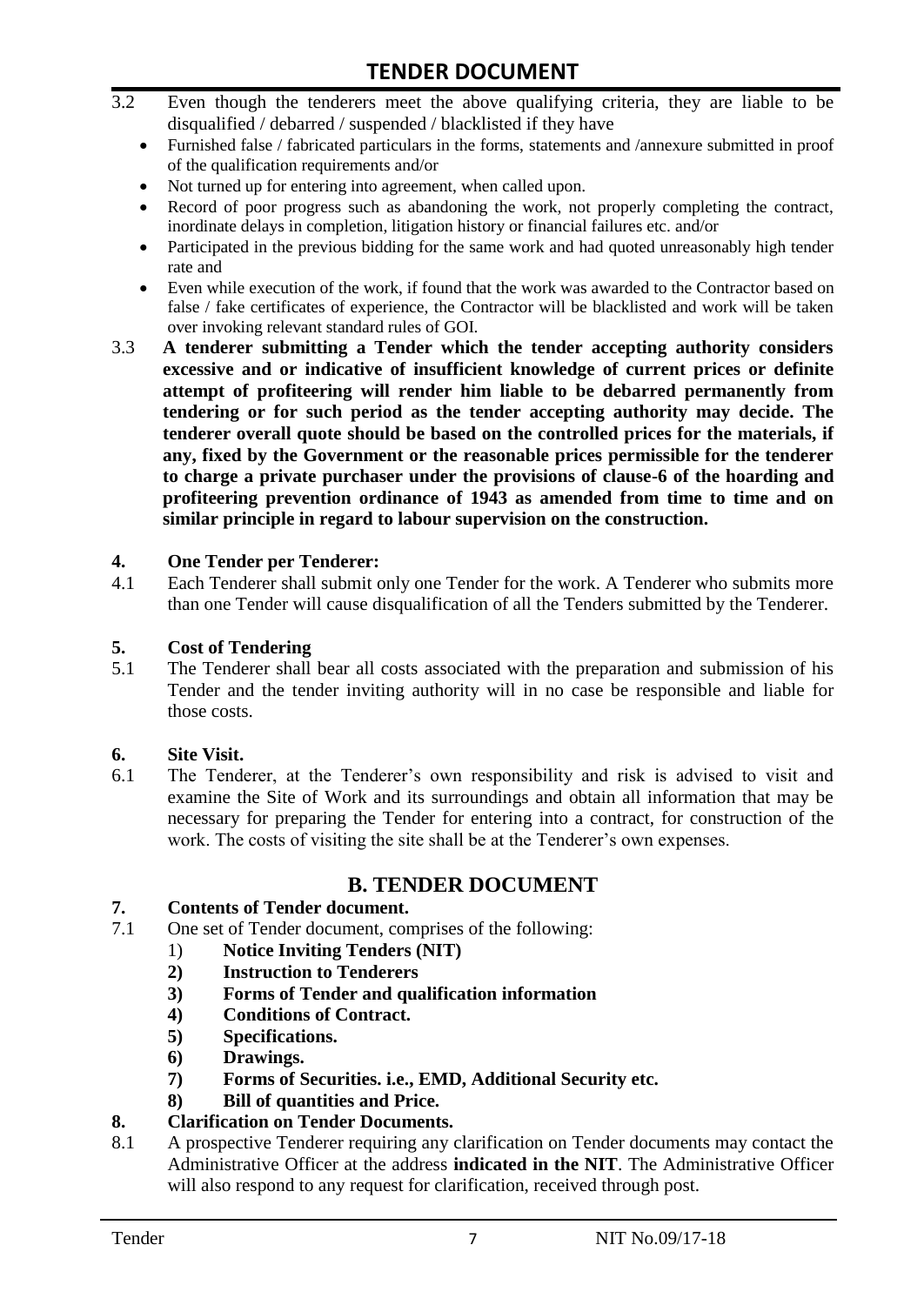#### **9. Amendment to Tender Documents.**

- 9.1 Before the last date for submission of Tenders, the Tender Inviting Officer may modify any of the Contents of the Tender Notice, Tender documents by issuing amendment / Addendum.
- 9.2 Any addendum/amendments issued by the Tender Inviting Officer shall be part of the Tender Document and it shall either be communicated in writing to all the purchasers of the Tender documents or notified on the Website in which NIT was published.
- 9.3 To give prospective Tenderers reasonable time to take an addendum into account in preparing their bids, the Tender Inviting Officer may extend if necessary, the last date for submission of tenders.

### **C. PREPARATION OF TENDERS**

**10. Language of the Tender:** All documents relating to the tender shall be in the English Language only.

#### **11. Documents comprising of the Tender.**

- 11.1 The bidders are requested to submit a proposal as detail in this document.<br>11.2 The bidders, who are desirous of participating in the Tender, shall sign on
- The bidders, who are desirous of participating in the Tender, shall sign on all the statements, documents, certificates, tender document purchased by him, owning responsibility for their correctness/authenticity.
- 11.3 **Earnest Money Deposit (EMD):** The bidders shall submit EMD as indicated earlier along with the Proposal. The proposals without EMD are liable for rejection.
- **11.4 The tenderer should place two bids in separate envelopes namely;**

#### **a) Technical bid**

- **b) Financial bid or Price bid**
	- **Both the envelope should clearly mention the NIT No. and type of bid i.e. technical or financial or price bid.**

#### **11.5 Proposal of Technical Bid**

- a. In preparing the Technical bid, bidders are expected to examine the documents comprising this tender document in detail. Material deficiencies in providing the information requested may result in rejection of a Proposal.
- b. While preparing the Technical bid, bidders must give particular attention to the following:
	- I) If a bidder considers that they do not have all the expertise for the Assignment, it may obtain a full range of expertise by associating with other firms as appropriate.
	- II) The Technical Proposal should provide the following information using the attached Standard Forms, where ever applicable
	- III) A brief description of the bidder organization and an outline of recent experience on assignments of a similar nature. For each assignment, the outline should indicate, inter alia, duration of the assignment, contract amount, and bidder involvement.
	- IV) List of equipment make, model etc with technical brochures, if any equipment is to be supplied.
	- V) List of personnel who will be looking after the work execution.
	- VI) Any comments or suggestions on the proposed scope of work, list of services, and any facilities expected to be provided by the **ICAR-RCER, Patna**.
	- VII) Any additional comments/ remarks.
- c. The Technical Proposal shall not include any financial information.
- **11.6** The Technical proposal will be reviewed by Tender cum Works Monitoring Committee of the **ICAR-RCER, Patna** and the clarifications, particulars if any required from the bidders will be obtained or in the conventional method by addressing the bidders.
- **11.7 The Tender Document will be opened in front of Purchase and Works Committees of the ICAR-RCER RC, Ranchi at the time and date as specified in the tender documents.**

#### **12. Price Offer:**

12.1 The tenderer should however quote his lump sum tender based on this schedule of quantities. He should quote his offer as an overall tender percentage. The over all tender percentage should be written both in words and figures. The bid offers i.e., percentage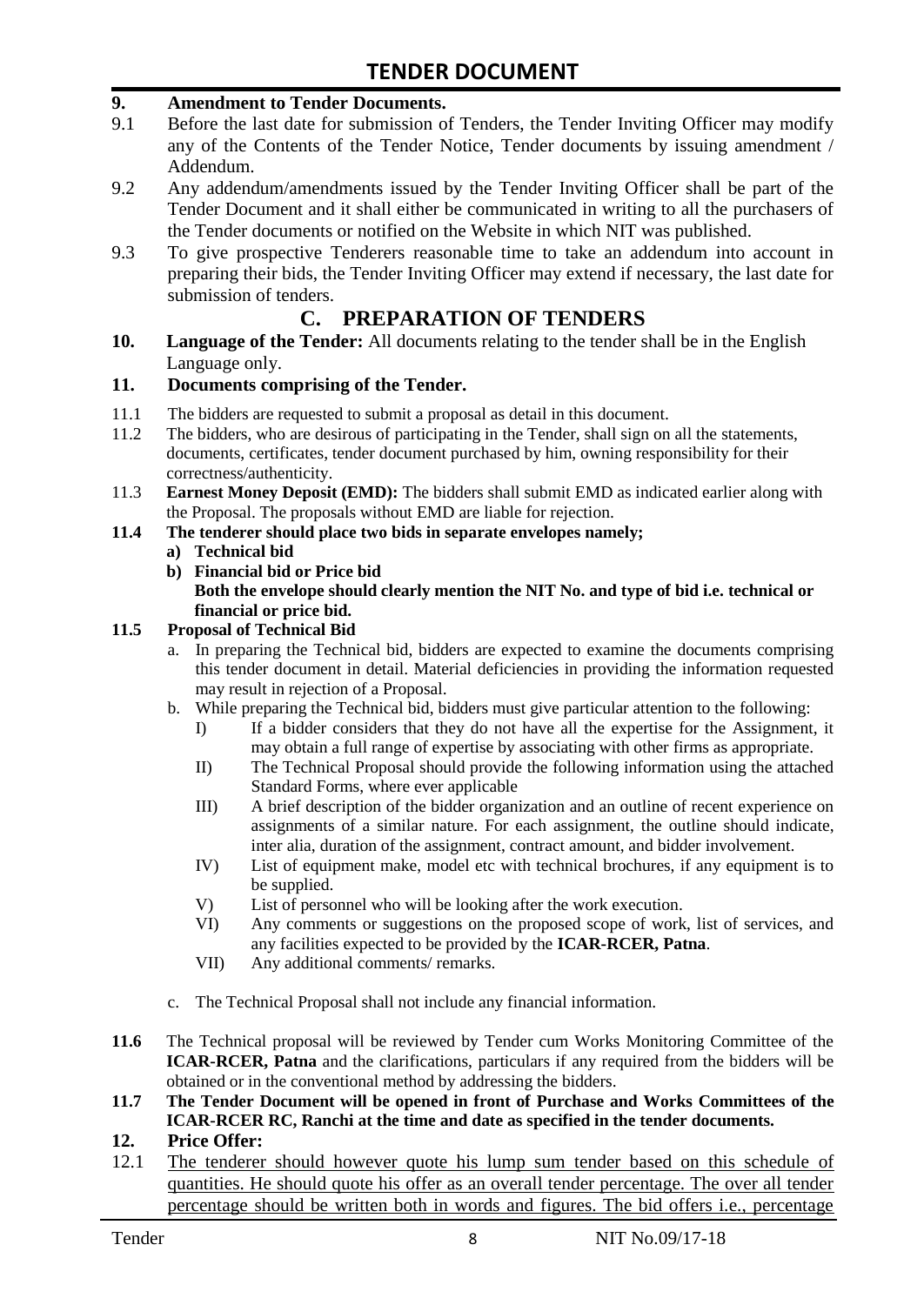shall be written both in figures and words legibly and free from erasures, over writings or corrections of figures. Corrections where unavoidable should be made by crossing out, and rewriting duly inalization with date.

- 12.2 The Schedule A contains not only the quantities but also the rates worked out by the department and the amount for each item and total value of the estimated contract. The tenderer should workout his own rates keeping in view the work, site conditions and quote his overall tender percentage with which he intends to execute the work.
- 12.3 The bid offer shall be for the whole work and not for individual items / part of the work.
- 12.4 All duties, taxes, and other levies payable by the contractor as per State / Central Government rules, shall be included in the tender percentage quoted by the tenderer.
- 12.5 **The tendered contract amount as computed based on overall tender percentage is subject to variation during the performance of the Contract in accordance with variation in quantities etc.**

#### **13. Validity of Tenders:**

- 13.1 Tenders shall remain valid for a period of not less than six months from the last date for receipt of Tender.
- 13.2 During the above mentioned period no plea by the tenderer for any sort of modification of the tender based upon or arising out of any alleged misunderstanding or misconceptions or mistake or for any reason will be entertained.
- 13.3 In exceptional circumstances, prior to expiry of the original time limit, the Tender Inviting Officer may request the bidders to extend the period of validity for a specified additional period. Such request to the Tenderers shall be made in writing. A Tenderer may refuse the request without forfeiting his E.M.D. A tenderer agreeing to the request will not be permitted to modify his Tender, but will be required to extend the validity of his E.M.D for a period of the extension.

# **14.** Signing of Tenders<br>14.1 If the tender is made

- If the tender is made by an individual, it shall be signed with his full name and his address shall be given. If it is made by a firm, it shall be signed with the co-partnership name by a member of the firm, who shall also sign his own name, and the name and address of each member of the firm shall be given, if the tender is made by a corporation it shall be signed by a duly authorized officer who shall produce with his tender satisfactory evidence of his authorization. Such tendering corporation may be required before the contract is executed, to furnish evidence of its corporate existence. Tenders signed on behalf of G.P.A holder will be rejected.
- 14.2 The tender shall contain no alterations or additions, except those to comply with instructions issued by the tender inviting officer, or as necessary to correct errors made by the tenderer, in which case all such corrections shall be inalizat by the person signing the tender.
- 14.3 No alteration which is made by the tenderer in the contract form, the conditions of the contract, the drawings, specifications or statements / formats or quantities accompanying the same will be recognized, and, if any such alterations are made the tender will be void.

## **D. SUBMISSION OF TENDERS.**

#### **15. Submission of Tenders:**

- 15.1 The tenderer shall invariably ensure that the following are to be submitted along with tender document.
	- **a) Check slip**
	- **b) Copy of Experience Certificate in Civil type of Work.**
	- **c) Any type of single civil work of not less than Rs.3.50 lakhs in preceding three years.**
	- **d) DD towards EMD.**
	- **e) Declaration towards the genuineness of the certificates**
- 15.2 The successful tenderer shall furnish the original hard copies of all the documents/ EMD / certificates / statements by them before concluding the agreement.
- 15.3 Submit tenders in as explained above. The tender should be submitted in a water proof covers and duly sealed. The cover should clearly indicate the Tender Number, Name of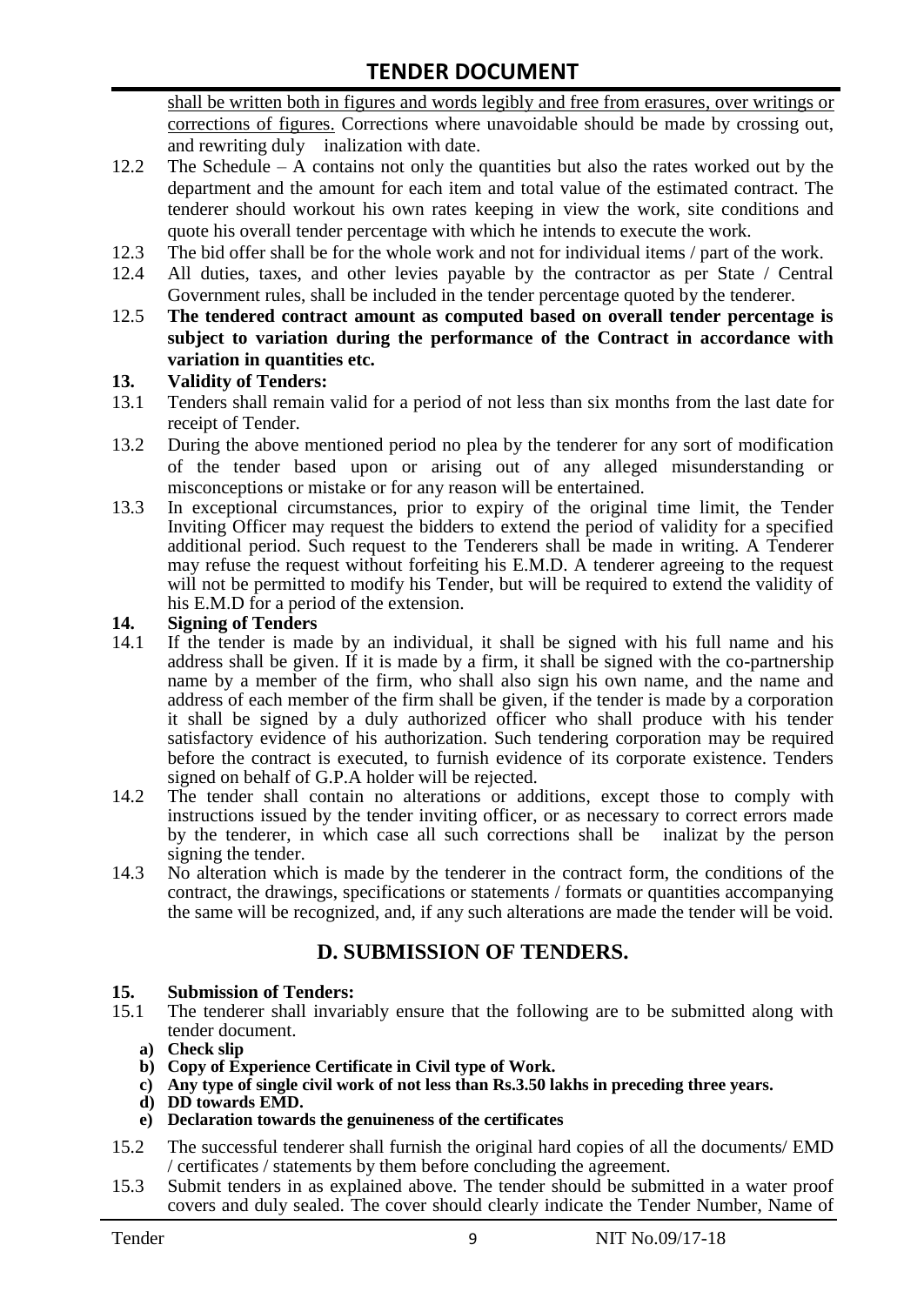work tendered, due date for opening, address of the bidder and the Bid schedule. The EMD should be enclosed prominently along with the BID.

- **16. Last date / time for submission of the tenders.**<br>16.1 Tenders must be submitted not later than the date
- 16.1 Tenders must be submitted not later than the date and time specified in NIT. In the event of the specified date / time for the submission of bids declared as holiday, the bids will be received on the next working day.
- 16.2 The Director, ICAR-RCER may extend the dates for issue and receipt of Tenders by issuing an amendment in which case all rights and obligations of the Incharge and the Tenderers will remain same as previously.
- **17. Late tenders**
- 17.1 Any tender received after the last date / time prescribed will be summarily rejected.<br>18. Modification to the tender
- **18. Modification to the tender**<br>18.1 No tender shall be modified
- No tender shall be modified after the last date / time of submission of tenders.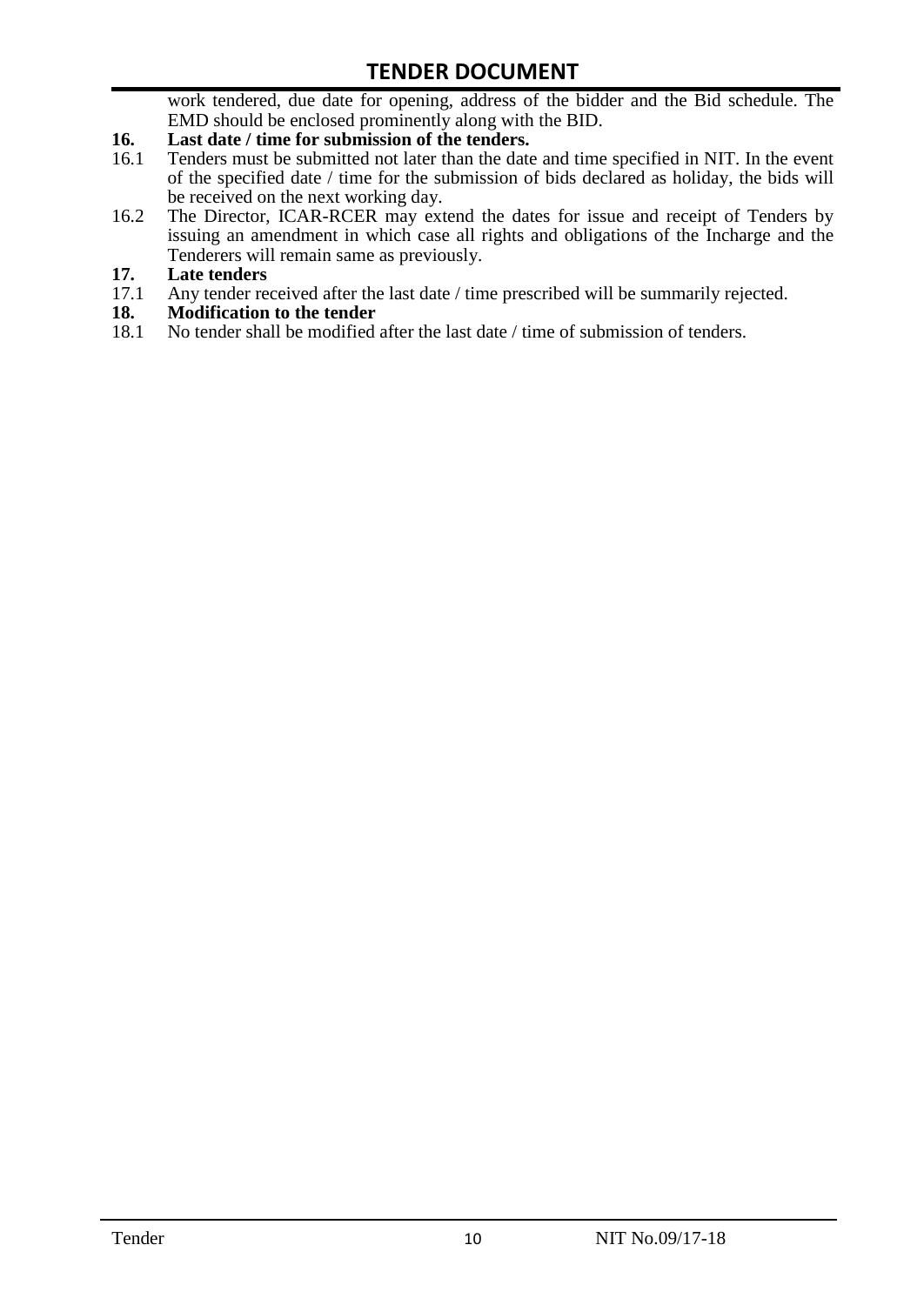## **E. TENDER OPENING AND EVALUATION**

- **19. Tender opening**
- 19.1 **The tenderers or their authorized representatives can be present at the time of opening of the tenders. Either the tenderer himself or one of his representative with proper authorization only will be allowed at the time of tender opening. If any of the tenderer is not present at the time of opening of tenders, the tender opening authority will, on opening the tender of the absentee tenderer, reads out and record the deficiencies if any, which shall be binding on the tenderer.**
- 19.2 **The technical bid containing qualification requirements as per Annexure: I and statement I to VII in 11:5 (b) will be evaluated by the tender opening authority and the minutes are recorded which will be signed by the tender opening authority as well as tenderers or their authorized representatives present.**

#### **20. Clarification of the Tender Document.**

- 20.1 The tender opening authority may call upon any tenderer for clarification on the statements, documentary proof relating to the Tender Document. The request for clarification and response thereto shall be in writing and it shall be only on the qualification information furnished by the tenderer. The clarification called for from the tenderers shall be furnished within the stipulated time, which shall not be more than a week.
- 20.2 The tenderer if so desirous, shall agree in writing to furnish the clarification called for within the stipulated time and, for disqualification and rejection of his tender in the event of failure to do so.

# **21. Examination of Tender Document and determination of responsiveness**

- 21.1 The Director, ICAR-RCER will evaluate whether each tenderer is satisfying the eligibility criteria prescribed in the tender document and declares them as a qualified tenderer.
- 21.2 If any alteration is made by the tenderer in the tender documents, the conditions of the contract, the drawings, specifications or statements / formats or quantities the tender will be rejected.
- 21.3 Tenders shall be scrutinized in accordance with the conditions stipulated in the Tender document. In case of any discrepancy of non-adherence conditions the tender accepting authority shall communicate the same which will be binding both on the tender opening authority and the tenderer. In case of any ambiguity, the decision taken by the tender accepting authority on tenders shall be final.
- 21.4 Those proposals which are found to meet the minimum standards as prescribed by the Director, ICAR-RCER will be treated as responsive bids.

# **22. Evaluation and comparison of price.**

- The committee will evaluate and compare the price of all the qualified tenderers.
- 22.2 Negotiations at any level are strictly prohibited. However, good gesture rebate, if offered by the lowest tenderer prior to finalization of tenders may be accepted by the tender accepting authority.
- 22.3 Selection of tenderer among the lowest and equally quoted tenderers will be in the following orders:
	- **a) The tenderer whose bid capacity is higher will be selected.**
	- **b) In case the bid capacity is also same the tenderer whose annual turnover is more will be preferred.**
	- **c) Even if the criteria incidentally become the same, the turnover on similar works and thereafter machinery available for the work and then the clean track record will be considered for selection.**

#### **23. Process to be confidential**

- 23.1 Information relating to the examination, clarification, evaluation and comparison of tenders and recommendations for the award of a contract shall not be disclosed to tenderers or any other persons not officially concerned with such process until the award to the successful tenderer has been announced by the tender accepting authority. Any effort by a tenderer to influence the processing of tenders or award decisions may result in the rejection of his tender.
- 23.2 No Tenderer shall contact the Director, ICAR-RCER or any authority concerned with finalization of tenders on any matter relating to its Tender from the time of the Tender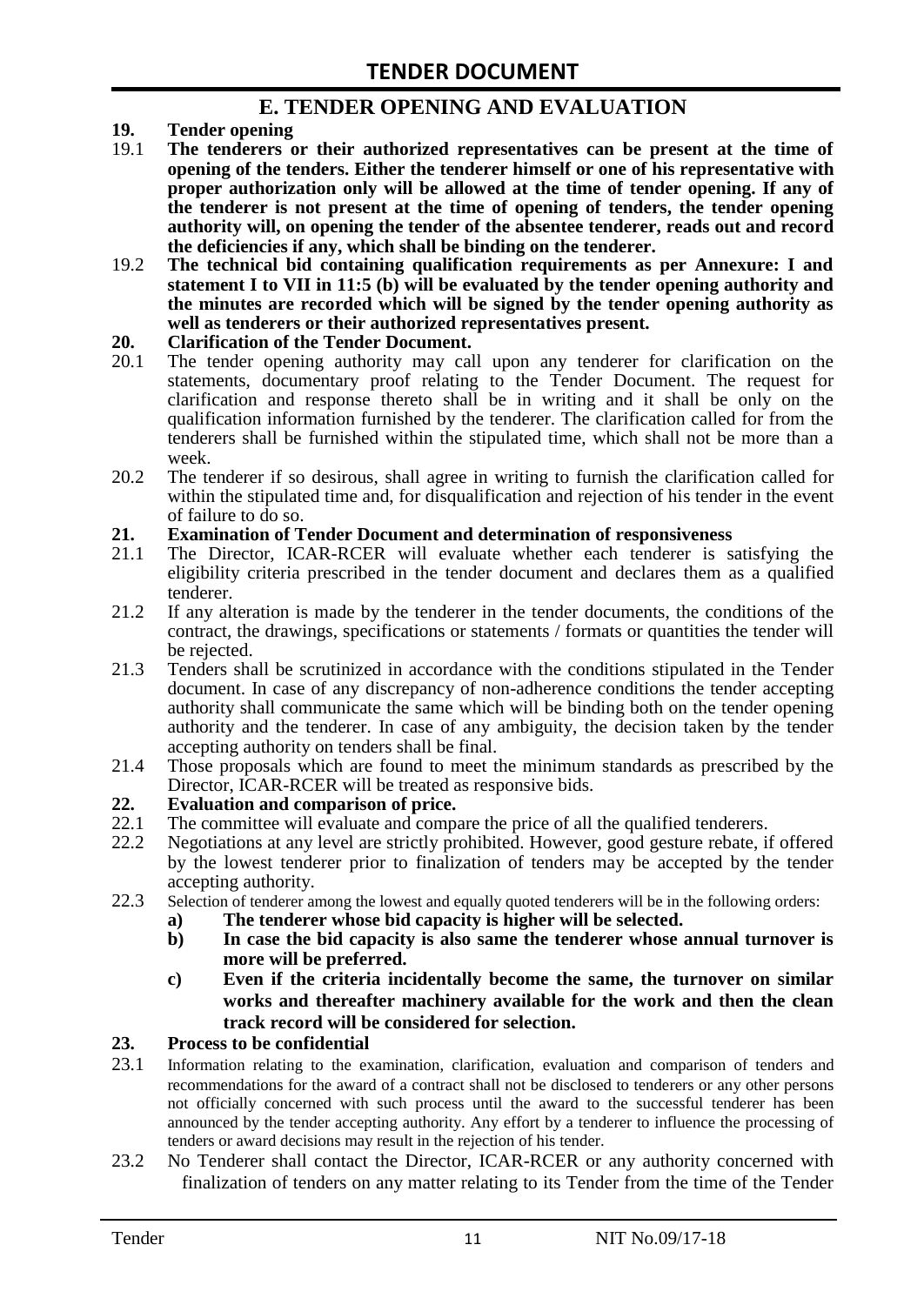opening to the time the Contract is awarded. If the Tenderer wishes to bring additional information to the notice of the Director, it should do so in writing.

23.3 Before recommending / accepting the tender, the tender recommending / accepting authority shall verify the correctness of certificates submitted to meet the eligibility criteria and specifically experience. The authenticated agreements of previous works executed by the lowest tenderer shall be called for.

# **F. AWARD OF CONTRACT**

#### **24. Award Criteria**

- 24.1 The Director, ICAR-RCER will award or recommend to the competent tender accepting authority for award of the contract to the tenderer who is found technically qualified as per the tender conditions and whose price is lowest.
- 24.2 The tender accepting authority reserves the right to accept or reject any tender or all tenders and to cancel the tendering process, at any time prior to the award of contract, without thereby incurring any liability to the affected tenderer or tenderers or any obligation to inform the affected tenderer or tenderers of the reasons for such action.
- 25. Notification of award and signing of agreement
- 25.1 **The Tenderer whose Tender has been accepted will be notified of the award of the work by The Director ICAR-RCER prior to expiration of the Tender validity period by registered letter. This letter (hereinafter and in the Conditions of Contract called "Letter of Acceptance") will indicate the sum that the Government will pay the Contractor in consideration of the execution, completion, and maintenance of the Works by the Contractor as prescribed by the Contract (hereinafter and in the Contract called the "Contract Amount").**
- 25.2 The successful tenderer has to sign an agreement within a period of 15 days from the date of receipt of communication of acceptance of his tender. On failure to do so his tender will be cancelled duly forfeiting the E.M.D., paid by him without issuing any further notice and action will be initiated for black listing the tenderer.

#### **26. Corrupt or fraudulent practices**

- 26.1 The Government requires that the bidders / suppliers / contractors under Government financed contracts, observe the highest standard of ethics during the procurement and execution of such contracts. In pursuance of this policy, the Government
- (a) Define for the purposes of the provision, the terms set forth below as follows:
- (i) "corrupt practices" means the offering, giving, receiving or soliciting of anything of value to influence the action of a Government official in procurement process or in contract execution: and
- (ii) "fraudulent practice" means a misrepresentation of facts in order to influence a procurement process or the execution of a contract to the detriment of the Government and includes collusive practice among Tenderers (prior to or after Tender submission) designed to establish in Tender prices at artificial noncompetitive levels and to deprive the Government of the benefits of free and open competition.
- (b) Will reject a proposal for award if it determines that the tenderer recommended for award has engaged in corrupt or fraudulent practices in competing for the contract in question.
- I Will blacklist / or debar a firm, either indefinitely or for a stated period of time, if at any time determines that the firm has engaged in corrupt or fraudulent practices in competing for, or in executing a Government contract.
- (d) Further more, tenderers shall be aware of the provisions stated in the general conditions of contract.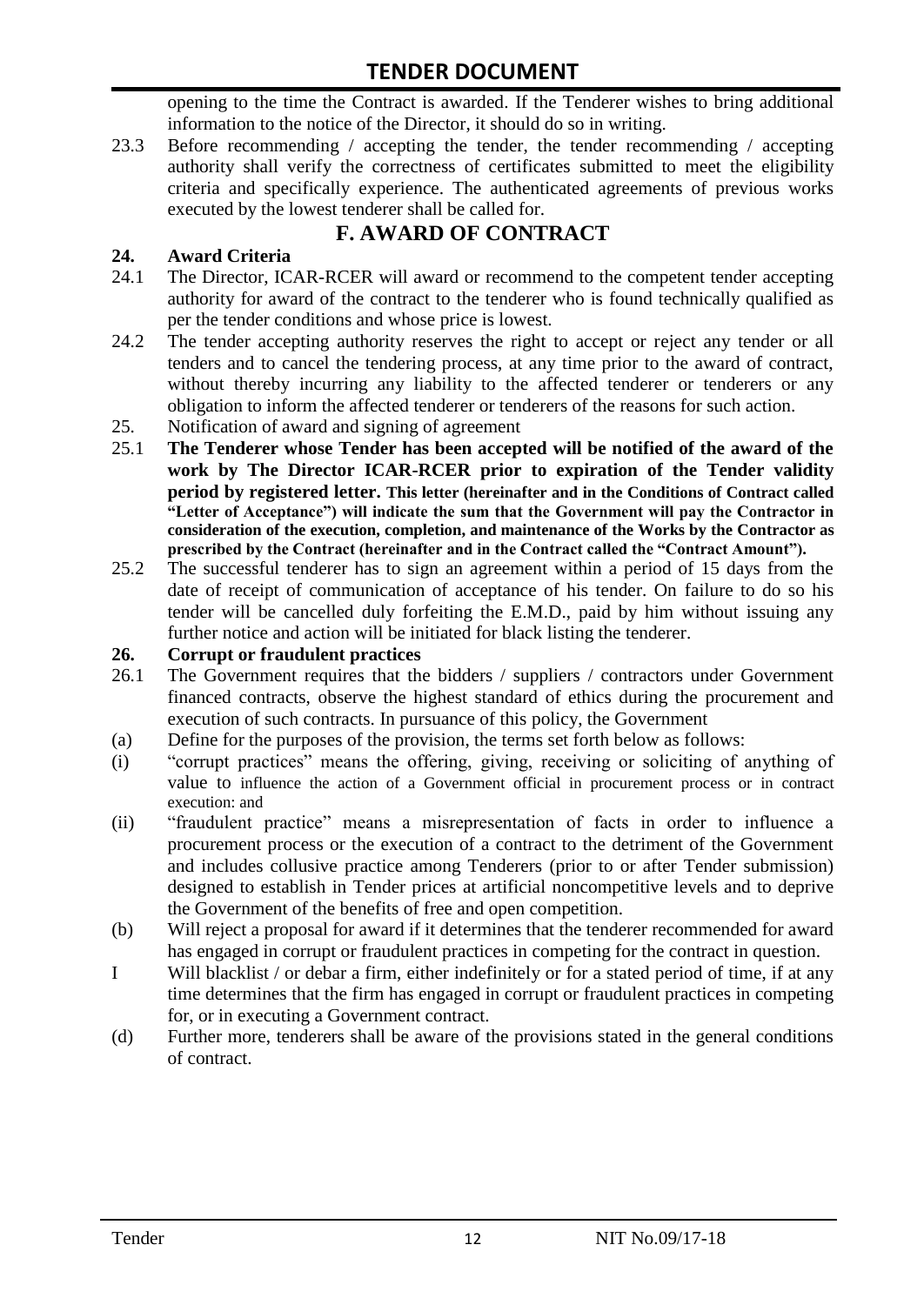#### **QUALIFICATION INFORMATION Annexure –I CHECKLIST TO ACOMPANY THE TENDER**

| Sl.            | <b>Description</b>                                       | <b>Submitted</b> | Page No.  |
|----------------|----------------------------------------------------------|------------------|-----------|
| No.            |                                                          | Yes/No           | (see Note |
|                |                                                          |                  | below)    |
| 1              | 2                                                        | 3                |           |
| $\mathbf{1}$   | Attested photocopy of Registered contractor from         | Yes / No         |           |
|                | CCW/CPWD/ PWD/ RWD and similar govt. agencies            |                  |           |
| 2              | Any type of single civil work of not less than Rs.3.50   | Yes / No         |           |
|                | lakhs in preceding three years.                          |                  |           |
| 3              | Certificates in support of Existing Commitments.         | Yes / No         |           |
| 4              | DD towards EMD.                                          | Yes / No         |           |
| 5              | Declaration towards the genuineness of the certificates  | Yes / No         |           |
| 6              | <b>Experience :</b> Experience in any type of civil work | Yes / No         |           |
| $\overline{7}$ | Valid Labour license and Income Tax Clearance            | Yes / No         |           |
|                | certificate for last Financial Year must be submitted    |                  |           |
|                | alongwith tender document.                               |                  |           |
| 8              | Copy of GST Registration                                 | Yes / No         |           |

#### **Notes:-**

- 1) All the statements copies of the certificates, documents etc., enclosed to the Tender Document shall be given page numbers on the right corner of each certificate, which will be indicated in column (4) against each item. The statements furnished shall be in the formats appended to the tender document.
- 2) The information shall be filled-in by the Tenderer in the checklist and **statements VI & VII** of section 11.5 (b) and shall be enclosed to the Technical bid for the purposes of verification as well as evaluation of the tenderer's Compliance to the qualification criteria as provided in the Tender document. All the Certificates, documents, statements as per check-list shall be submitted by the tenderer.
- 3) The bidder shall sign all the statements/documents/certificates received by him owing responsibility for their correctness/authenticity. The successful tenderer shall furnish the original hard copies of all the documents / certificates / statements received by them before concluding the Agreement.

#### **DECLARATION**

I / WE ………………………………………………………………. have gone through carefully all the Tender conditions and solemnly declare that the certificates or the documents uploaded by me/us are genuine and I/We will abide by any penal action such as disqualification or black listing or determination of contract or any other action deemed fit, taken by, the Institute against us, if it is found that the statements, documents, certificates produced by me/us are false/fabricated.

I / WE hereby declare that, I / WE have not been blacklisted / debarred / Suspended / demoted in any department in any State due to any reasons.

Signature of the Tenderer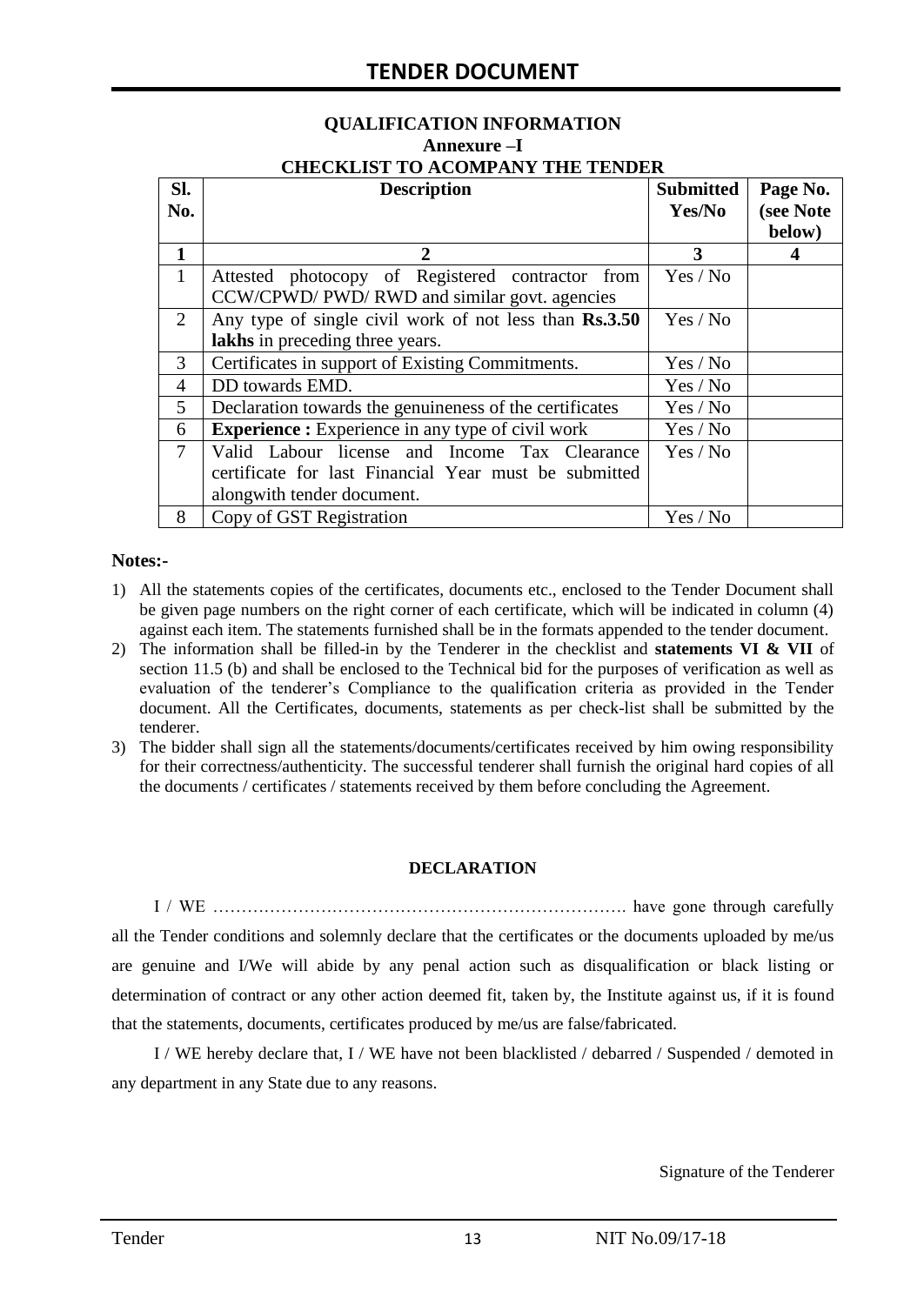### **CONDITIONS OF CONTRACT**

#### **TENDER**

Date: ……………

To The Director, ICAR-RCER, Patna

Sir,

I / We do hereby tender and if this tender be accepted, under take to execute the work entitled "**Repairing of barbed wire fencing in farm II, at Churu (500 m length, 6'0" height in 6 lines)"** as shown in the drawings and as per specifications described in this document of ICAR-RCER, Patna for the sum of **Rs. 1.00 lakhs** or such other sum as may be arrived under the clause of the standard preliminary specifications relating to "Payment by final measurement at unit rates"

I/WE have also quoted rates in Schedule 'A', annexed (in words and figures) for which I/We agree to execute the work when the lumpsum payment under the terms of the agreement is varied by payment on measurement quantities.

I/WE have quoted rates in Schedule 'A' both in words & figures. In case of any discrepancy between the Percentage excess or less on E.C.V., in words and figures, the rates quoted words only shall prevail.

I/WE agreed to keep the offer in this tender valid a period of six month(s) mentioned in the tender notice and not to modify the whole or any part of it for any reason within above period. If the tender is withdrawn by me/us for any reasons whatsoever, the earnest money paid by me/us will be forfeited to Government

I/WE hereby distinctly and expressly, declare and acknowledge that, before the submission of my/our tender I/We have carefully followed the instructions in the tender notice and have read the preliminary specifications and that I/We have made such examination of the contract documents and the plans, specifications and quantities and of the location where the said work is to be done, and such investigation of the work required to be done, and in regard to the material required to be furnished as to enable me/us to thoroughly understand the intention of same and the requirements, covenants, agreements, stipulations and restrictions contained in the contract, and in the said plans and specifications and distinctly agree that I/We will not hereafter make any claim or demand upon the Government based upon or arising out of any alleged misunderstanding or misconception /or mistake on my/or our part of the said requirement, covenants, agreements, stipulations, restrictions and conditions.

I / WE enclosed to my/our application for tender schedule a crossed demand draft (No.

dated:  $\qquad \qquad$  ) for Rs: as earnest money not to bear interest.

I / WE shall not assign the contractor or sublet any portion of the same. In case if it becomes necessary such subletting with the permission of the shall be limited to (1) Labour contract, (2) Material contract, (3) Transport contract and (4) Engaging specialists for special item of work.

IF MY / OUR tender is not accepted the sum shall be returned to me/us on application when intimation is sent to me/us of rejection or at the expiration of three months from last date of receipt of this tender, whichever is earlier. If my/our tender is accepted the earnest money shall be retained by the Government as security for the due fulfilment of this contract. If upon written intimation to me/us by the Office, I/We fail to attend the said office on the date herein fixed or if upon intimation being given to me/us or acceptance of my/our tender, and if I/We fail to make the additional security deposit or to enter into the required agreement as defined in tender document, then I/We agree the forfeiture of the earnest money. Any notice required to be served on me/us here under shall be sufficiently served on me/us if delivered to me/us hereunder shall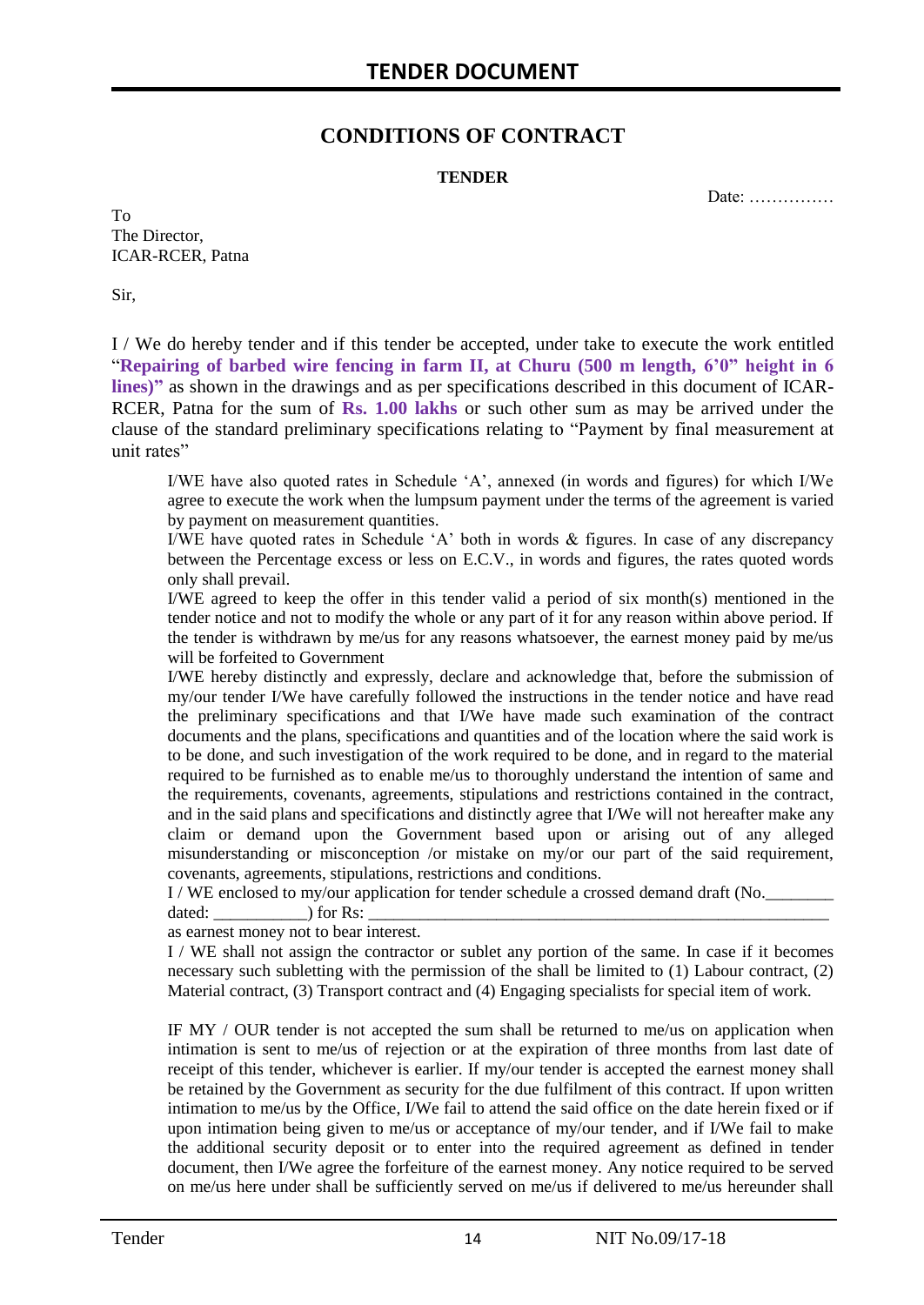be sufficiently served on me/us if delivered to me/us personally or forwarded to me/us by post to (registered or ordinary) or left at my/our address given herein. Such notice shall if sent by post be deemed to have been served on me/us at the time when in due course of post it would be delivered at the address to which it is sent.

I/WE fully understand that the written agreement to be entered into between me/us and Government shall be the foundation of the rights of the both the parties and the contract shall not be deemed to be complete until the agreement has first been signed by me/us and then by the proper officer authorized to enter into contract on behalf of Government.

I AM/WE ARE professionally qualified and my/our qualifications are given below:

| S. No. | Name | Qualification |
|--------|------|---------------|
|        |      |               |
|        |      |               |
|        |      |               |
|        |      |               |
|        |      |               |
|        |      |               |
|        |      |               |
|        |      |               |

I/WE will employ the following technical staff for supervising the work and will see that one of them is always at site during working hours, personally checking all items of works and paint extra attention to such works as required special attention (eg) Main panel boards, Cable connections etc.,

| S. No. | Name | $\sqrt{Q}$ ualification |
|--------|------|-------------------------|
|        |      |                         |
|        |      |                         |
|        |      |                         |
|        |      |                         |
|        |      |                         |
|        |      |                         |

I / WE declare that I / WE agree to recover the salaries of the technical staff actually engaged on the work by the department, from the work bills, if I / We fail to employ technical staff as per the tender condition.

#### **TENDERERS / CONTRACTOR'S CERTIFICATE.**

- (1) I/WE hereby declare that I/We have perused in detail and examined closely the Indian Standard Specifications, all clauses of the preliminary specifications with all amendments and have either examined all the standards specifications or will examine all the standard specifications for items for which I/We tender, before I/We submit such tender and agree to be bound and comply with all such specifications for this agreement which I/We execute in the different Government Departments.
- (2)I/WE certify that I/We have inspected the site of the work before quoting my price, I /We have satisfied about the quality, availability and transport facilities for all the materials.
- (3)I / WE am/are prepared to furnish detailed data in support of all my quoted rates, if and when called upon to do so without any reservations.
- $(4)$  I / WE hereby declare that I / We will not claim any price escalation.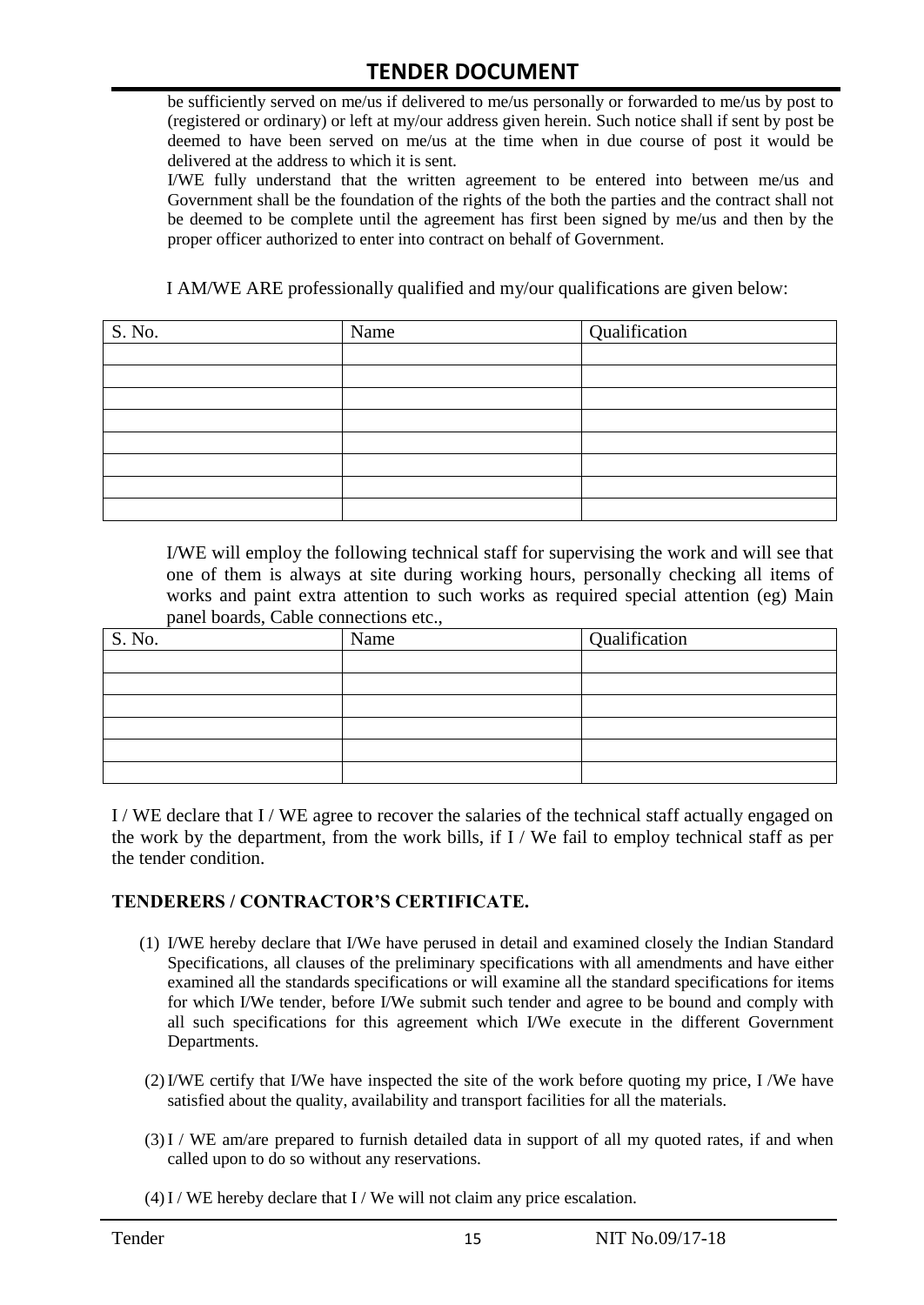- (5)I / WE hereby declare that I am / We are accepting for the defect liability period as 24 months.
- (6)I / WE declare that I / WE will not claim any extra amount towards any material used for the work other than the quoted works for respective schedule 'A' items.
- $(7)$  I / WE declare that I / WE will execute the work as per the mile stone programme, and if I / WE fail to complete the work as per the mile stone programme I abide by the condition to recover liquidated damages as per the tender conditions.
- (8)I / WE declare that I / WE will abide for settlement of disputes as per the tender conditions.

#### **DECLARATION OF THE TENDERER**

- 1) I/WE have not been black listed in any department due to any reasons.
- 2) I/We declare that all the Certificates/Documents submitted by Me/US are Genuine.
- 3) I/WE agree to disqualify me/us for any wrong declaration in respect of the above and to summarily reject my/our tender.

Address of the Tenderer:

Phone No.: Fax No.: CONTRACTOR.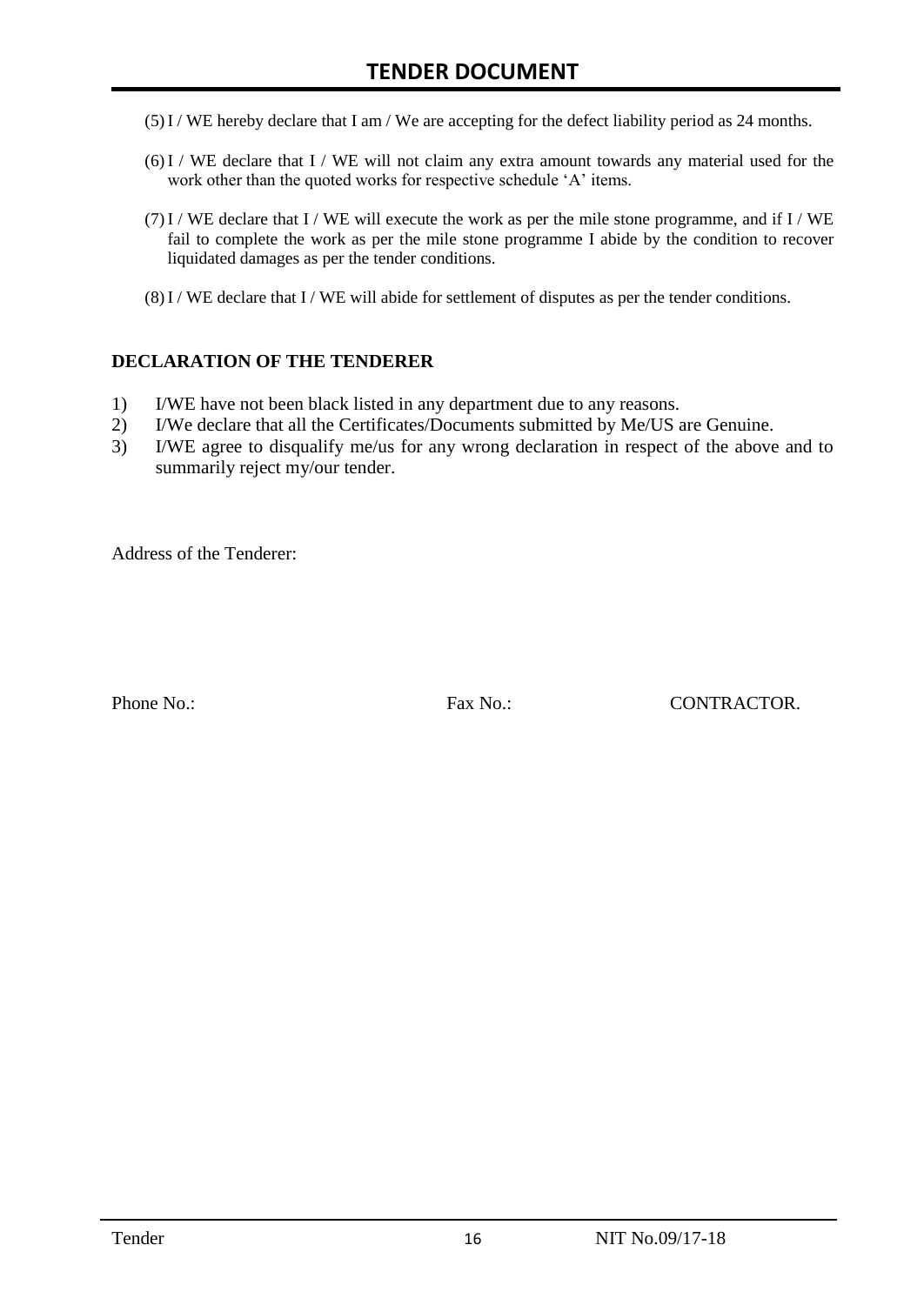# **CONDITIONS OF CONTRACT**

# **A. GENERAL**

#### **1. Interpretation:**

- 1.1 In interpreting these Conditions of Contract, singular also means plural, male also means female, and vice-versa. Headings have no significance. Works have their normal meaning under the language of the contract unless specifically defined. The Incharge will provide instructions clarifying queries about the conditions of Contract.
- 1.2 The documents forming the Contract shall be interpreted in the following order of priority:
- **1) Agreement**
- **2) Letter of Acceptance, notice to proceed with the works**
- **3) Contractor's Tender**
- **4) Conditions of contract**
- **5) Specifications**
- **6) Drawings**
- **7) Bill of quantities**
- **8) Any other document listed as forming part of the Contract.**

#### **2. Decisions:**

2.1 Except where otherwise specifically stated, the Director will decide the contractual matters between the Department and the Contractor in the role representing the Department.

#### **3. Delegation:**

3.1 The Director may delegate any of his duties and responsibilities to other officers and may cancel any delegation by an official order issued.

#### **4. Communications:**

4.1 Communications between parties, which are referred to in the conditions, are effective only when in writing. A notice shall be effective only when it is delivered **(in terms of Indian Contract Act)**

#### **5. Sub-contracting:**

**5.1 If the prime contractor desires to sub-let a part of the work, he should submit the same at the time of filing tenders itself or during execution, giving the name of the proposed Sub-contractor, along with details of his qualification and experience. The Tender Accepting Authority should verify the experience of the Sub-contractor and if the Sub-contractor satisfies the qualification criteria in proportion to the value of work proposed to be sub-let, he may permit the same. The total value of works to be awarded on sub-letting shall not exceed 50% of contract value. The extent of subletting shall be added to the experience of the sub-contractor and to that extent deducted from that of the main contractor.**

#### **6. Other Contractors:**

6.1 The Contractor shall cooperate and share the Site with other contractors, Public authorities, utilities, and the Department. The Contractor shall also provide facilities and services for them as directed by the Incharge.

#### **7. Personnel:**

- 7.1 The Contractor shall employ the required Key Personnel named in the Schedule of Key Personnel to carry out the functions stated in the Schedule or other personnel approved by the Incharge. The Incharge will approve any proposed replacement of Key Personnel only if their qualifications, abilities, and relevant experience are substantially equal to or better than those of the personnel listed in the Schedule.
- 7.2 Failure to employ the required technical personnel by the contractor the institute will depute its own technical person and expenditure of salary will be recovered from contractor.
- 7.3 The technical personnel should be on full time and available at site whenever required by Incharge to take instructions.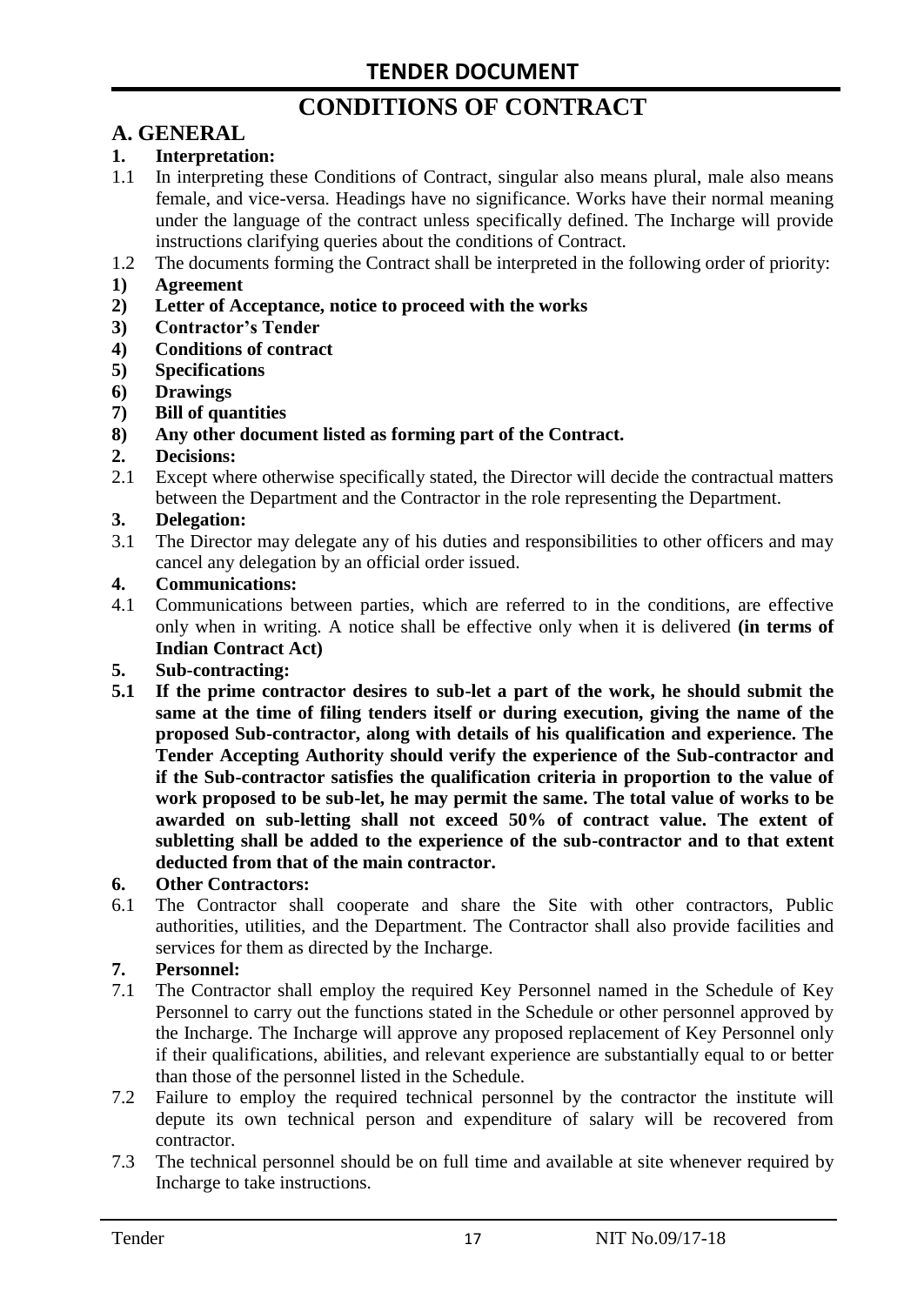- 7.4 The names of the technical personnel to be employed by the contractor should be furnished in the statement enclosed separately.
- 7.5 In case the contractor is already having more than one work on hand and has undertaken more than one work at the same time, he should employ separate technical personnel on each work.
- 7.6 If the contractor fails to employ technical personnel the work will be suspended or department will engage a technical personnel and recover the cost thereof from the contractor.
- 7.7 If the Incharge asks the Contractor to remove a person who is a member of Contractor's staff or his work force stating the reasons the Contractor shall ensure that the person leaves the site forthwith and has no further connection with the work in the contract.

#### **8. Contractor's Risks:**

- 8.1 All risks of loss of or damage to physical property and of personnel injury and death, which arise during and in consequence of the performance of the Contract are the responsibility of the Contractor.
- **9. Insurance:**
- **9.1 The Contractor shall provide, in the joint names of the Department and the contractor, insurance cover from the Start Date to the end of the Defects Liability Period i.e., 24 months after completion for the following events which are due to the Contractor's risks.**
- **a) loss of or damage to the Works, Plant and Materials;**
- **b) loss of or damage to the Equipment;**
- **c) loss of or damage of property in connection with the Contract; and**
- **d) Personal injury or death of persons employed for construction.**
- **9.2 Policies and certificates of insurance shall be delivered by the Contractor to the Incharge at the time of concluding Agreement. All such insurance shall provide for compensation to be payable to rectify the loss or damage incurred.**
- **i) The contractor shall furnish insurance policy in force in accordance with proposal furnished in the Tender and approved by the Department for concluding the agreement.**
- **ii) The contractor shall also pay regularly the subsequent insurance premia and produce necessary receipt to the Incharge well in advance.**
- **iii) In case of failure to act in the above said manner the department will pay the premium and the same will be recovered from the Contractors payments.**
- **9.3 Alterations to the terms of insurance shall not be made without the approval of the Incharge.**

#### **10. Site Inspections:**

- 10.1 The contractor should inspect the site and also proposed quarries of choice for materials source of water and quote his rate including quarrying, conveyance and all other charges etc.
- 10.2 The responsibility for arranging the land for borrow area rests with the Contractor and no separate payment will be made for procurement or otherwise. The contractor's quoted rate will be inclusive of land cost.

#### **11. Contractor to Construct the Works:**

11.1 The Contractor shall construct and Commission the Work in accordance with the specifications and Drawings.

#### **12. Power Supply.**

- 12.1 The contractor shall make his own arrangements for obtaining power from the Electricity dept., at his own cost. The contractor will pay the bills of Electricity Department for the cost of power consumed by him till the **(Name of work**) is handed over to ICAR-RCER.
- 12.2 **The contractor shall satisfy all the conditions and rules required as per Indian Electricity Act 1910 and under Rule-45(I) of the Indian Electricity Rules, 1956 as amended from time to time and other pertinent rules.**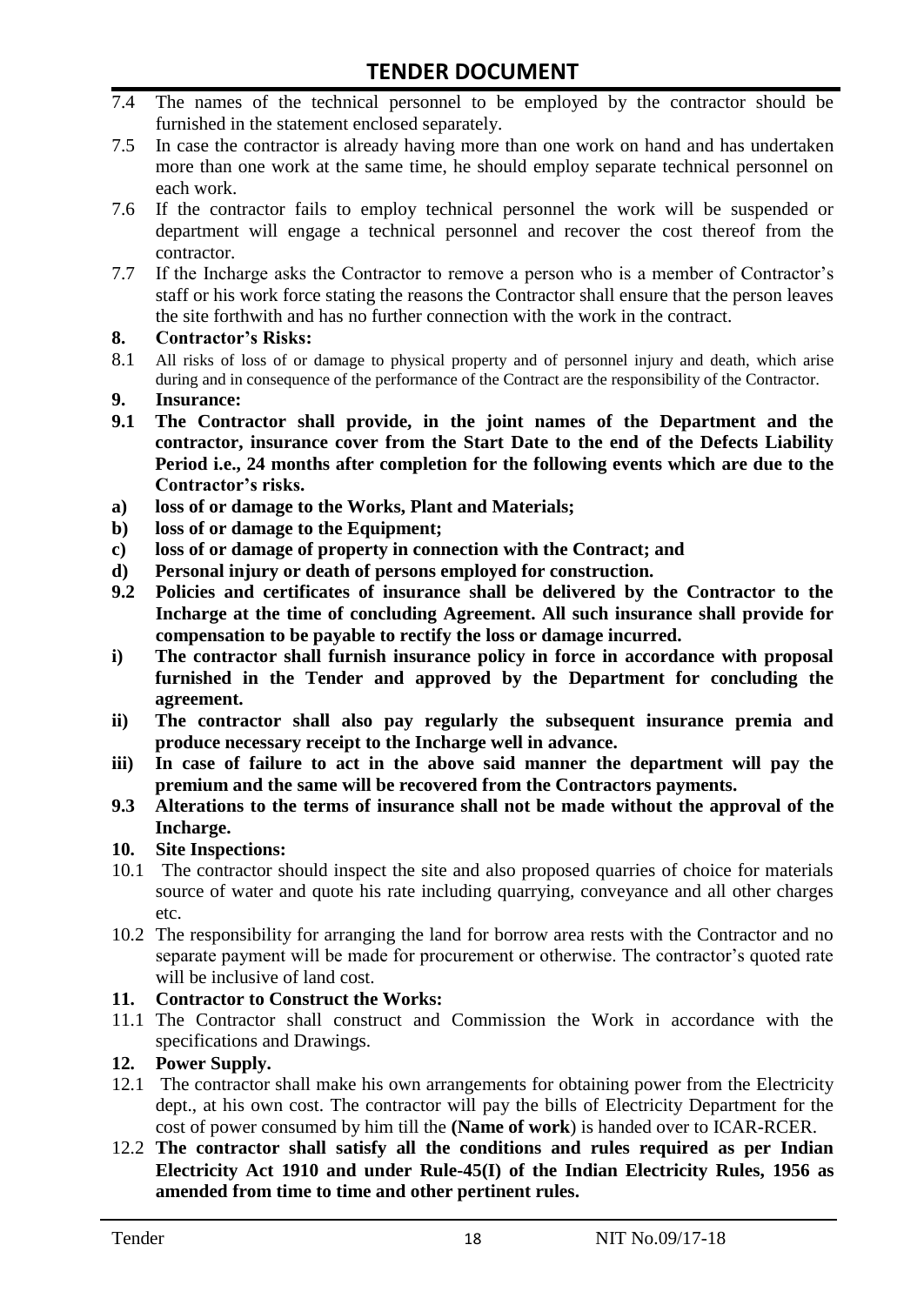12.3 The power shall be used for bonafide Departmental work only.

#### **13. Monsoon Damages:**

Damages due to rain or flood shall have to be made good by the contractor till the work is handed over to the Department. The responsibility of damages making good the damages due to rain or flood rests with the contractor. **No extra payment is payable** for such operations and the contractor shall therefore, have to take all necessary precautions to protect the work done during the construction period.

#### **14. The works to be Completed by the Intended Completion Date:**

14.1 The Contractor may commence execution of the Works on the Start Date and shall carry out the Works in accordance with the programme submitted by the Contractor, as updated with the approval of the Incharge, and complete the work by the Intended Completion Date.

#### **15. Safety:**

15.1 The Contractor shall be responsible for the safety of all activities on the Site.

#### **16. Discoveries:**

16.1 Anything of historical or other interest or of significant value unexpectedly discovered on the Site is the property of the Government. The Contractor is to notify the Incharge of such discoveries and carry out the Incharge instructions for dealing with them.

#### **17. Possession of the Site.**

17.1 The Department shall give possession of the site to the Contractor.

#### **18. Access to the Site:**

18.1 The Contractor shall provide the Incharge and any person authorised by the Incharge, access to the site and to any place where work in connection with the Contract is being carried out or is intended to be carried out.

#### **19. Instructions:**

- 19.1 The Contractor shall carry out all instructions of the Incharge and comply with all the applicable local laws where the Site is located.
- **20. Settlement of disputes:**
- 20.1 **If any dispute of difference of any kind whatsoever arises between the department and the Contractor in connection with, or arising out of the Contract, whether during the progress of the works or after their completion and whether before or after the termination, abandonment or breach of the Contract, it shall in the first place, be referred to and settled by the Incharge who shall, within a period of thirty days after being requested by the Contractor to do so, give written notice of his decision to the Contractor. Upon receipt of the written notice of the decision of the Incharge the Contractor shall promptly proceed without delay to comply with such notice of decision.**
- 20.2 **If the Incharge fails to give notice of his decision in writing within a period of thirty days after being requested or if the Contractor is dissatisfied with the notice of the decision of the Incharge the Contractor may within thirty days after receiving the notice of decision appeal to the Department who shall offer an opportunity to the contractor to be heard and to offer evidence in support of his appeal, the Department shall give notice of his decision within a period of thirty days after the Contractor has given the said evidence in support of his appeal, subject to arbitration, as hereinafter provided. Such decision of the Department in respect of every matter so referred shall be final and binding upon the Contractor and shall forthwith be given effect to by the Contractor, who shall proceed with the execution of the works with all due diligence whether he requires arbitration as hereinafter provided, or not. If the Department has given written notice of his decision to the Contractor and no claim to arbitration, has been communicated to him by the Contractor within a period of thirty days from receipt of such notice the said decision shall remain final and binding upon the Contractor. If the Department fail to give notice of his decision, as**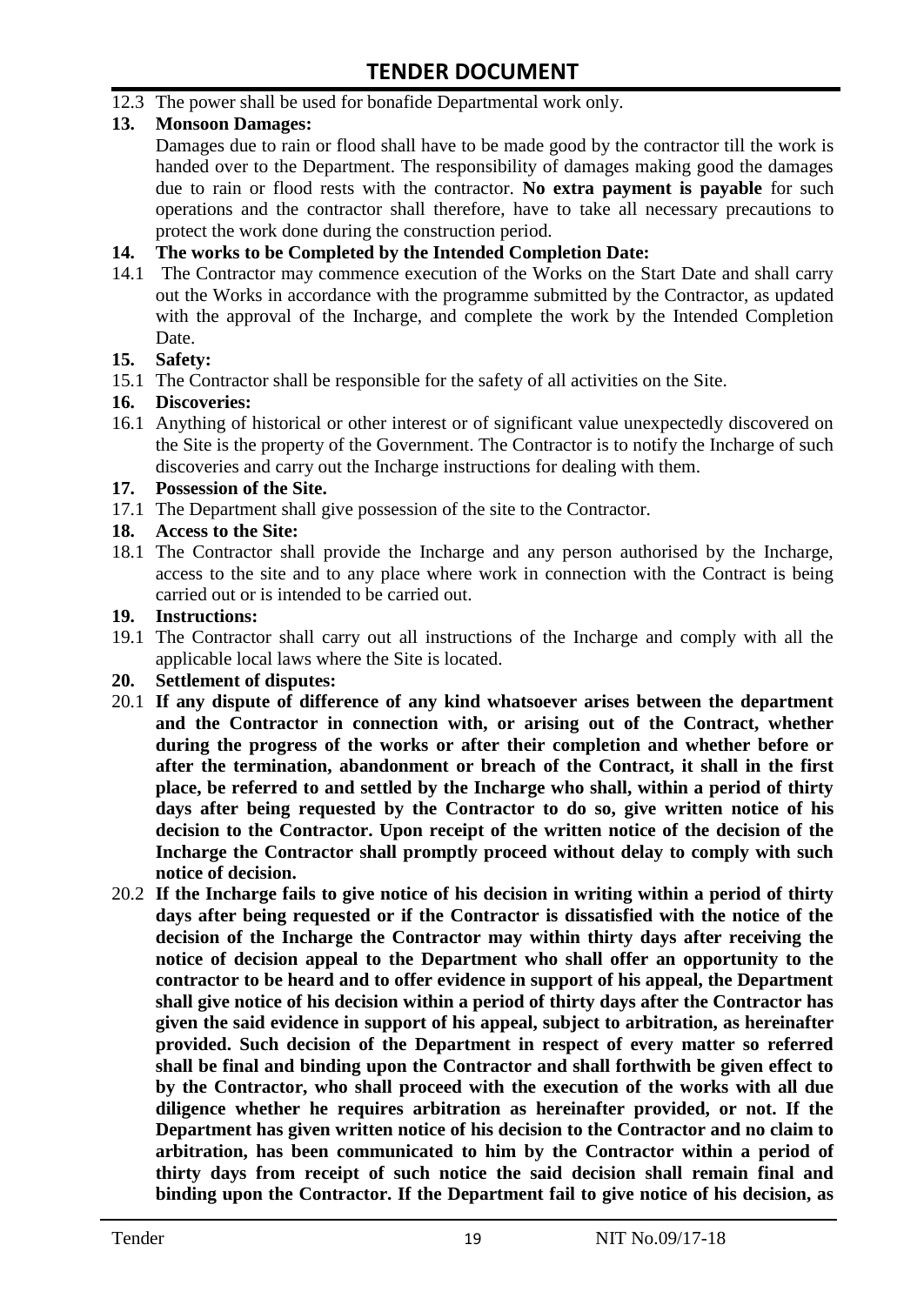**aforesaid within a period of thirty days after being requested as aforesaid, or if the Contractor be dissatisfied with any such decision, then and in any such case the contractor within thirty days after the expiration of the first named period of thirty days as the case may be, require that the matter or matters in dispute be referred to arbitration: jurisdiction of Patna limits.**

# **B. TIME FOR COMPLETION**

#### **21. Program:**

- 21.1 The total period of completion is (**duration of 60 days**) from the date of receipt of Work Order.
- 21.2 The attention of the tenderer is directed to the contract requirement at the time of beginning of the work. The rate of progress and proportionate value of work done from time to time as will be indicated by the Certificate for the value of work done will be required. Date of commencement of their programme will be the date for concluding agreement but not the date of handing over site.
- 21.3 After signing the agreement, the contractor shall forthwith begin the work, shall regularly and continuously proceed with them.
- 21.4 The contractor shall commence the works on site within the period specified under condition 23.1 to 23.2 after the receipt by him of a written order to this effect from the concerned authority and shall proceed with the same with due expedition and without delay, except as may be expressly sanctioned or ordered.
- 21.5 Save in so far as the contractor may prescribe, the extent of portions of the site of which the contractor is to be given possession from time to time and the order in which such portions shall be made available to him and, Subject to any requirement in the contract as to the order in which the works shall be executed, the 's written order to commence the works, give to the contractor possession of so much of the site as may be required to enable the contractor to commence proceed with the execution of the works in accordance with the programme if any, and otherwise in accordance with such reasonable proposals of the contractor as he shall by written notice to the Incharge, make and will from time to time as the works proceed, give to the contractor possession of such further portions of the site as may be required to enable the contractor to proceed with the execution of the works with due dispatch in accordance with the said programme or proposals as the case maybe; if the contractor suffers delay or incurs cost from failure on the part of the Concerned authority to give possession in accordance with the terms of this clause, the Concerned authority shall grant an extension of time for the completion of works.
- 21.6 The contractor shall bear all costs and charges for special or temporary way leases required by him in connection with access to the site. The contractor shall also provide at his own cost any additional accommodation outside the site required by him for the purposes of the work.
- 21.7 Subject to any requirement in the contract as to completion of any section of the works before completion of the whole of the works shall be completed in accordance with provisions of clauses in the Schedule within the time stated in the contract calculated from the last day of the period named in the statement to the tender as that within which the works are to be commenced or such extended time as may be allowed.

#### 21.8 **Delays and extension of time:**

No claim for compensation on account of delays or hindrances to the work from any cause whatever shall lie, except as hereafter defined. Reasonable extension of time will be allowed by the or by the office competent to sanction the extension, for unavoidable delays, such as may result from causes, which in the opinion of the , are undoubtedly beyond the control of the contractor. The shall assess the period of delay or hindrance caused by any written instructions issued by him, at twenty five per cent in excess or the actual working period so lost.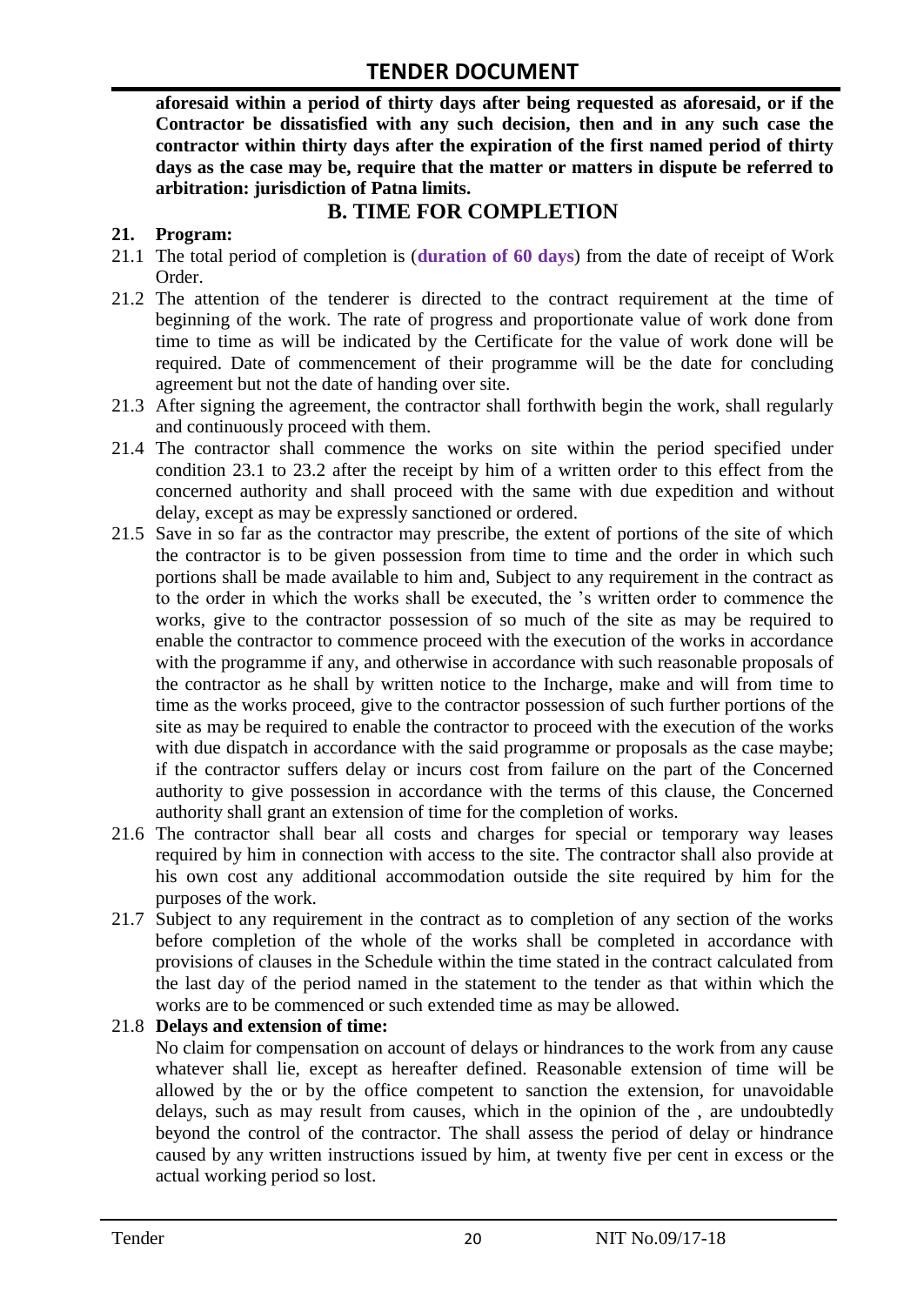In the event of the failing to issue necessary instructions and thereby causing delay and hindrance to the contractor, the latter shall have the right to claim an assessment of such delay by the Director, ICAR-RCER whose decision will be final and binding. The contractor shall lodge in writing with the statement of claim for any delay or hindrance referred to above, within fourteen days from its commencement, otherwise no extension of time will be allowed.

Whenever authorised alterations or additions made during the progress of the work are of such a nature in the opinion of the as to justify an extension of time in consequence thereof, such extension will be granted in writing by the or other competent authority when ordering such alterations or additions.

#### **22. Construction Programme:**

- 22.1 The Contractor shall furnish within 15 days of the order of the work a programme showing the sequence in which he proposed to carry out the work, monthly progress expected to be achieved, also indicating date of procurement of materials plant and machinery. The schedule should be such that it is practicable to achieve completion of the whole work within the time limit fixed and shall obtain the approval of the Incharge. Further rate of the progress as in the program shall be kept up to date. In case it is subsequently found necessary to alter this program, the contractor shall submit sufficiently in advance the revised program incorporating necessary modifications and get the same approved by the Incharge. No revised program shall be operative with out approval of Incharge.
- 22.2 The Director, ICAR-RCER shall have all times the right, without any way violating this contract, or forming grounds for any claim, to alter the order of progress of the works or any part thereof and the contractor shall after receiving such directions proceed in the order directed. The contractor shall also report the progress to the Director, ICAR-RCER within 7 days of the Incharge direction to alter the order of progress of works.
- 22.3 The Contractor shall give written notice to the Incharge whenever planning or progress of the works is likely to be delayed or disrupted unless any further drawings or order including a direction, instruction or approval is issued by the Incharge within a reasonable time. The notice shall include details of the drawing or order required and of why and by when it is required and of any delay or disruption likely to be suffered if it is late.
- 22.4 Rate of progress/percentage of work:

#### i) **(60 days) 100% of contract value**

#### **23. Speed of Work**

- 23.1 The Contractor shall at all times maintain the progress of work to conform to the latest operative progress schedule approved by the Incharge. The contractor should furnish progress report indicating the programme and progress once in a month. The Incharge may at any time in writing direct the contractor to slow down any part or whole of the work for any reason (which shall not be questioned) whatsoever, and the contractor shall comply with such orders of the Incharge. The compliance of such orders shall not entitle the contractor to any claim of compensation. Such orders of the Incharge for slowing down the work will however be duly taken into account while granting extension of time if asked by the contractor for which no extra payment will be entertained.
- 23.2 Delays in Commencement or progress or neglect of work and forfeiture of earnest money, Security deposit and withheld amounts:

If, at any time, the Incharge shall be of the opinion that the Contractor is delaying Commencement of the work or violating any of the provisions of the Contractor is neglecting or delaying the progress of the work as defined by the tabular statement. "Rate of progress" in the Articles of Agreement", he shall so advise the Contractors in writing and at the same time demand compliance in accordance with conditions of Tender notice. If the Contractor neglects to comply with such demand within seven days after receipt of such notice, it shall then or at any time there after, be lawful for the Director, ICAR-RCER to take suitable action in accordance with relevant Clauses.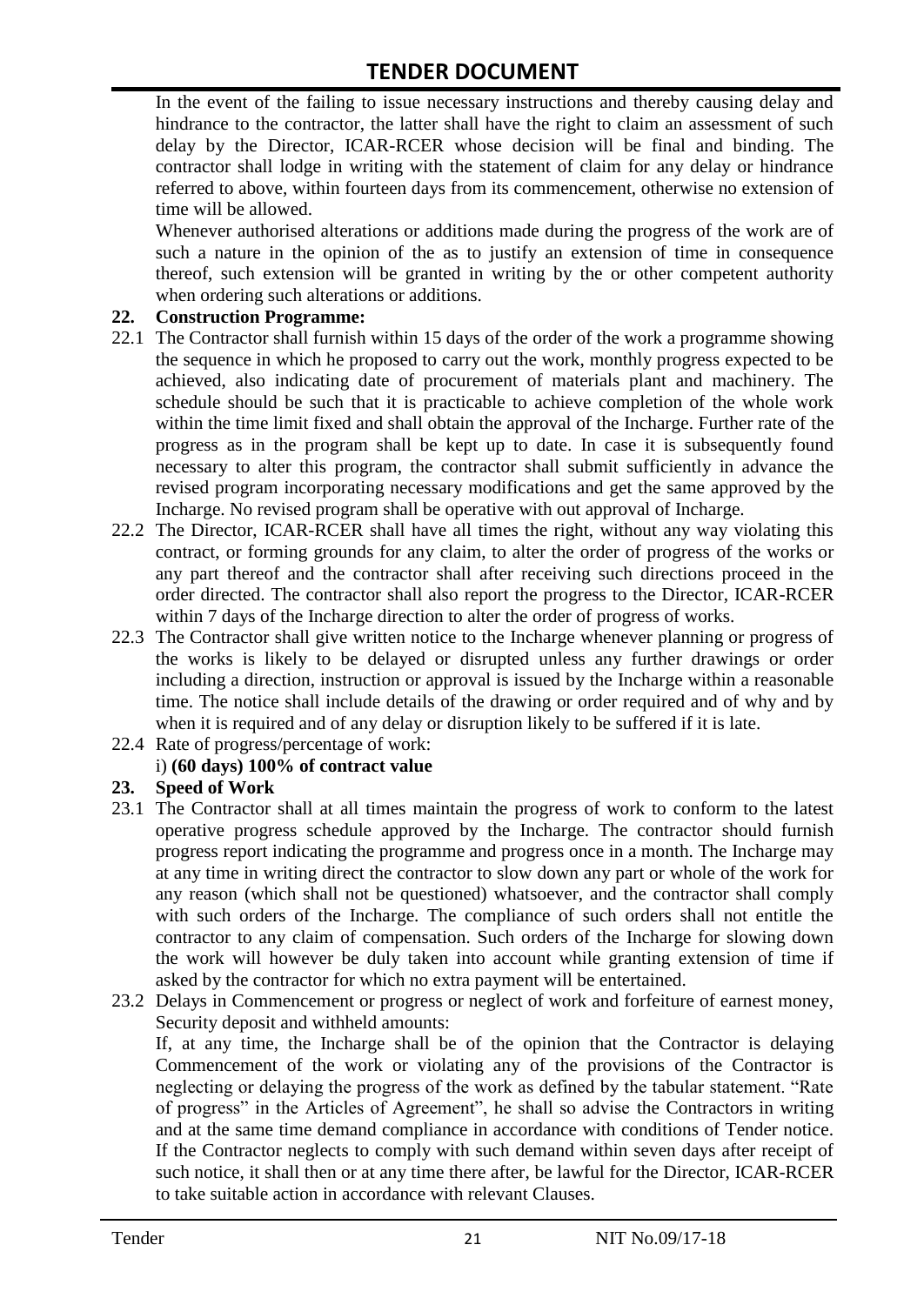#### **24. Suspension of works by the Contractor:**

- 24.1 If the Contractor shall suspend the works, or sublet the work without sanction of the Incharge, or in the opinion of the Incharge shall neglect or fail to proceed with due diligence in the performance of his part of the Contract as laid down in the Schedule rate of progress, or if he shall continue to default or repeat such default in the respects mentioned in relevant rules of GOI, Incharge shall take action in accordance with related Clauses.
- 24.2 If the Contractor stops work for 28 days and the Stoppage has not been authorised by the Incharge the Contract will be terminated as per the law.
- 24.3 If the Contractor has delayed the completion of works the Contract will be terminated under relavant Clauses.

#### **25. Extension of the Intended Completion Date:**

- 25.1 The Incharge shall extend or recommend for extension, in accordance with the Government orders in force, the Intended Completion Date if a Variation is issued which makes it impossible for Completion to be achieved by the Intended Completion Date.
- 25.2 The Incharge shall decide whether and by how much to extend the Intended Completion Date within 21 days of the Contractor asking the Engineer for a decision upon the effect of a Variation and submitting full supporting information. If the Contractor has failed to give early warning of a delay or has failed to cooperate in dealing with a delay, the delay by this failure shall not be considered in assessing the new Intended Completion Date.

#### **26. Delays Ordered by the Incharge**

26.1 The Incharge may instruct the Contractor to delay the start or progress of any activity within the Work.

#### **27. Early Warning:**

- 27.1 The contractor is to warn the Incharge at the earliest opportunity of specific likely future events or circumstances that may adversely affect the Execution of Works.
- 27.2 The Contractor shall cooperate with the Incharge in making and considering proposals for how the effect of such an event or circumstance can be avoided or reduced by anyone involved in the work and in carrying out any resulting instruction of the Incharge.

#### **28. Management Meetings:**

28.1 **The Incharge may require the Contractor to attend a management meeting. The business of a management meeting shall be to review the progress work.**

# **C. QUALITY CONTROL**

#### **29. Identifying Defects:**

29.1 The Incharge shall check the Contractor's work and notify the Contractor of any Defects that are found. Such checking shall not affect the Contractor's responsibilities. The Incharge may instruct the Contractor to verify the Defect and to uncover and test any work that the Engineer considers may be a Defect.

#### **30. Tests:**

30.1 If the Incharge instructs the Contractor to carry out a test not specified in the Specification to check whether any work has a Defect and the Contractor shall pay for the test and any samples.

#### **31. Correction of Defects:**

- 31.1 The Incharge shall give notice to the Contractor of any Defects before the end of the Defects Liability Period, which begins on Completion. The defects liability period shall be extended for as long as defects remain to be corrected by the Contractor.
- 31.2 Every time notice of a Defect is given, the Contractor shall correct the notified defect within the length of time specified by the Incharge's notice.

#### **32. Uncorrected defects**

32.1 If the contractor has not corrected the defect within the time specified in the Incharge's notice, the Incharge will assess the cost of having the defect corrected and the contractor will pay this amount.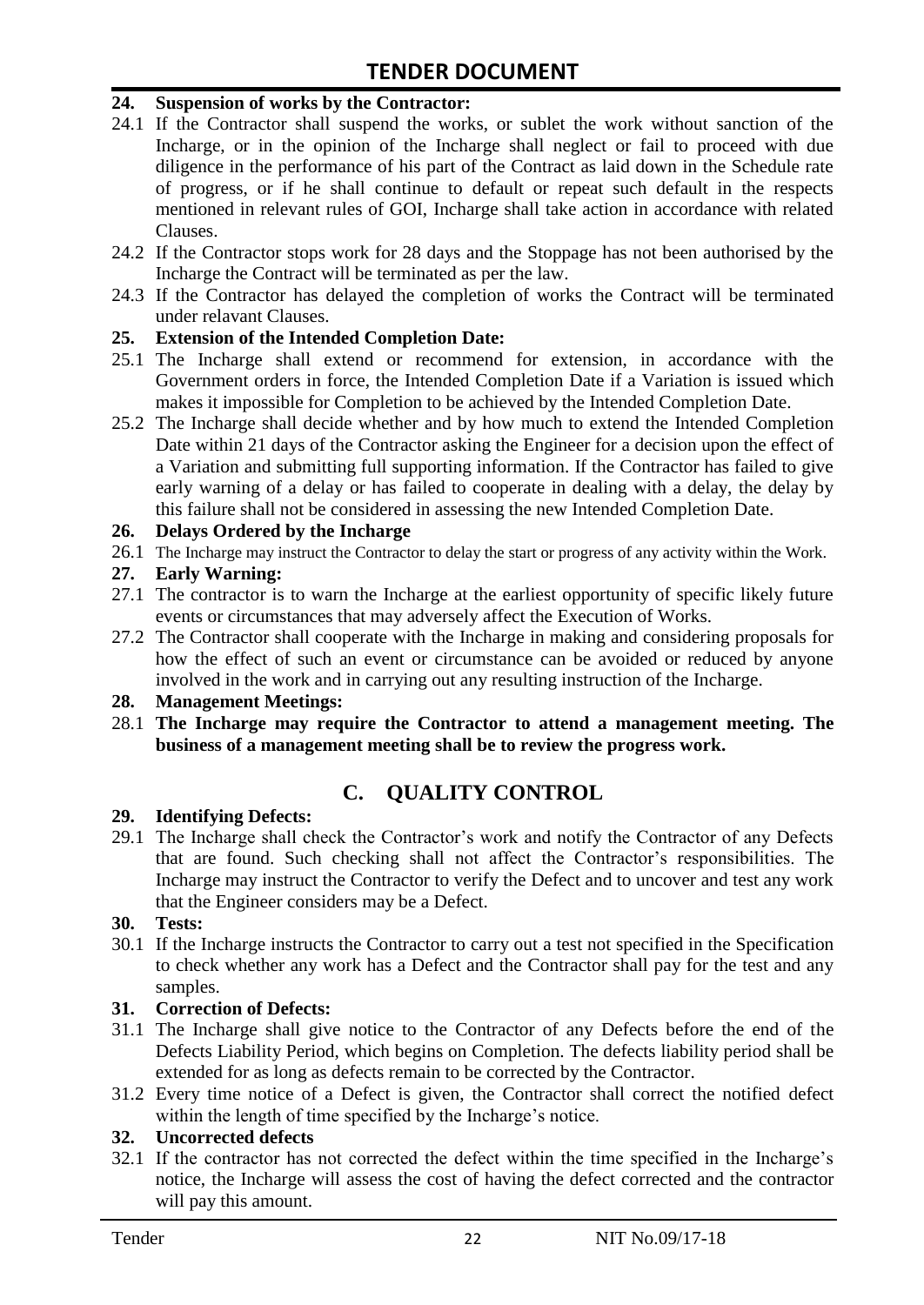#### **33. Quality Control:**

In addition to the normal inspection by the regular staff in charge of the execution of work, the work may also be inspected by the, Quality control Circle or by the State or District level Vigilance Cell Unit and any other authorised external Agency if any sub-standard work or excess payments are noticed with reference to measurement books etc., during inspection, action will be taken based on their observations and these will be effected by the Incharge of the execution of the work.

# **D. COST CONTROL**

#### **34. Bill of Quantities:**

- 34.1 The Bill Quantities shall contain items for the construction work to be done by the Contractor.
- 34.2 The Contractor is paid for the quantity of the work done as per quoted rate in the Bill of Quantities for each item.

#### **35. Changes in the Quantities:**

- 35.1 The contractor is bound to execute all supplemental works that are found essential, incidental and inevitable during execution of main work.
- 35.2 The payment of rates for such supplemental items of work will be regulated as under; Supplemental items directly deducible from similar items in the original agreement.
- 35.2.1 The rates shall be derived by adding to or subtracting from the agreement rate of such similar item the cost of the difference in the quantity of materials labour between the new items and similar items in the agreement worked out with reference to the Standard Schedule of Rates adopted in the sanctioned estimate with which the tenders are accepted.
- 35.2.2 (a) Similar items but the rates of which cannot be directly deduced from the original agreement.

(b) Purely new items which do not correspond to any item in the agreement.

35.2.3 The rates of all such items shall be Estimated Rates plus or minus overall Tender premium.

#### **36. Extra Items:**

- 36.1 Extra items of work shall not vitiate the contract. The contractor shall be bound to execute extra items of work as directed by the Incharge. The rates for extra items shall be worked out by the as per the conditions of the Contract and the same are binding on the Contractor.
- 36.2 The contractor shall before the 15th day of each month, submit in writing to the a statement of extra items if any that they have executed during the preceding month failing which the contractor shall not be entitled to claim any.

#### **36.3 Entrustment of additional items:**

- 36.3.1 Where ever additional items not contingent on the main work and outside the scope of original agreement are to be entrusted to the original contractor dispensing with bids and if the value of such items exceeds the limits up to which the officer is empowered to entrust works initially to contractor without calling for tenders, approval of next higher authority shall be obtained. Entrustment of such items on nomination shall be at rates not exceeding the estimated rates.
- 36.3.2 Entrustment of the additional items contingent on the main work will be authorised by the officers upto the monetary limits upto which they themselves are competent to accept items in the original agreement so long as the total amounts upto which they are competent to accept in an original agreement rates for such items shall be worked out in accordance with the procedure (I) For all items of work in excess of the quantities shown in the Bill of Quantities of the Tenders, the rate payable for such items shall be estimate rates for the items accepted by the competent authority.
- 36.3.3 Entrustment of either the additional or supplemental items shall be subject to the provisions of the agreement entered into by a Competent Authority after the tender is accepted. The Director being the authority next higher to the Director, who entered into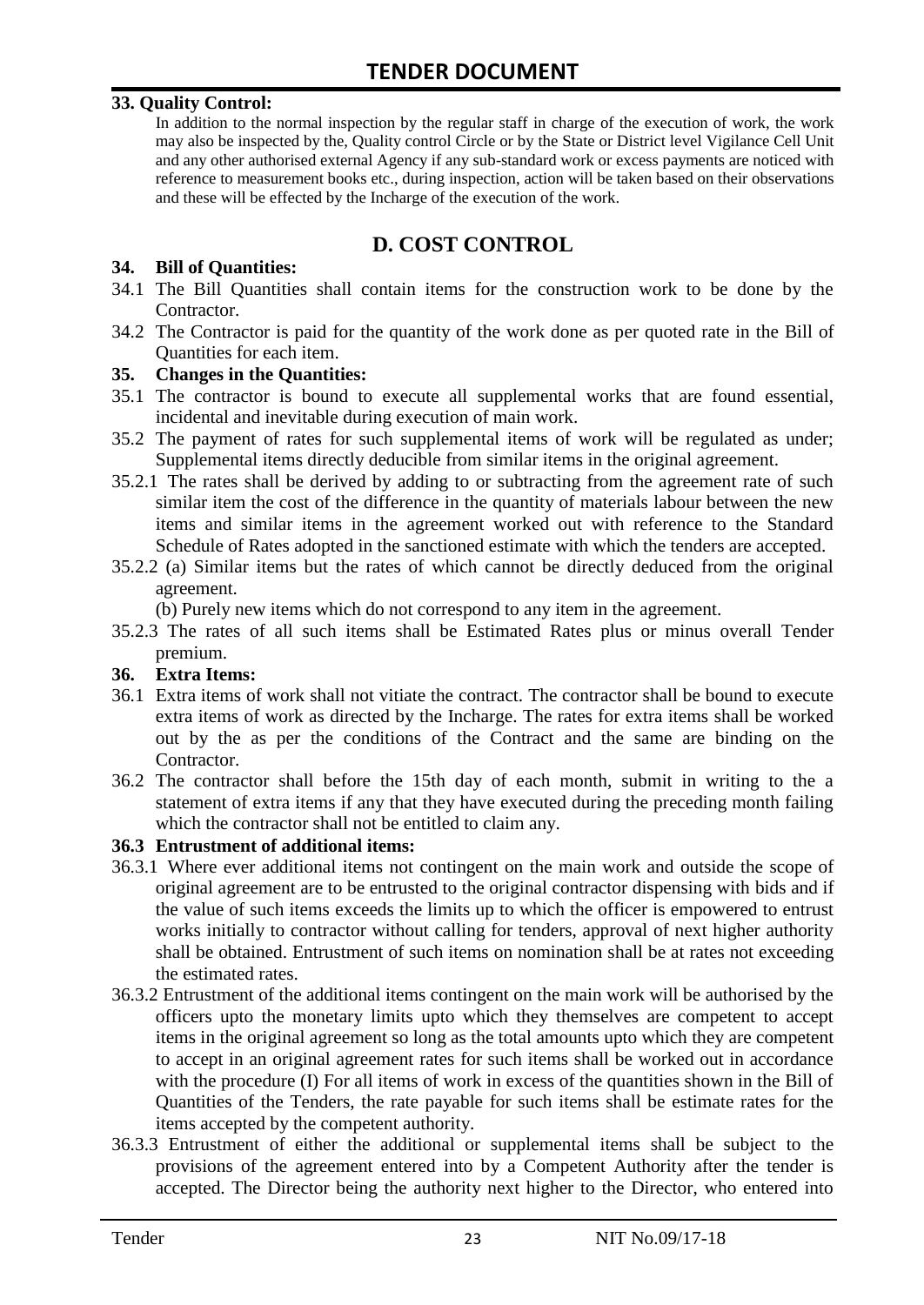the agreement approves the rate for the items / variation in quantity in the current agreement. The items shall not be ordered by an officer on his own responsibility if the revised estimate or deviation statement providing for the same requires the sanction of Director.

- Note:It may be noted that the term Estimate Rate used above means the rate in the sanctioned estimate with which the tenders are accepted, or if no such rates is available in the estimate, the rate derived will be with reference to the Standard Schedule of Rates adopted in the sanctioned estimate with which tenders are accepted.
- **37. Cash flow forecasts:**
- **37.1 When the program is updated, the contractor is to provide the Incharge with an updated cash flow forecast.**
- **38. Payment Certificates:**
- **38.1 The Contractor shall submit to the Incharge monthly statements of the estimated value of the work completed less the cumulative amount certified previously.**
- **38.2 The Incharge shall check the Contractor's monthly statement within 14 days.**
- **38.3 The value of work executed shall be determined by the Incharge.**
- **38.4 The value of work executed shall comprise the value of the quantities of the items in the Bill of Quantities completed.**
- **38.5 The Incharge may exclude any item certified in a previous certificate or reduce the proportion of any item previously certified in any certificate in the light of later information.**
- **39. Payments:**
- **39.1 Payment will be made after satisfactory completion of the work.**
- 39.2 Part Payment if any will be consider as per Govt. of India norms.
- 39.3 Part payment if any will be adjusted against the final payment
- **39.3 Payments and Certificates:**
- 39.3.1 In case of over payments or wrong payment if any made to the contractor due to wrong interpretation of the provisions of the contract a n d c ontract conditions etc., such unauthorized payment will be deducted in the subsequent bills or final bill for the work or from the bills under any other contracts with the Government or at any time there after from the deposits available with the Government.
- 39.3.2 Any recovery or recoveries advised by the Government Department either state or central, due to non-fulfilment of any contract entered into with them by the contractor shall be recovered from any bill or deposits of the contractor.
- 39.3.3 No claim shall be entertained, if the same is not represented in writing to the Incharge within 15 days of its occurrence.
- 39.3.4 The contractor is not eligible for any compensation for inevitable delay in handing over the site or for any other reason. In such case, suitable extensions of time will be granted after considering the merits of the case.

#### **40. Interest on Money due to the Contractor:**

- 40.1 No omission by the or the sub-divisional officer to pay the amount due upon certificates shall vitiate or make void the contract, nor shall the contractor be entitled to interest upon any guarantee fund or payments in arrear, nor upon any balance which may, on the final settlement of his accounts, found to be due to him.
- **41. Certificate of Completion of works:**
- **41.1 Certificate of Completion of works:**
- **41.1.1 When the whole of the work has been completed and has satisfactory passed any final test that may be prescribed by the Contract, the Contractor may give a notice to that effect to the Incharge accompanied by an undertaking to carryout any rectification work during the period of maintenance, such notice and undertaking shall be in writing and shall be deemed to be request by the Contractor for the Incharge to issue a Certificate of completion in respect of the Works. The Incharge**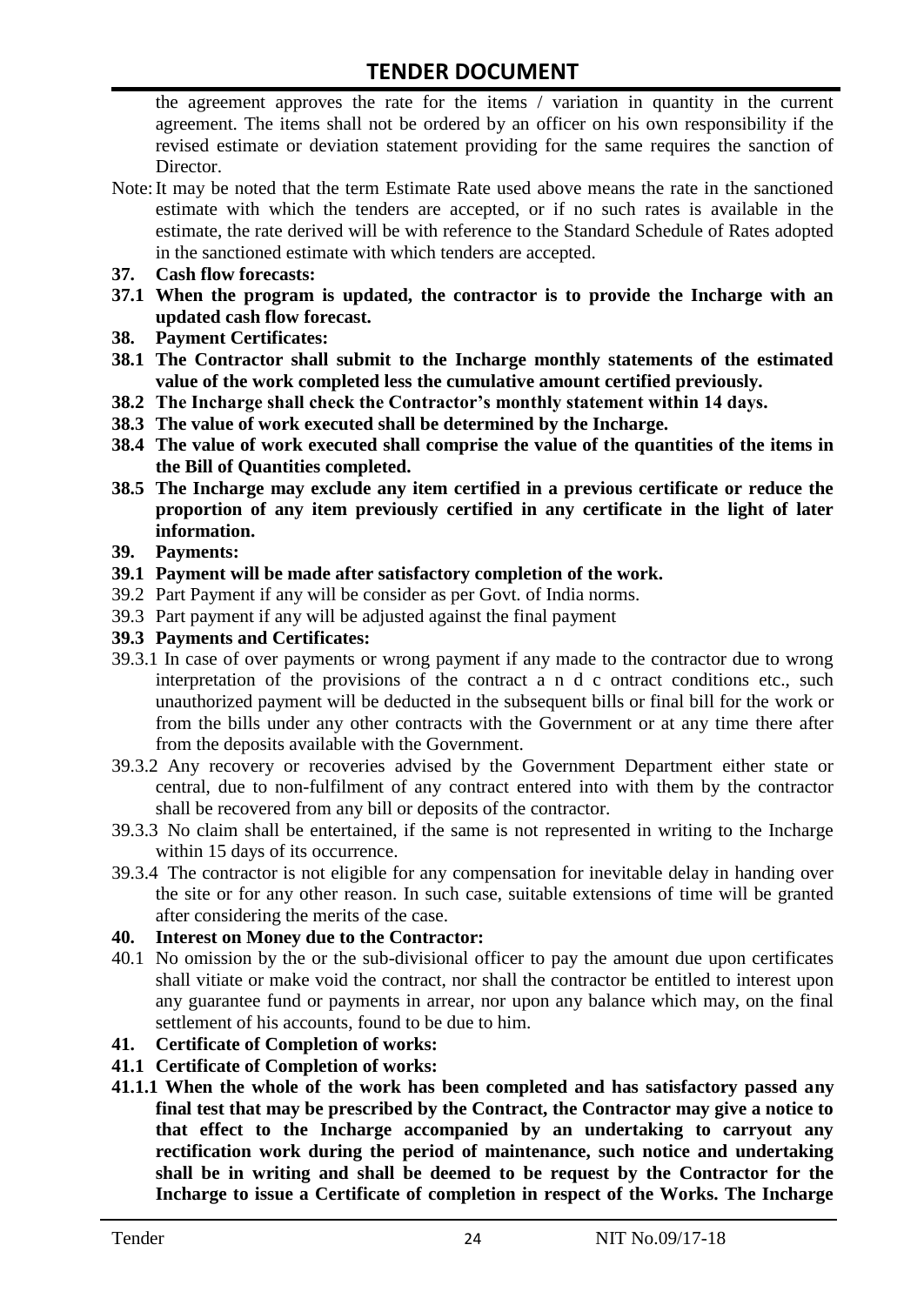**shall, within twenty one days of the date of delivery of such notice either issue to the Contractor, a certificate of completion stating the date on which, in his opinion, the works were completed in accordance with the Contract or give instructions in writing to the Contractor specifying all the Works which, in the Incharge'' opinion, required to be done by the Contractor before the issue of such Certificate.**

- **41.1.2 Incharge shall also notify the Contractor of any defects in the Works affecting completion that may appear after such instructions and before completion of the Works specified there in. The Contractor shall be entitled to receive such Certificate of the Completion within twenty one days of completion to the satisfaction of the Incharge of the Works so specified and making good of any defects so notified.**
- **41.1.3 Similarly, the Contractor may request and the Incharge shall issue a Certificate of Completion in respect of:**
- **a) Any section of the Permanent works in respect of which a separate time for completion is provided in the Contract, and**
- **b) Any substantial part of the Permanent Works which has been both completed to the satisfaction of the Incharge and occupied or used by the Department.**
- **41.1.4 If any part of the Permanent Works shall have been completed and shall have satisfactorily passed any final test that may be prescribed by the Contract, the Incharge may issue such certificate, and the Contractor shall be deemed to have undertaken to complete any outstanding work in that part of the Works during the period of Maintenance.**

#### **42. Taxes included in the Price:**

42.1 The rates quoted by the contractor shall be deemed to be inclusive of the sales Tax and other taxes on all materials that the contractor will have to purchase for performance of this contract.

#### **43. Liquidated Damages:**

- 43.1 If for any reason, which does not entitle the contractor to an extension of item, the rate of progress of works, or any section is at any time, in the opinion of the Director, ICAR-RCER too slow to ensure completion by the prescribed time or extended time for completion Director, ICAR-RCER shall so notify the contractor in writing and the contractor shall there upon take such steps as are necessary and the Director, ICAR-RCER may approve to expedite progress so as to complete the works or such section by the prescribed time or extended time. The contractor shall not be entitled to any additional payment for taking such steps. If as a result of any notice given by the Director, ICAR-RCER under this clause the contractor shall seek the Director, ICAR-RCER permission to do any work at night or on Sundays, if locally recognised as days or rest, or their locally recognised equivalent, such permission shall not be unreasonably refused.
- 43.2 If the contractor fails to complete whole of the works or any part thereof or section of the works within the stipulated periods of individual mile stones (including any bonafide extensions allowed by the competent authority without levying liquidated damages), the Director, ICAR-RCER may without prejudice to any other method of recovery will deduct one hundreds of one percent of contract value per calendar day or part of the day for the period of delays subject to a maximum of 10% of the contract value not as a penalty from any monies in his hands due or which may become due to the contractor. The payment or deductions of such damages shall not relieve the contractor from his obligation to complete the works, or from any other of his obligations and liabilities under the contract
- 43.3 The liquidated damages for the whole of the work are @0.05% of value of contract per day for delay. The maximum amount of liquidated damages for the whole of the works is ten percent of final contract price.

The effective date will be from the date of handing over of the site after agreement and after obtaining a Program of the work.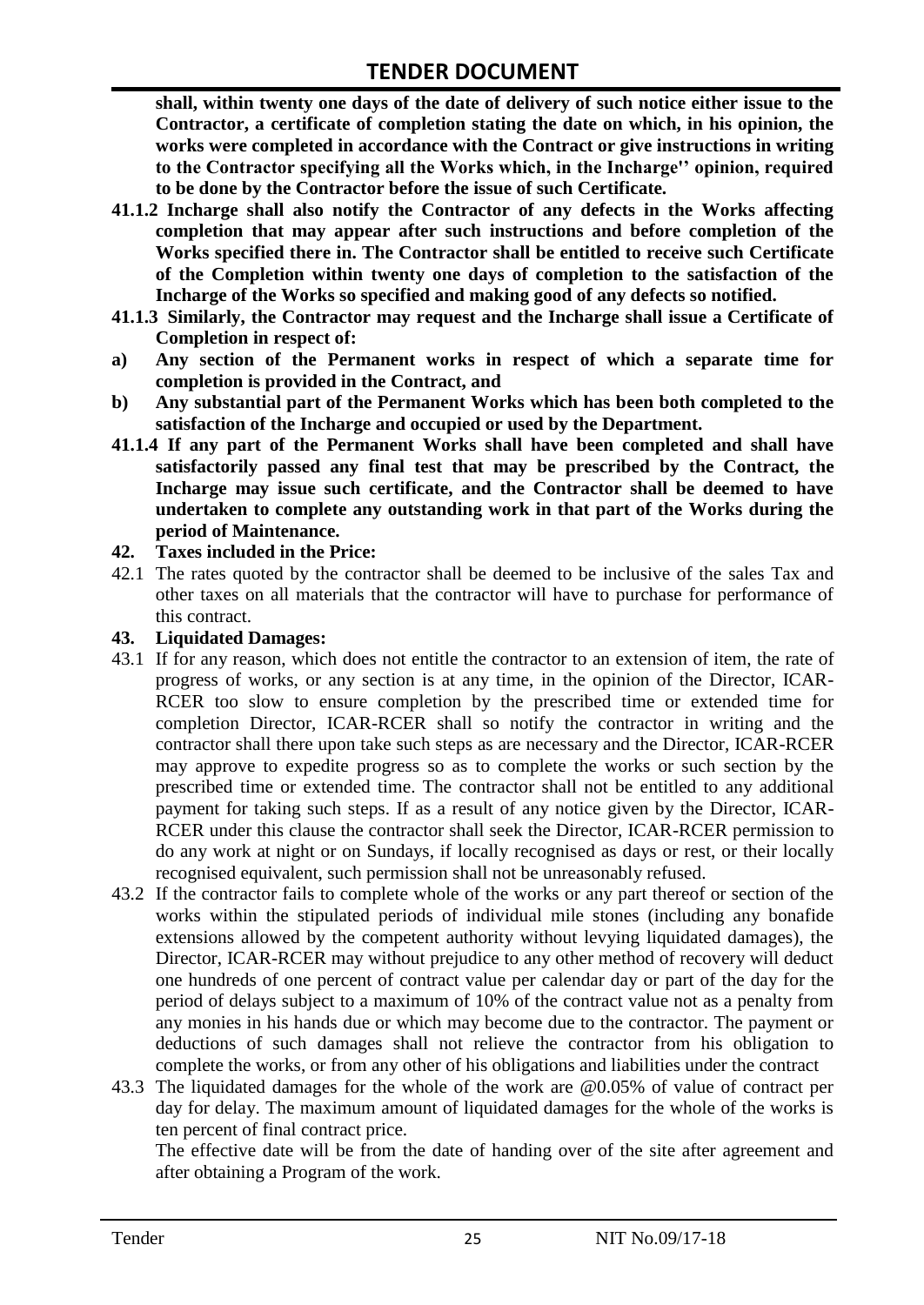#### **44. Cost of Repairs:**

44.1 Loss or damage to the works or materials to the works between the start date and the end of the defects correction periods shall be remedied by the contractor at the contractor's cost if the loss or damage arises from the contractor's acts or omissions.

# **E. FINISHING THE CONTRACT**

#### **45. Completion:**

45.1 The Contractor shall request the Incharge to issue a Certificate of completion of the Works and the Incharge will do so upon deciding that the work is completed.

#### **46. Taking Over:**

- 46.1 The Department shall takes over the Site and the Works within seven days of the Incharge issuing a certificate of Completion based on the report given by the Consultant.
- *47. Final Account:*
- **47.1 The Contractor shall supply to the Incharge a detailed account of the total amount that the Contractor considers payable under the Contract before the end of the Defects Liability Period. The Incharge shall issue a Defects Liability Certificate and certify any final payment that is due to the Contractor within 56 days of receiving the Contractor's account if it is correct and complete. If it is not, the Incharge shall issue within 56 days a schedule that states the scope of the corrections or additions that are necessary. If the final Account is still unsatisfactory after it has been resubmitted, the Incharge shall decide on the amount payable to the Contractor and issue a payment certificate with in 56 days of receiving the Contractor's revised account.**

#### **48. Termination:**

- 48.1 The Department may terminate the Contract if the contractor causes a fundamental breach of the Contract.
- 48.2 Fundamental breaches of Contract include, but shall not be limited to the following.
- a) The Contractor stops work for 28 days when no stoppage of work is shown on the current program and the stoppage has not been authorised by the Incharge.
- b) The Contractor is made bankrupt or goes into liquidation other than for a reconstruction or amalgamation.
- c) The Incharge gives Notice that failure to correct a particular Defect is a fundamental breach of Contract and the Contractor fails to correct it within a reasonable period of time determined by the Incharge; and
- d) The Contractor does not maintain a security which is required and
- e) The Contractor has delayed the completion of works by the number of days for which the maximum amount of liquidated damages can be paid as defined.
- f) If the contractor, in the judgement of the Department has engaged in corrupt or fraudulent practices in competing for or in the executing the contract.

For the purpose of this paragraph: "corrupt practice" means the offering, giving, receiving or soliciting of any thing of value to influence the action of a public official in the procurement process or in contract execution. "Fraudulent practice" means a misrepresentation of facts in order to influence a procurement process or the execution of a contract to the detriment o the Government and includes collusive practice among Tenderers (prior to or after Tender submission) designed to establish Tender prices at artificial non-competitive levels and to deprive the Government of the benefits of free and open competition.

- 48.3 Notwithstanding the above the Department may terminate the contract for convenience.
- 48.4 If the Contract is terminated, the Contractor shall stop work immediately, make the Site safe and secured leave the Site as soon as reasonably possible.

#### **49. Payment upon Termination:**

**49.1 If the Contract is terminated because of a fundamental breach of Contract by the Contractor, the Incharge shall issue a certificate for the value of the work done less**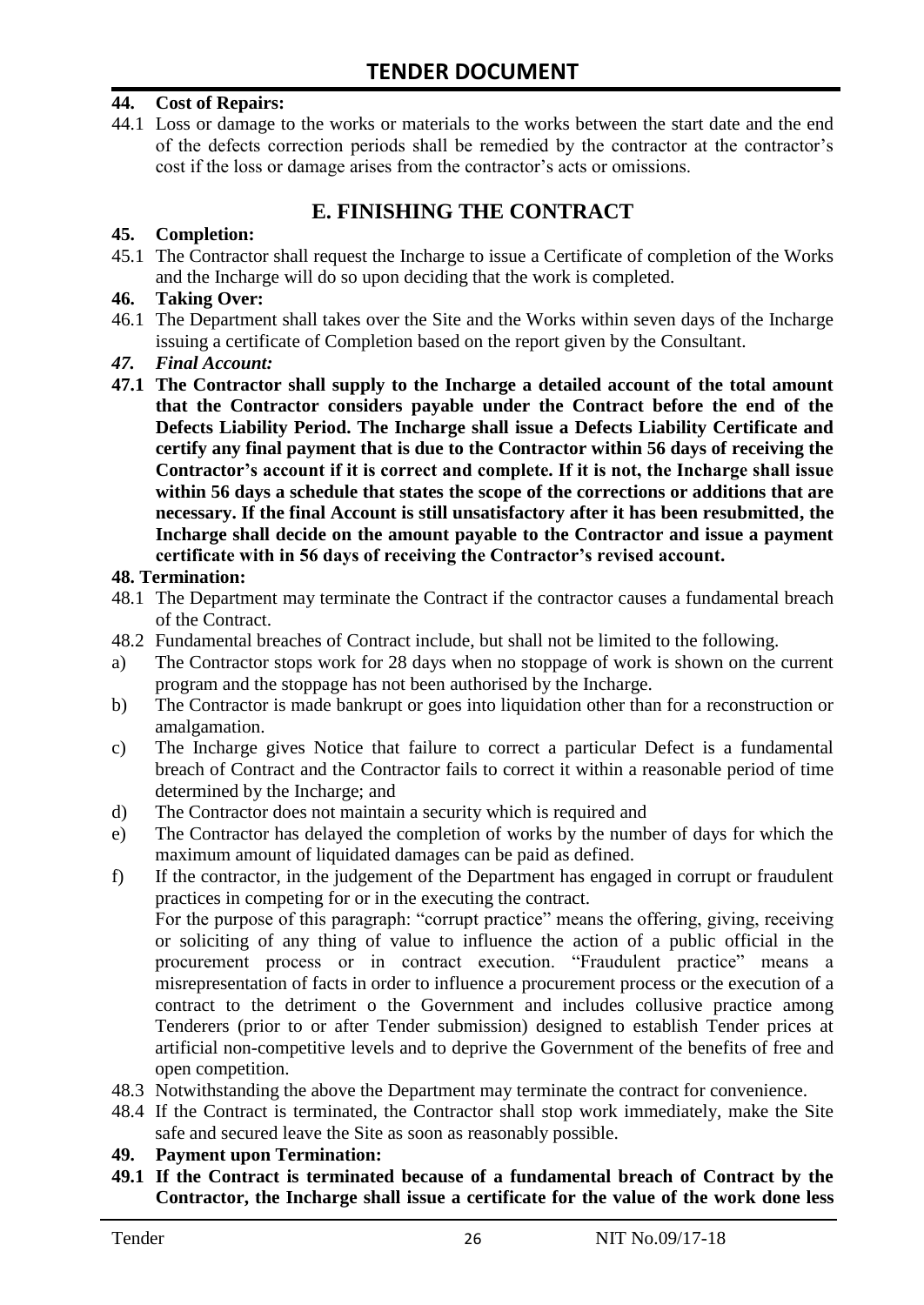**advance payments received upon the date of the issue of the certificate, less other recoveries due in terms of the Contract, less taxes due to be deducted at source as per applicable law and less the rate to apply to the work not completed.. If the total amount due to the Department exceeds any payment due to the Contractor the difference shall be a debt payable to the Department.**

- **50. Property:**
- 50.1 All materials on the Site, Plant, Equipment, Temporary Works and Works are deemed to be the property of the Department if the Contract is terminated because of Contractor's default.
- **51. Release from Performance:**
- 51.1 **If the Contract is frustrated by the outbreak of war or by any other event entirely outside the control of either the Department or the Contractor the Incharge shall certify that the contract has been frustrated. The Contractor shall make the site safe and stop work as quickly as possible after receiving this certificate and shall be paid for all works carried out before receiving it and for any work carried out after wards to which commitment was made.**

# **F. Special Conditions**

#### **52. Water Supply:**

The Contractor has to make his own arrangements for water required for the work and to the colonies and work sites, which are to be established by the Contractor.

#### **53. Electrical Power:**

The Contractors will have to make their own arrangements for drawing electric power from the nearest power line after obtaining permission from the PESU at his own cost. In case of failure of electricity, the Contractor has to make alternative arrangements for supply of electricity by Diesel Generator sets of suitable capacity at place of work. If the supply is arranged by the Department, necessary Tariff rates shall have to be paid based on the prevailing rates.

The contractor will pay the bills of Electricity Board for the cost of power consumed by him.

**The contractor shall satisfy all the conditions and rules required as per Indian Electricity Act 1910 and under rule –45(I) of the Indian Electricity Rules, 1956 as amended from time to time and other pertinent rules.**

The power shall be used for bonafide Departmental works only.

#### **53.1 Electric Power for Domestic Supply:**

- a) The contractor has to make his own arrangements for the supply of electric power for domestic purposes and the charges for this purpose have to be paid by him at the rates as fixed by the Bihar State Electricity Board from time to time.
- b) The contractor will have to make his own arrangements to lay and maintain the necessary distribution lines and wiring for the camp at his own cost. The layout and the methods of laying the lines and wiring shall have the prior approval of the Incharge. All camp area shall be properly electrified. All lines, streets, approaches for the camp etc., shall be sufficiently lighted for the safety of staff and labour of the contractor, at the cost of the Contractor and it will be subject to the approval of the Incharge.

#### **54. Land:**

#### **54.1 Land for Contractor's use:**

The contractor will be permitted to use Government land for execution of work. The contractor shall have to make his own arrangements for acquiring and clearing the site, leveling, providing drainage and other facilities for labour staff colonies, site office, workshop or stores and for related activities. The Contractor shall apply to the Department within a reasonable time after the award of the contract and atleast 30 days in advance of its use, the details of land required by him for the work at site and the land required for his camp and should any private land which has not been acquired, be required by the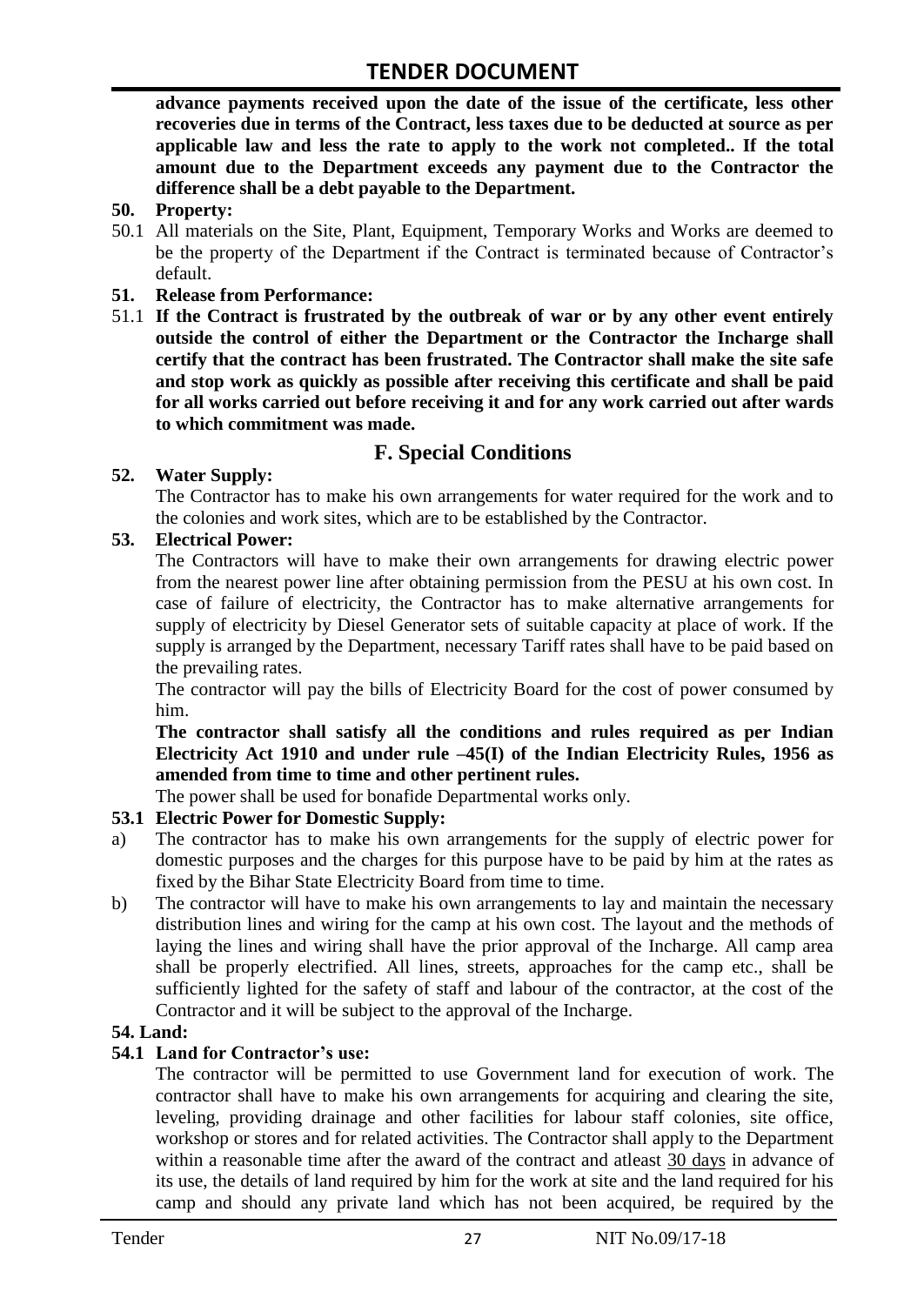contractor for his use. The same may be acquired by the contractor at his own cost by private negotiations and no claim shall be admissible to him on this account. The Incharge reserves the right to refuse permission for use of any government land for which no claim or compensation shall be admissible to the contractor. The contractor shall, however, not be required to pay cost or any rent for the Government land given to him.

#### **54.2 Surrender of occupied land**

- a) The Government land as here in before mentioned shall be surrendered to the Incharge within seven days, after issue of completion certificate. Also no land shall be held by the contractor longer than the Incharge shall deem necessary and the contractor shall on the receipt of due notice from the Incharge, vacate and surrender the land which the Incharge may certify as no longer required by the Contractor for the purpose of the work.
- b) The contractor shall make good to the satisfaction of the Incharge any damage to areas, which he has to return or to other property or land handed over to him for purpose of this work. Temporary structures may be erected by the contractor for storage sheds, offices, residences etc., for non-commercial use, with the permission of the on the land handed over to him at his own cost. At the completion of the work these structures shall be dismantled site cleared and handed over to the. The land required for providing amenities will be given free of cost from Government lands if available otherwise the contractor shall have to make his own arrangements.

#### **54.3 Contractor not to dispose off Spoil etc.,**

The contractor shall not dispose off or remove except for the purpose of fulfilment of this contract, sand, stone, clay ballast, earth, trees and shrubs or other materials obtained in the excavation made or lying on the site of the work, and all such materials and produce shall remain property of the Government. The Department may upon request from the contractor, or if so stipulated in the conditions of the contract allow the contractor to use any of the above materials for the works either free of cost or after payment as may be specifically mentioned or considered necessary during the execution of the work.

#### **55. Roads:**

In addition to existing public roads and roads Constructed by Government, if any, in work area all additional approach roads inside work area and camp required by the Contractor shall be constructed and maintained by him at his own cost. The layout design, construction and maintenance etc. of the roads shall be subject to the approval of the Incharge. The contractor shall permit the use of these roads by the Government free of charge.

It is possible that work at, or in the vicinity of the work site will be performed by the Government or by other contractors engaged in work for the Government during the contract period. The contractor shall without charge permit the government and such other contractor and other workmen to use the access facilities including roads and other facilities, constructed and acquired by the contractor for use in the performance of the works.

The contractor's heavy construction traffic or tracked equipment shall not traverse any public roads or bridges unless the contractor has made arrangement with the authority concerned. In case contractor's heavy construction traffic or tracked equipment is not allowed to traverse any public roads or bridges and the contractor is required to make some alternative arrangements, no claim on this account shall be entertained. The contractor is cautioned to take necessary precautions in transportation of construction materials to avoid accidents.

#### **56. Payment for Camp Construction**

No payment will be made to the contractor for construction, operation and maintenance of camp and other camp facilities and the entire cost of such work shall be deemed to have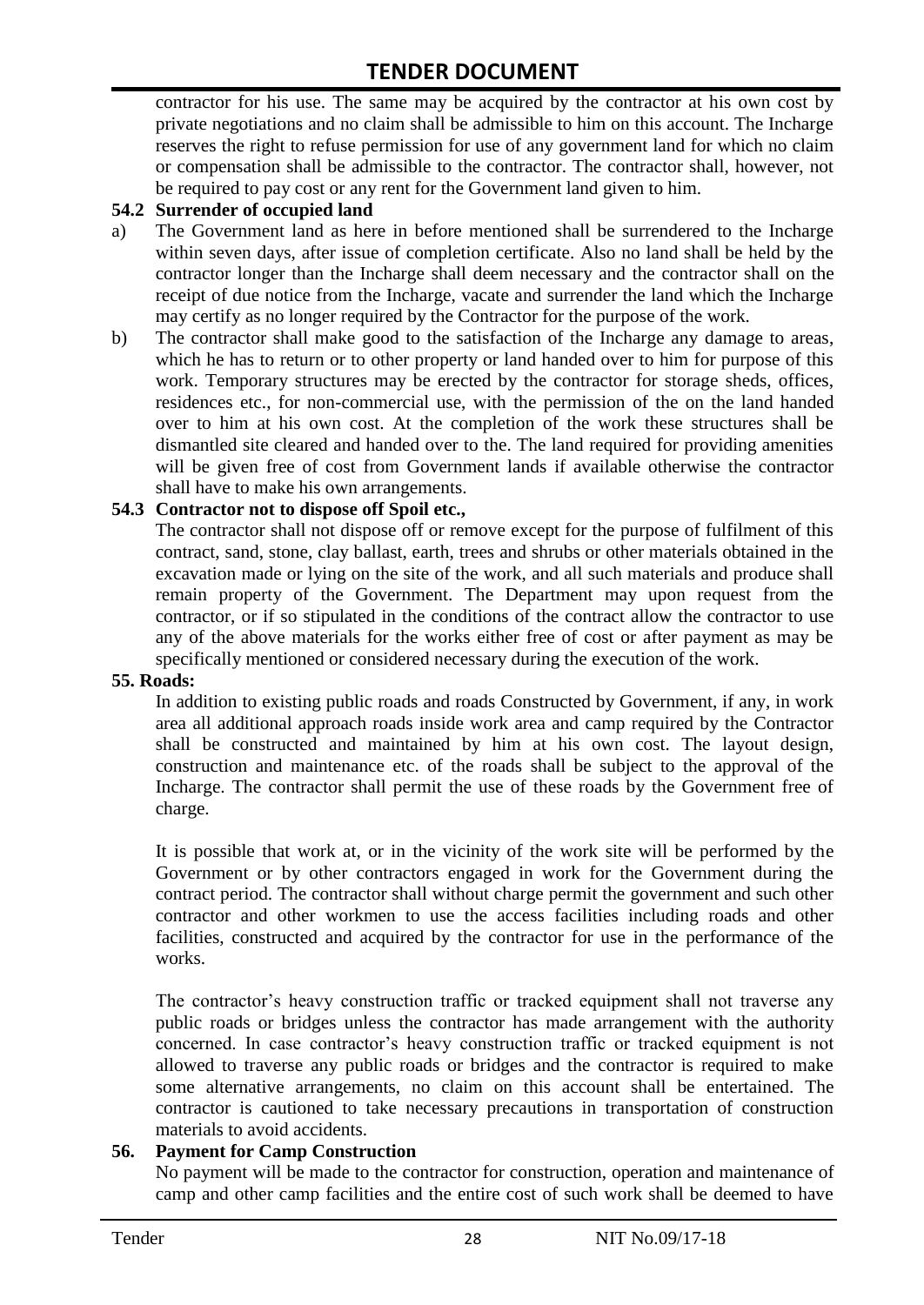been included in the tendered rate for the various items of work in the schedule of quantities and bids.

#### **57. Explosive And Fuel Storage Tanks**

No explosive shall be stored within ½ (half) KM of the limit of the camp sites. The storage of gasoline and other fuel oils or of Butane, Propane and other liquefied petroleum gases, shall confirm to the regulations of Andhra Pradesh State Government and Government of India. The tanks, above ground and having capacity in excess of 2000 liters, shall not be located within the camp area, nor within 200m, of any building.

#### **58. Labour:**

The contractor shall, make his own arrangements for the engagement of all staff and labour, local or other, and for their payment, housing, feeding and transport.

Labour importation and amenities to labour and contractor's staff shall be to the contractor's account. His quoted rate shall include the expenditure towards importation of labour amenities to labour and staff;

The contractor shall, if required by the Incharge deliver to the Incharge a written in detail, is such form and at such intervals as the Incharge may prescribe, showing the staff and the numbers of the several classes of labour from time to time employed by the contractor on the Site and such information respecting Contractor's Equipment as the Incharge may require.

#### **58.1 Transportation of Labour:**

- I. The contractor shall make his own arrangement for the daily transportation of the labour and staff from labour camps colonies to the work spot and no labour or staff of the contractor shall stay at the work spot. No extra payment will be made to the contractor for the above transportation of the labour and his quoted rate to the work shall include the transportation charges of labour from colonies to work spot and back.
- **II. The contractor will at all times duly observe the provisions of employment of children Act XXVI of 1938 and any enactment or modification of the same and will not employ or permit any person to do any work for the purpose under the provisions of this agreement in contravention of said Act. The contractor here by agrees to indemnify the department from and against all claims, penalties which may be suffered by the department or any person employed by the department by any default on the part of the contractor in the observance and performance of the provisions of the employment of children Act. XXVI of 1938 or any enactment or modification of the same.**

**The contractor shall obtain the insurance at his own cost to cover the risk on the works to labour engaged by him during period of execution against fire and other usual risks and produce the same to the concerned before commencement of work as per govt. guidelines.**

#### **59. Safety Measures:**

- 1. The contractor shall take necessary precautions for safety of the workers and preserving their health while working in such jobs, which require special protection and precautions. The following are some of the measures listed but they are not exhaustive and contractor shall add to and augment these precautions on his own initiative where necessary and shall comply with directions issued by the or on his behalf from time to time and at all times.
- 2. Providing protective foot wear to workers situations like mixing and placing of mortar or concrete sand in quarries and places where the work is done under much wet conditions.
- 3. Providing protective head wear to workers at places like under ground excavations to protect them against rock falls.
- 4. Providing masks to workers at granulates or at other locations where too much fine dust is floating about and sprinkling water at frequent intervals by water hoses on all stone crushing area and storage bins abate to dust.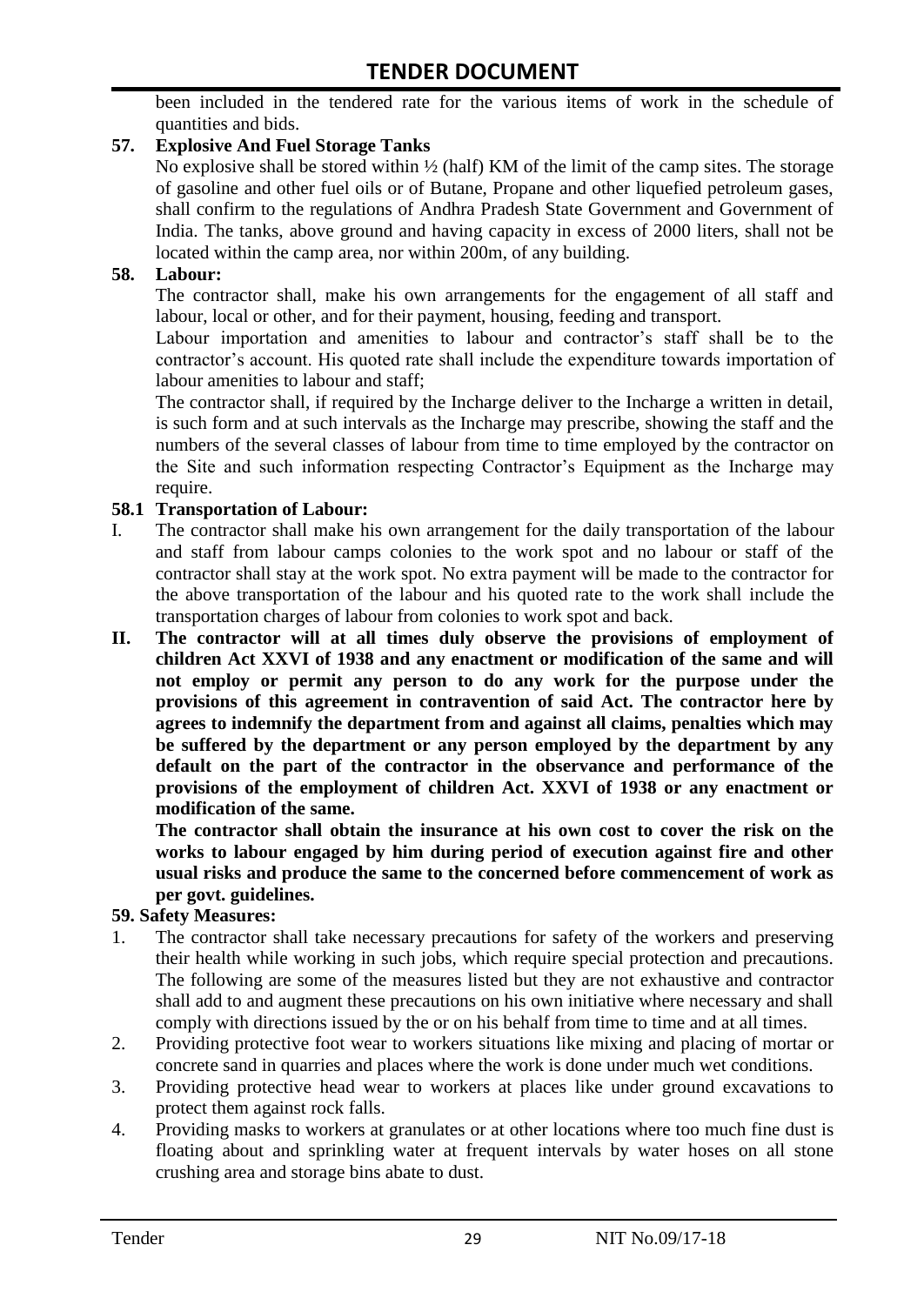- 5. Getting the workers in such jobs periodically examined for chest trouble due to too much breathing in to fine dust.
- 6. Taking such normal precautions like fencing and lightening in excavation of trenches, not allowing rolls and metal parts of useless timber spread around, making danger areas for blasting providing whistles etc.
- 7. Supply work men with proper belts, ropes etc., when working in precarious slopes etc.
- 8. Avoiding named electrical wire etc., as they would electrocute the works.
- 9. Taking necessary steps towards training the workers concerned on the machinery before they are allowed to handle them independently and taking all necessary precautions in around the areas where machines hoists and similar units are working.

#### **60. Fair Wage Clause:**

- 1. The contractor shall pay not less than fair wages to labourers engaged by him on the work.
- 2. "Fair" wages means wages whether for time of piecework notified by the Government from time in the area in which the work is situated.
- 3. The contractor shall not with-standing the revisions of any contract to the contrary cause to be paid to the labour, in directly engaged on the work including any labour engaged by the sub-contractor in connection with the said work, as if the laborers had been directly employed by him.
- 4. In respect of labour directly or indirectly employed in the works for the purpose of the contractors part of the agreement the contractor shall comply with the rules and regulations on the maintenance of suitable records prescribed for this purpose from time to time by the Government. He shall maintain his accounts and vouchers on the payment of wages to the laborers to the satisfaction of the Incharge.
- 5. The shall have the right to call for such record as required to satisfy himself on the payment of fair wages to the labourers and shall have the right to deduct from the contract amount a suitable amount for making good the loss suffered by the worker or workers by reason of the "fair wages" clause to the workers.
- 6. The contractor shall be primarily liable for all payments to be made and for the observance of the regulations framed by the Govt. from time to time without prejudice to his right to claim indemnity from his sub-contractors.
- **7. As per contract labour (Regulation and abolition) Act. 1970 the contractor has to produce the license obtained from the licensing officers of the labour department along with the tender or at the time of agreement.**
- 8. Any violation of the conditions above shall be deemed to be a breach of his contract.
- 9. Equal wages are to be paid for both men and women if the nature of work is same and similar.
- 10. The contractor shall arrange for the recruitment of skilled and unskilled labour local and imported to the extent necessary to complete the work within the agreed period as directed by the Engineer-in-charge in writing.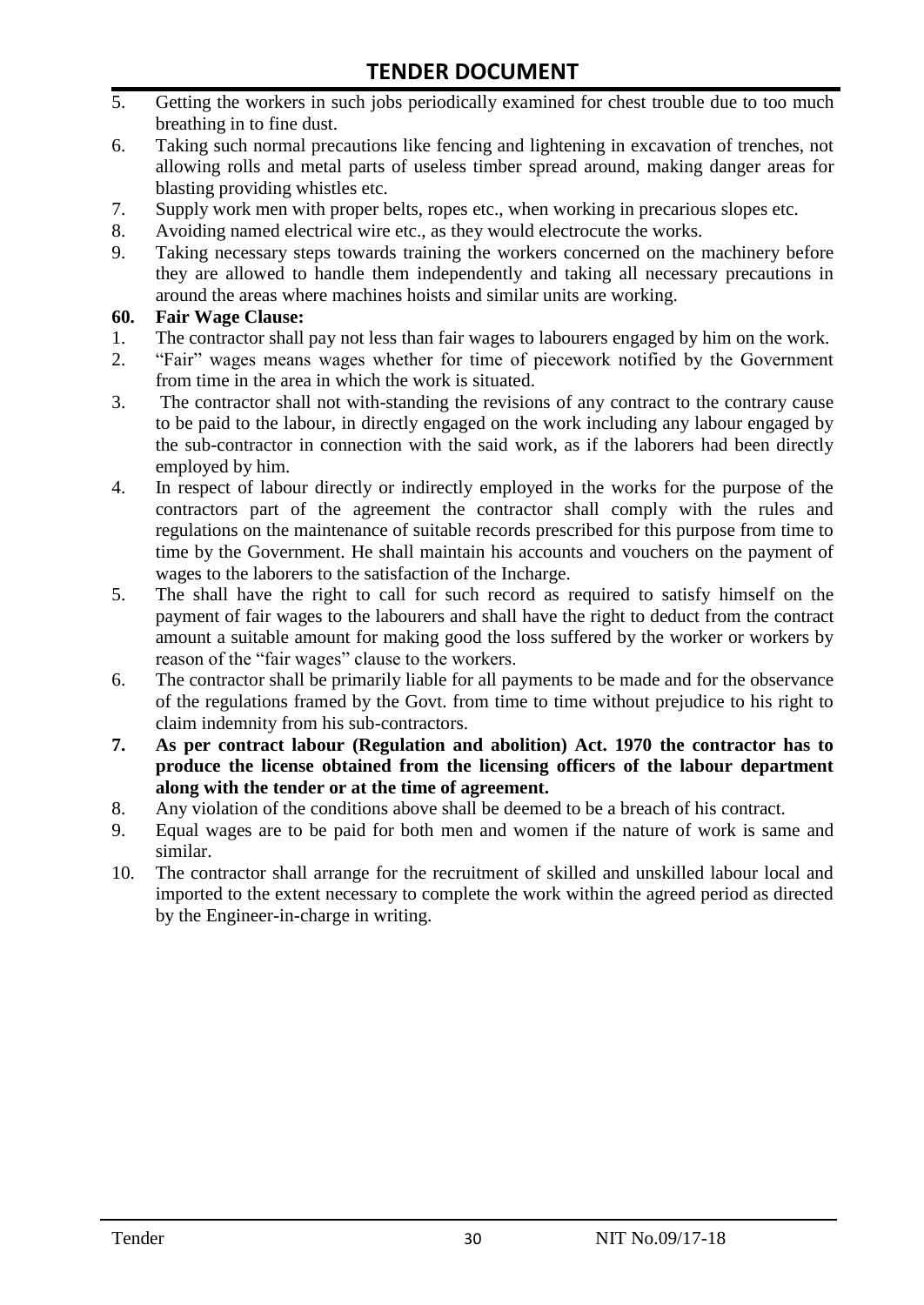#### **61. Indemnity Bond:**

**Name of work: Repairing of barbed wire fencing in farm II, at Churu (500 m length, 6'0" height in 6 lines)**

**I …………………………………. contractor S/o……………………………………..... aged ……………………………Resident of ……………………………………………. do hereby bind myself to pay all the claims may come (a) under Workmen's Compensation Act. 1933 with any statutory modification there of and rules there under or otherwise for or in respect of any damage or compensation payable in connection with any accident or injury sustained (b) under Minimum wages Act 1948 (c) under payment of wages Act.1936 (d) under the Contractor labour (Regulation and Abolition) Act. 1970 by workmen engaged for the performance of the business relating to the above contract i.e., failing such payment of claims of workmen engaged in the above work, I abide in accepting for the recovery of such claims, effected from any of my assets with the departments.**

**62. Compliance with Labour Regulations:**

**During continuance of the contract, the contractor and his sub contractors shall abide at all times by all existing labour enactments and rules made there under, regulations, notifications and bye laws of the State or Central Government or local authority and any other labour law (including rules), regulations, bye laws that may be passed or notifications that may be issued under any labour law in future either by the State or the Central Government or the local authority and also applicable labour regulations, health and sanitary arrangements for workmen, insurance and other benefits. Salient features of some of the major labour laws that are applicable to construction industry are given below. The contractor shall keep the Department indemnified in case any action is taken against Department by the competent authority on account of contravention of any of the provisions of any Act or rules made there under, regulations or notifications including amendments. If the Department is caused to pay or reimburse, such amounts as may be necessary to cause or observe, or for non-observance of the provision stipulated in the notifications/bye laws/Acts/Rules/regulations including amendments, if any, on the part of the contractor, the Incharge /Department shall have the right to deduct any money due to the contractor including his amount of performance security. The Department/Incharge shall also have right to recover from the contractor any sum required or estimated to be required for making good the loss or damage suffered by the Department.**

**The employees of the Contractor and the Sub-contractor in no case shall be treated as the Department of the Department at any point of time.**

- **63. Salient features of some major labour laws applicable to establishment engaged in buildings and other construction work:**
- **(a) Workmen compensation Act 1923: The Act provides for compensation in case if injury by accident arising out of and during the course of employment.**
- **(b) Payment of Gratuity Act 1972: Gratuity is payable to an employee under the Act on satisfaction of certain conditions on separation if any employee has completed 5 years service or more, or on death, the rate of 15 days wages for every completed year of service. The Act is applicable to all establishments, employing 10 or more employees.**
- **(c) Employees P.F. and Miscellaneous provision Act 1952: The Act provides for monthly contributions by the Department plus workers @ 10% or 8.33%. The benefits payable under the Act are:**
- **(i) Pension or family pension on retirement or death, as the case may be.**
- **(ii) Deposit linked insurance on the death in harness of the worker.**
- **(iii) Payment of P.F. accumulation on retirement/death etc.,**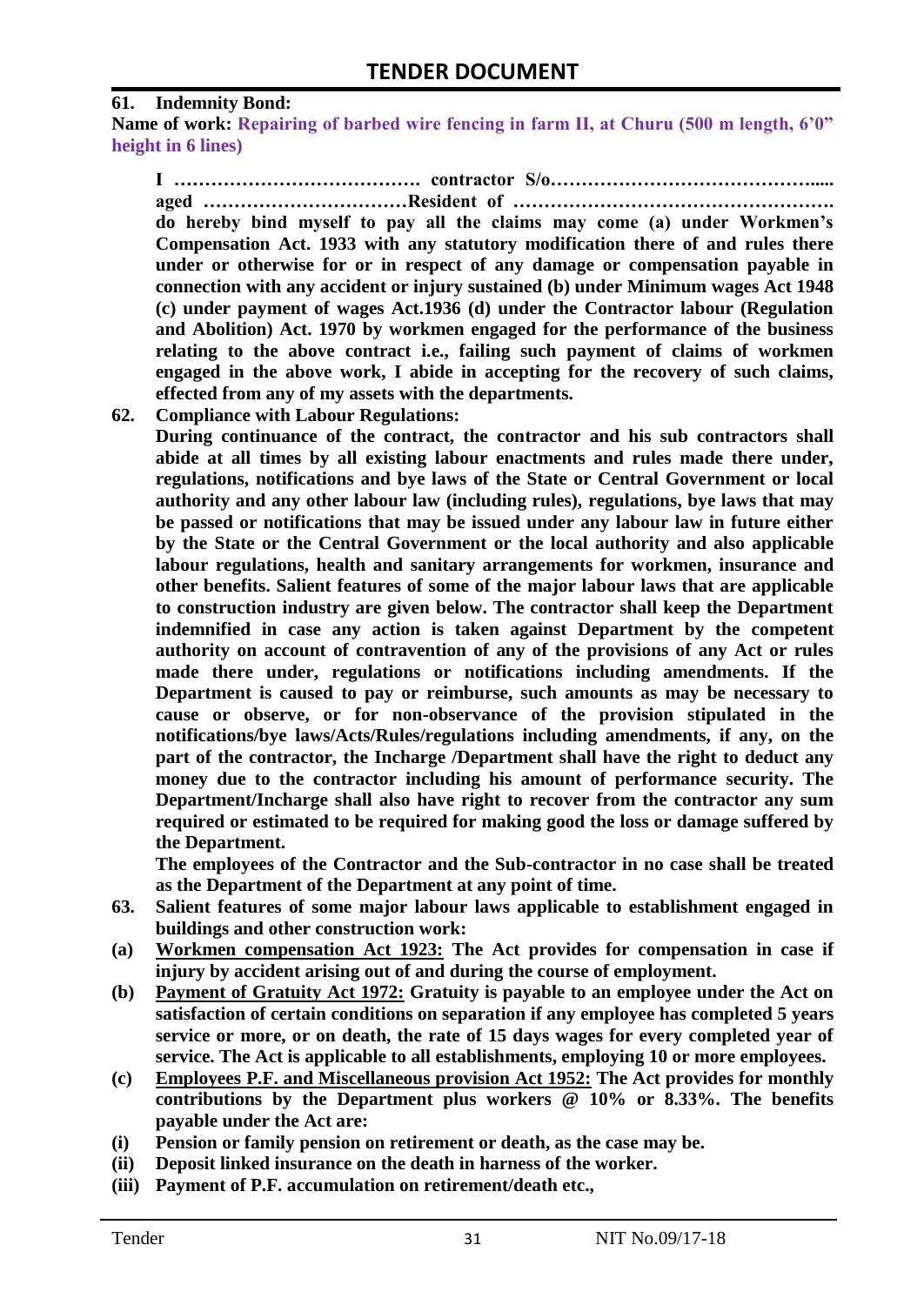- **(d) Maternity Benefit Act 1951: The Act provides for leave and some other benefits to women employees in case of confinements or miscarriage etc.**
- **(e) Contract Labour (Regulation & Abolition) Act 1970: The Act provides for certain welfare measures to be provided by the contractor to contract labour and in case the Contractor fails to provide, the same are required to be provided by the Principal Department by Law. The Principal Department is required to take certificate of Registration and the contractor is required to take license from the designated Officer. The Act is applicable to the establishments or Contractor of Principal Department if they employ 20 or more contract labour.**
- **(f) Minimum wages Act 1948: The Department is supposed to pay not less than the Minimum wages fixed by appropriate Government as per provisions of the Act if the employment is a scheduled employment construction of Buildings, Roads, Runways are scheduled employments.**
- **(g) Payment of wages Act 1936: It lays down as to by what date the wages are to be paid, when it will be paid and what deductions can be made form the wages of the workers.**
- **(h) Equal Remuneration Act 1979: The Act provides for payment of equal wages for work of equal nature to Male or Female workers and for not making discrimination against Female employee in the matters of transfers, training and promotions etc.**
- **(i) Payment of Bonus Act 1965: The Act Is applicable to all establishments employing 20 or more employees. The Act provides for payment of annual bonus subject to a minimum of 8.33% of wages and maximum of 20% of wages to employees drawing Rs. 3500/- per month or less. The bonus to be paid to employees getting Rs.2500/- per months or above and upto Rs.3500/- per month shall be worked out by taking wages as Rs.2500/- per monthly only. The Act does not apply to certain establishments. The newly set-up establishments are exempted for five years in certain circumstances. Some of the State Governments have reduced the employment size from 20 to 10 for the purpose of applicability of this Act.**
- **(j) Industrial Disputes Act 1947: The Act lays down the machinery and procedure fo resolution of Industrial disputes, in what situations a strike or lock- out becomes illegal and what are the requirements for laying off or retrenching the employees or closing down the establishment.**
- **(k) Industrial Employment (Standing Orders) Act 1946: It is applicable to all establishments employing 100 or more workmen (employment size reduced by some of the State and Central Government to 50). The Act provides for laying down rules governing the conditions of employment by the Department on matters provided in the Act and get the same certified by the designated Authority.**
- **(l) Trade Unions Act 1926: The Act lays down the procedure for registration of trade unions of workmen and Departments. The Trade Unions registered under the act have been given certain immunities from civil and criminal liabilities.**
- **(m) Child Labour (Prohibition & Regulation) Act 1986: The Act prohibits employment of children below 14 years of age in certain occupations and processes and provides for regulation of employment of children in all other occupations and processes, Employment Child Labour is prohibited in Building and Construction Industry.**
- **(n) Inter-State Migrant workmen's (Regulation of Employment & Conditions of service) Act 1979: The Act applicable to an establishment, which employs 5 or more interstate migrant workmen through an intermediary (who has recruited workmen in one state for employment in the establishment situated in another State). The inter State migrant workmen, in an establishment to which this Act becomes applicable, are required to be provided certain facilities such as housing, medical aid, traveling expenses from home upto the establishment and back, etc.**
- **(o) The Building and Other Construction workers (regulation of Employment and conditions of service) Act 1996 and the Cess Act of 1996: All the establishments who**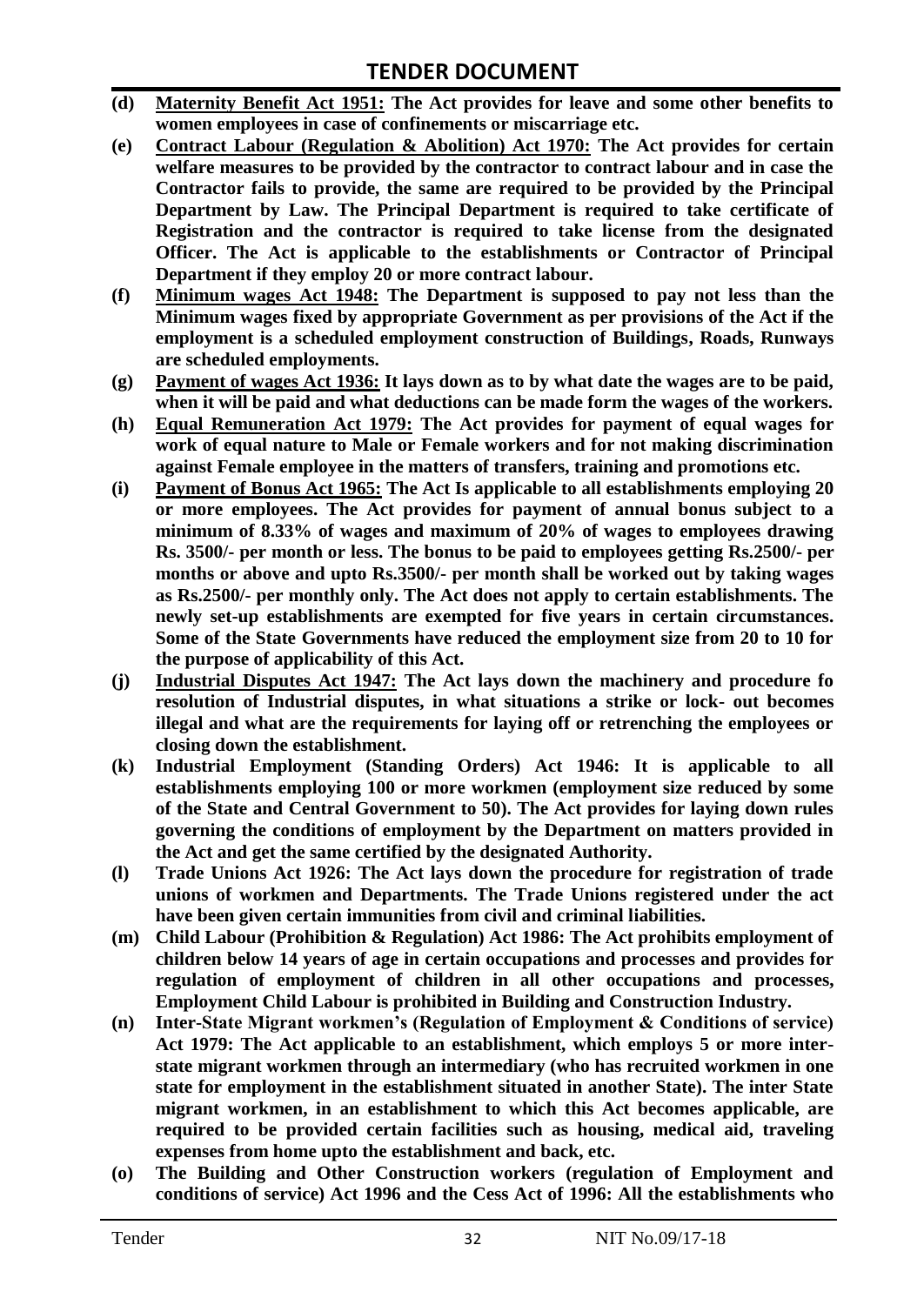**carryon any building or other construction work and employs 10 or more workers are covered under this Act. All such establishments are required to pay cess at the rate not exceeding 2% of the cost of construction as may be modified by the Government. The Department of the establishment is required to provide safety measures at the Building or construction work and other welfare measures, such as Canteens, First-aid facilities, Ambulance, Housing accommodations for workers near the work place etc. The Department to whom the Act applies has to obtain a registration certificate from the Registering Officer appointed by the Government.**

**(p) Factories Act 1948: The Act lays down the procedure for approval of plans before setting up a factory, health and safety provisions, welfare provisions, working hours, annual earned leave and rendering information regarding accidents or dangerous occurrences to designated authorities. It is applicable to premises employing 10 person or more with aid of power or 20 or more persons without the aid of power engaged in manufacturing process.**

#### **64. Liabilities of the Contractor**

64.1 Accident Relief and workmen compensation:

The contractor should make all necessary arrangements for the safety of workmen on the occurrence of the accident, which results in the injury or death of any of the workmen employed by the contractor, the contractor shall within 24 hours of the happenings of the accident and such accidents should intimate in writing to the Consultant and Incharge of the Centre. The contractor shall indemnify Centre against all loss or damage sustained by the Centre resulting directly or indirectly from his failure to give intimation in the manner aforesaid including the penalties or fines if any payable by Centre as a consequence of Centre failure to give notice under workmen's compensation Act or otherwise conform to the provisions of the said Act in regard to such accident.

- 64.2 In the event of an accident in respect of which compensation may become payable under the workmen's compensation Act VIII 23 whether by the contractor, by the Government it shall be lawful for the Incharge to retain such sum of money which may in the opinion of the Incharge be sufficient to meet such liability. The opinion of the Incharge shall be final in regard to all matters arising under this clause.
- 64.3 The contractor shall at all times indemnify the Centre against all claims which may be made under the workmen's compensation act or any statutory modification thereafter or rules there under or otherwise consequent of any damage or compensation payable in consequent of any accident or injuries sustained or death of any workmen engaged in the performance of the business relating to the contractor.

#### **65. Contractor's Staff, Representatives and Labour:**

- (a) The contractor shall, at all times, maintain on the works, staff of qualified Engineers, and Supervisors of sufficient experience of similar other jobs to assure that the quality of work turned out shall be as intended in the specifications. The contractor shall also maintain at the works, a Work Manager or sufficient status, experience and office and duly authorize him to deal with all aspects of the day-today work. All communications to any commitments by the Work Manager shall be considered as binding on the Contractor.
- (b) The Contractor shall at all times submit details of skilled and unskilled labour and equipment employed to the Incharge in prescribed proforma as he may require to assess and ensure the proper progress of work.
- (c) If the contractor does not employ the technical person agreed to on the work a fine may be imposed as decided by the Competent Authority.

#### **66. Accommodation and food:**

The contractor should arrange accommodation he needs, at his own cost. The contractor shall make his own arrangements for supply of food grains, fuel and other provision to his staff and labourers including controlled commodities.

#### **67. Relationship :**

Contractor shall have to furnish information along with tender, about the relationship he is having with any officer of the Centre.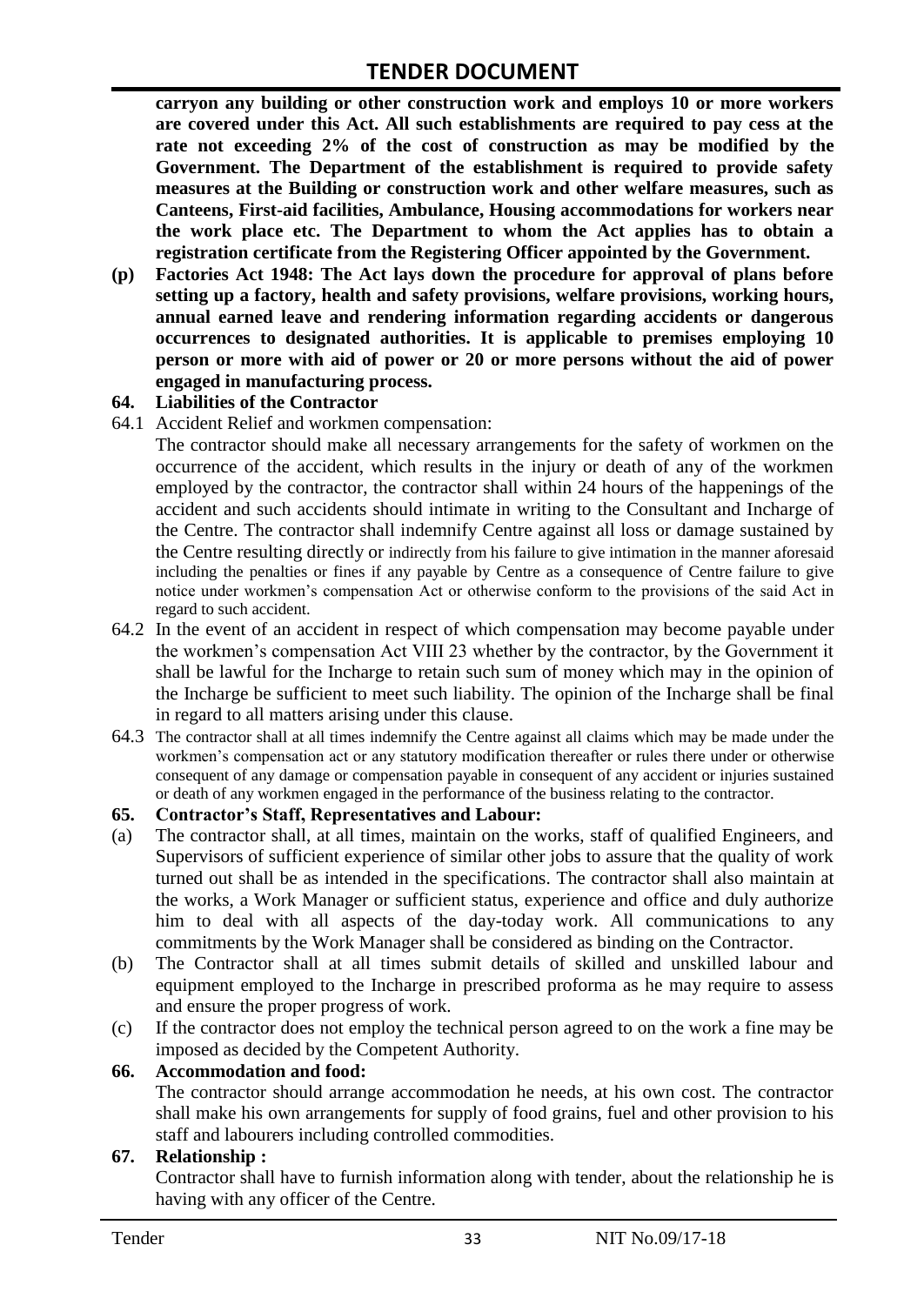#### **68. Protection of adjoining premises:**

The contractor shall protect adjoining sites against structural, decorative and other damages that could be caused by the execution of these works and make good at his cost any such damages.

#### **69. Work during night or on Sundays and holidays:**

The works can be allowed to be carried out during night, Sundays or authorised holidays in order to enable him to meet the schedule targets and the work shall require almost round the clock working keeping in view:

- (i) The provisions of relevant labour laws being adhered to:
- (ii) Adequate lighting, supervision and safety measures are established to the satisfaction of the and
- (iii) The construction programme given by the Contractor and agreed upon by the envisages such night working or working during Sundays or authorised holidays

#### **70. Layout of materials stacks:**

The contractor shall deposit materials for the purpose of the work on such parts only of the ground as may be approved by the Incharge before starting work. A detailed survey, clearly indicating position and areas where materials shall be stacked and sheds built is to be conducted by the contractor at his own cost and only after obtaining necessary approval of the plan for use of sites by the Incharge, the Contractor can use the sites accordingly.

#### **71. Use of blasting materials:**

Procurement of blasting materials and its storage is the responsibility of the contractor. The contractor shall engage licensed blaster for blasting operation. The contractor is to act in accordance with Indian Explosive Act and other rules prevailing, during the execution of work. It is the responsibility of the contractor to see, that works by other agencies in the vicinity are not hampered, in such cases if any claim is made by other agencies that should be borne by the contractor. Carriage of blasting materials, from the magazine to the work site, is the responsibility of the contractor.

#### **72. Plant and Equipment:**

- 72.1 The contractor shall have sufficient plant, equipment and labour and shall work such hours and shifts as may be necessary to maintain the progress on the work as per the approval progress schedule. The working and shifts hours shall comply with the Govt. Regulations in force.
- 72.2 It is to expressly and clearly understood that contractor shall make his own arrangements to equip himself with all machinery and special tools and plant for the speedy and proper execution of the work and the department does not undertake responsibility towards their supply.
- 72.3 The department shall supply such of the machinery that may be available on hire basis but their supply cannot be demanded as matter of right and no delay in progress can be attributed to such non-supply of the plant by the department and the department cannot be made liable for any damage to the contractor. The Contractor shall be responsible for safe custody of the departmental machinery supplied to him (which will be delivered to contractor at the machinery yard at site of work) and he has to make good all damages and losses if any other than fire, wear and tear to bring it to the conditions that existed at the time of issue to the contractor before handing over the same to the department. The hire charges for the machinery handed over to the contractor will be recovered at the rate prevalent at the time of supply. The contractor will have to execute supplemental agreement with at the time of supply of the machinery.
- 72.4 The acceptance of departmental machinery on hire is optional to the contractor.

#### **73. Steel forms:**

Steel forms should be used for all items involving and use of centering and shuttering shall be single plane without any dents and undulations.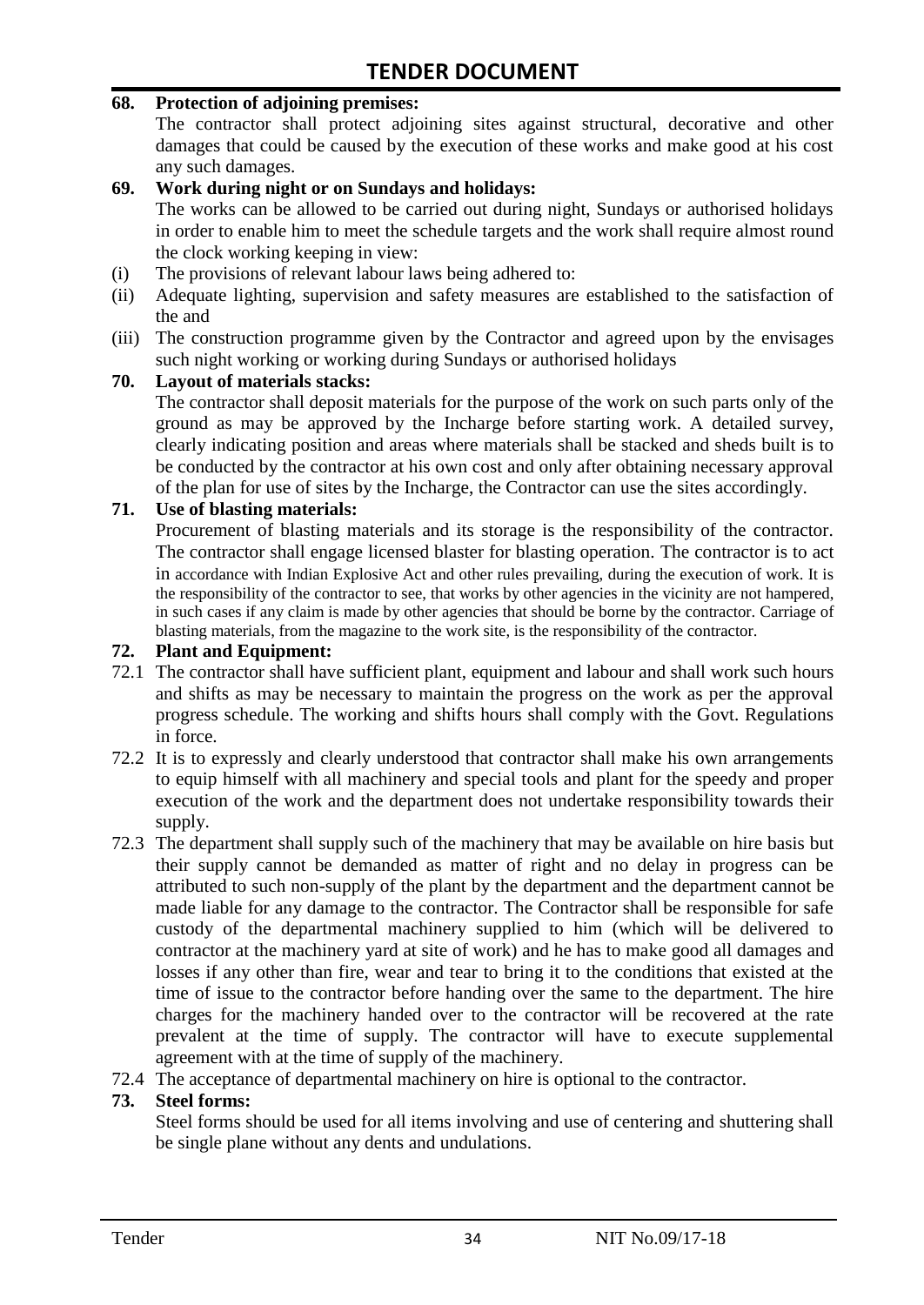#### **74. Inconvenience to public:**

The contractor shall not deposit materials at any site, which will cause inconvenience to public. The Incharge may direct the contractor to remove such materials or may undertake the job at the cost of the contractor.

**75. Conflict of interest:**

**Any bribe, commission, gift or advantage given, promised or offered by on behalf of contractor or his partner, agent or servant or any one on his behalf to any officer, servant, representatives, agents of Incharge or any persons on their behalf, in relation to the obtaining or to execution of this, or any other contract with Incharge shall in addition to any criminal liability, which it may occur, subject to the cancellation of this or all other contracts and also to payment of any loss or damage resulting from any such cancellation. Incharge shall then be entitled to deduct the amount, so payable from any money, otherwise due to the contractor under this or any other contract.**

#### **76. Contract documents and materials to be treated as confidential:**

All documents, correspondences, decisions and orders, concerning the contract shall be considered as confidential and/or restricted in nature by the contractor and he shall not divulge or allow access to them by any unauthorized person

#### **77. General obligations of Contractor:**

- 77.1 The contractor shall, subject to the provision of the contract and with due care and diligence, execute and maintain the works in accordance with specifications and drawings.
- 77.2 The contractor shall promptly inform the Department and the Incharge of any error, omission, fault and such defect in the design of or specifications for the works which are discovered when reviewing the contract documents or in the process of execution of the works.
- 77.3 If Contractor believes that a decision taken by the Incharge was either outside the authority given to the Incharge by the Contract or that the decision was wrongly taken, the decision shall be referred to the technical expert within 14 days of the notification of the Incharge's decisions.
- 77.4 Pending finalisation of disputes, the contractor shall proceed with execution of work with all due diligence

#### **78. Security measures:**

- a) Security requirements for the work shall be in accordance with the Government's general requirements including provisions of this clause and the Contractor shall conform to such requirements and shall be held responsible for the actions of all his staff, employees and the staff and employees of his sub-contractors
- b) All contractors' employees, representatives and sub-contractor's employees shall wear identifications badges provided by the contractor. Badges shall identify the contractor, showing and employee's number and shall be worn at all times while at the site. Individual labour will not be required to wear identification badges.
- c) All vehicles used by the contractor shall be clearly marked with contractor's name.
- d) The contractor shall be responsible for the security of the works for the duration of the contract and shall provide and maintain continuously adequate security personnel to fulfil these obligations. The requirements of security measures shall include, but not limited to maintenance of order on the site, provision of all lighting, fencing, guard flagmen and all other measures necessary for the protection of the works within the colonies, camps and elsewhere on the site, all materials delivered to the site, all persons employed in connection with the works continuously throughout working and non working period including nights, Sundays and holidays for duration of the contract.
- e) Other contractors working on the site concurrently with the contractor will provide security for their own plant and materials. However, their security provisions shall in no way relieve the contractor of his responsibilities in this respect.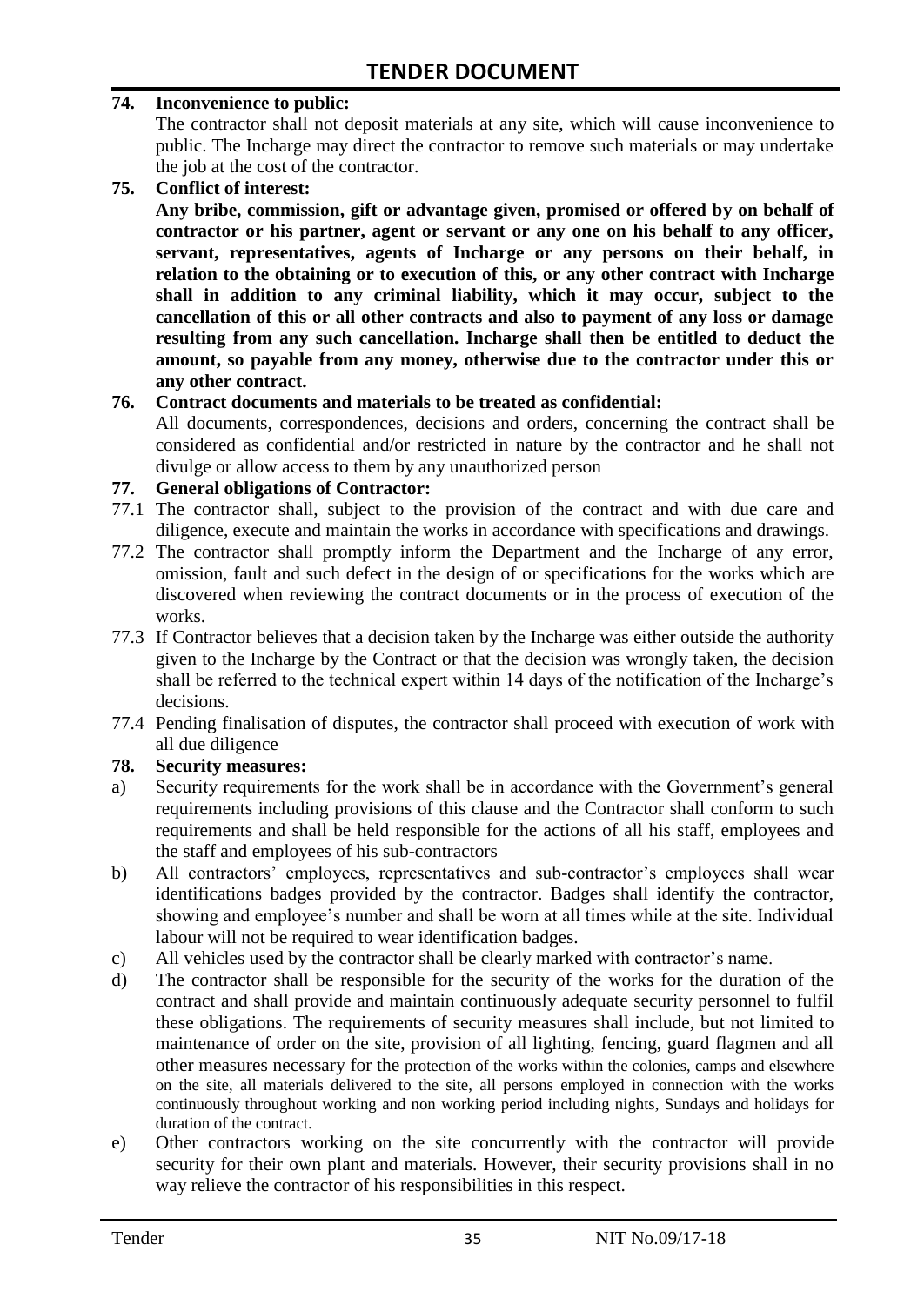f) Separate payment will not be made for provision of security services.

#### **79. Fire fighting measures:**

- a) The contractor shall provide and maintain adequate fire fighting equipment and take adequate fire precaution measures for the safety of all personnel and temporary and permanent works and shall take action to prevent damage to destruction by fire of trees shrubs and grasses.
- b) Separate payment will not be made for the provision of fire prevention measures.

#### **80. Sanitation:**

The contractor shall implement the sanitary and watch and ward rules and regulations for all forces employed under this contract and if the Contractor fails to enforce these rules, the Incharge may enforce them at the expenses of the Contractor.

#### **81. Training of personnel:**

The contractor, shall, if and as directed by the Incharge provide free of any charge adequate facilities, for vocational training of Government Officers, students, Engineers, supervisors, foremen, skilled workmen etc. not exceeding six in number at any one time on the contractor's work. Their salaries, allowances etc. will be borne by the Government and the training schemes will be drawn up by the Incharge in consultation with the contractor.

#### **82. Ecological balance:**

- a) The contractor shall maintain ecological balance by preventing de-forestation, water pollution and defacing of natural landscape. The contractor shall so conduct his construction operation as to prevent any unnecessary destruction, scarring, or defacing of the natural surrounding in the vicinity of the work. In respect of the ecological balance, Contractor shall observe the following instructions.
- i) Where unnecessary destruction, scarring, damage or defacing may occur, as result of the operation, the same shall be repaired replanted or otherwise corrected at the contractor's expense. The contractor shall adopt precautions when using explosives, which will prevent scattering of rocks or other debris outside the work area. All work area including borrow areas shall be smoothened and graded in a manner to conform to the natural appearances of the landscape as directed by the Incharge.
- ii) All trees and shrubbery which are not specifically required to be cleared or removed for construction purposes shall be preserved and shall be protected from any damage that may be caused by the contractor's construction operation and equipment. The removal of trees and shrubs will be permitted only after prior approval by the Incharge. Special care shall be exercised where trees or shrubs are exposed to injuries by construction equipment, blasting, excavating, dumping, chemical damage or other operation and the contractor shall adequately protect such trees by use of protective barriers or other methods approval by the Incharge. Trees shall not be used for anchorages. The contractor shall be responsible for injuries to trees and shrubs cause by his operations. The term "injury" shall include, without limitation bruising, scarring, tearing and breaking of roots, trunks or branches. All injured trees and shrubs be restored as nearly as practicable without delay to their original condition at the contractor's expense.
- (iii) The contractor's construction activities shall be performed by methods that will present entrance or accidental spillage of solid matter contaminants, debris and other objectionable pollutants and wastage into river. Such pollutant and waste include earth and earth products, garbage, cement concrete, sewage effluent, industrial wastes, radio-active substances, mercury, oil and other petroleum products, aggregate processing, mineral salts and thermal pollution. Pollutants and wastes shall be disposed off in a manner and at sites approved by the Incharge.
- (iv) In conduct of construction activities and operation of equipments the contractor shall utilize such practicable methods and devices as are reasonably available to control, prevent and otherwise minimize the air pollution. The excessive omission of dust in to the atmosphere will not be permitted during the manufacture, handling and storage of concrete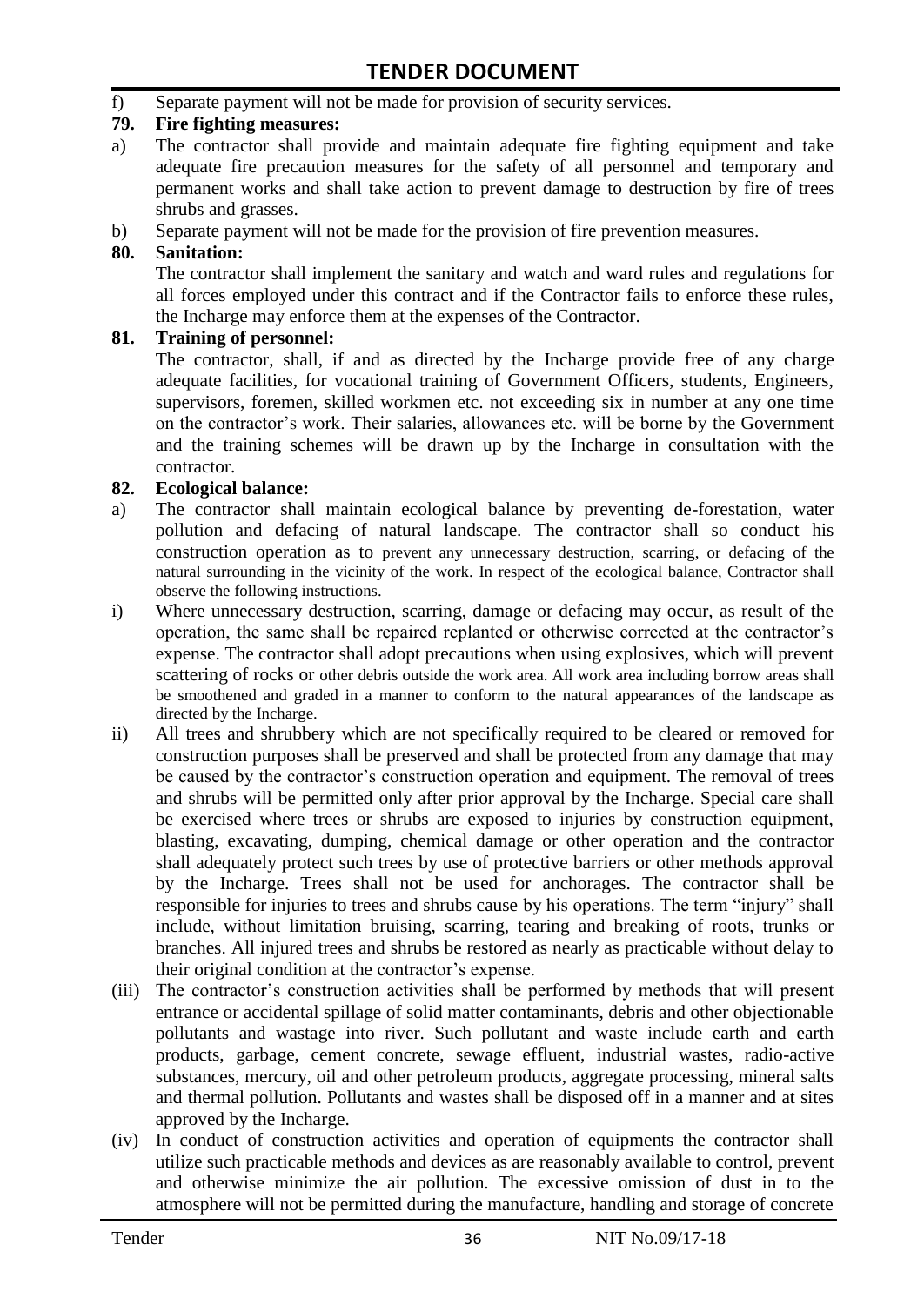aggregates and the contractor shall use such methods and equipment as a necessary for collection and disposal or prevention of dust during these operation. The contractor's methods of storing and handling cement shall also include means of eliminating atmospheric discharges of dust, equipment and vehicles that give objectionable omission of exhaust gases shall not be operated. Burning of materials resulting from clearing of trees, bushes, combustible construction materials and rubbish may be permitted only when atmospheric conditions for burning are considered favourable.

b) Separate payment will not be made for complying with the provisions of this clause and all cost shall be deemed to have been included in the unit rates and prices included in the contract if any provision is not complied with within a reasonable time even after issue of a notice in this respect, the necessary operations would be carried out by the Incharge at the cost of the Contractor, Orders of the Incharge in this respect would be final and binding on the contractor.

#### **83. Preservation of existing vegetation:**

- a) The contractor will preserve and protect all existing vegetation such as trees, on or adjacent to the site which do not unreasonably interfere with the construction as may be determined by the Incharge. The contractor will be held responsible for all unauthorized cutting or damage of trees, including damage due to careless operation of equipment, stockpiling of materials or tracking of grass areas by equipment. Care shall be taken by the Contractor in felling tress authorised for removal to avoid any unnecessary damages to vegetation and tress that are to remain in place and to structures under construction or in existence and to workmen.
- b) All the produce from such cutting of trees by the contractor shall remain the property of Government and shall be properly stacked at site, approved by the Incharge. No payment whatsoever, shall be made for such cutting and its stacking by the Contractor. If an produce from such cutting is not handed over to the Government by the contractor, he shall be charged for the same at the rates to be decided by the Incharge. The recovery of this amount shall be made in full from the intermediate bill that follows.
- c) The contractor shall also make arrangements of fuel deposits for supply of required fuel for the labourer to be employed for cooking purpose at his own cost in order to prevent destruction of vegetation growth in the surrounding area of the work site.

#### **84. Possession prior to completion:**

The Incharge shall have the right to take possession of or use any completed part of work or works or any part there of under construction either temporarily or permanently. Such possession or use shall not be deemed as an acceptance of any work either completed or not completed in accordance with the contract, except where expressly otherwise specified by the Incharge.

#### **85. Payment upon termination:**

If the contract is terminated because of a fundamental breach of contract by the contractor, the Incharge shall issue a certificate for the value of the work done less advance payment received upon the date of the issue of the certificate and less the rate to apply to the work not completed as indicated in the contract data. Additional liquidated damages shall not apply. If the total amount due to the Department exceeds any payment due to the contractor the difference shall be a debt payable to the Department. In case of default for payment within 28 days from the date of issue of notice to the above effect, the contractor shall be liable to pay interest at 12% per annum for the period of delay.

#### **86. Access to the contractor's books:**

Whenever it is considered necessary by the Incharge to ascertain the actual cost of execution of any particular extra item of work or supply of the plant or material on which advance is to be made or of extra items or claims, he shall direct the contractor to produce the relevant documents such as payrolls, records of personnel, invoices of materials and any or all data relevant to the item or necessary to determine its cost etc. and the contractor shall when so required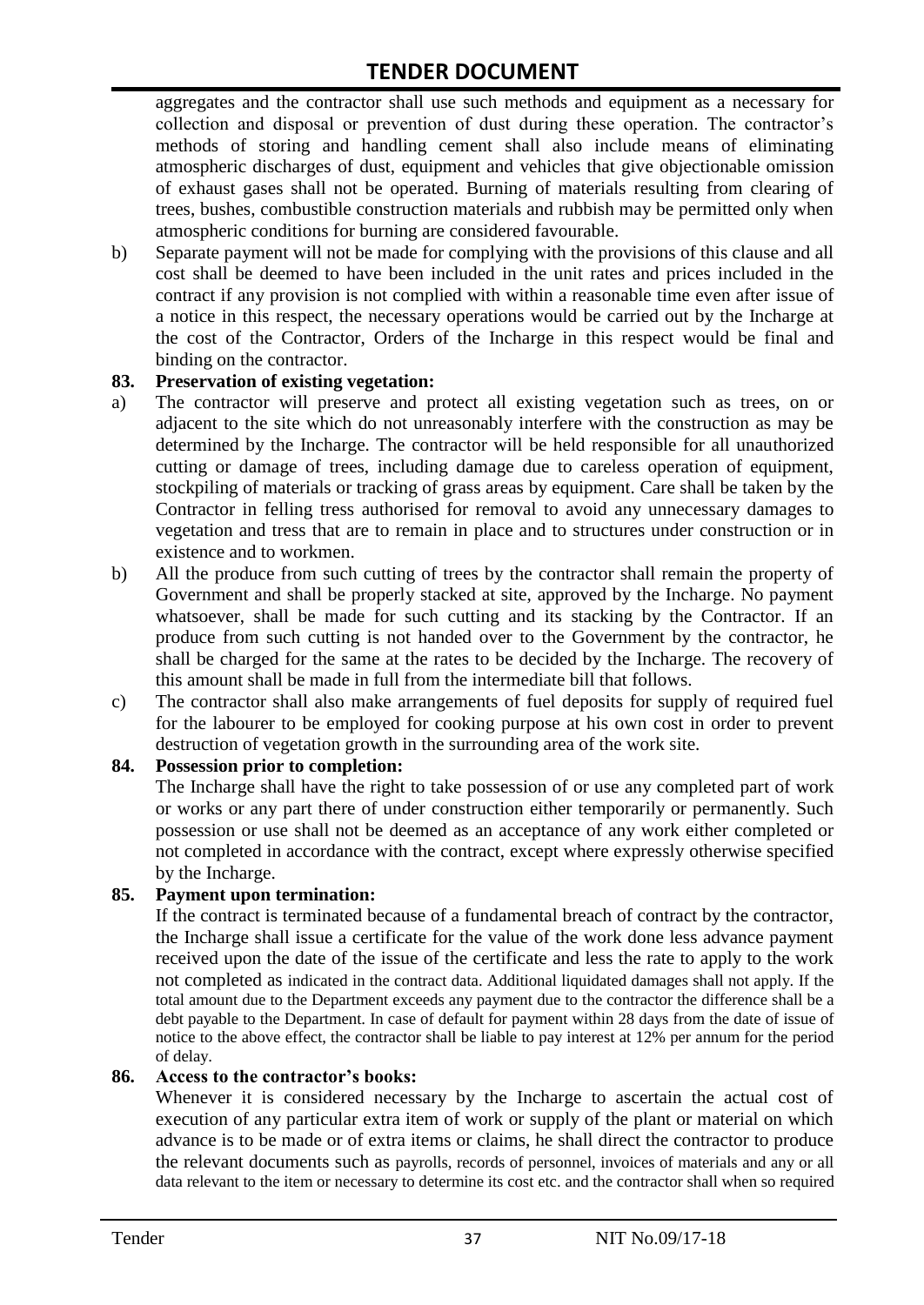furnish all information pertaining to the aforesaid items in the mode and manner that may be specified by the Incharge.

#### **87. Drawing to be kept at site:**

One copy of the drawings furnished to the contractor shall be kept by the contractor on the site and the same shall at all reasonable time be available for inspection and use by the Incharge and the Incharge's representative and by any other persons authorized by the Incharge in writing.

#### **88. B.I.S. [I.S.I.] books to be kept at site:**

A complete set of Indian Standard specification referred to in "Technical Specifications" shall be kept at site for reference.

#### **89. Site Order Book:**

An order book shall be kept at the site of the work. As far as possible, all orders regarding the work are to be entered in this book. All entries shall be signed and dated by the Department Officer in direct charge of the work and by the contractor or by his representative. In important cases, the Incharge will countersign the entries, which have been made. The order book shall not be removed from the work, except with the written permission of the Incharge.

#### **90. Variations by way of modification, omissions or additions:**

For all modifications, omissions from or additions to the drawings and specifications, the will issue revised plans, or written instructions, or both and no modification, omission or addition shall be made unless so authorised and directed by the Incharge in writing. The shall have the privilege of ordering modifications, omission or additions at any time before the completion of the work and such orders shall not operate to annual those portions of the specifications with which said changes do not conflict. 's Decision:

It shall be accepted as in separable part of the contract that in matters regarding materials, workmanship, removal of improper work, interpretation of the contract drawings and contract specification, mode of the procedure and the carrying out o the work, the decision of the Incharge, which shall be given in writing shall be binding on the contractor.

- **91. Income tax**
- **a) During the currency of the contract deduction of income tax at 1 or 2 % shall be made from the gross value of each bill of the contract, the contract value of which is in excess of Rs. 10,000/- for deduction of tax at rates lower than 1 or 2 % procedure stipulated under section 194-C(4) of Income Tax Act, 1961 shall be followed.**
- **b) Income Tax clearance certificate should be furnished before the payment of final bill.**
- **c) The contractor's staff, personnel and labour will be liable to pay personnel income taxes in respect of their salaries and wages as are chargeable under the laws and regulations for the time being in force, and the contractor shall perform such duties in regard to such deductions thereof as may be imposed on him by such laws and regulations.**
- **92. Value Added Tax (VAT):**
- **92.1. The Contractor has to pay the Sales Tax/ VAT wherever payable.**
- **92.2. The contractor should produce a valid Value Added Tax Clearance Certificate before the payment of the final bill, otherwise payment to the contractor will be withheld.**

#### **93. Supply of construction materials:**

- i) The contractor has to make his own arrangements for procurements, supply and use of construction materials.
- ii) All materials so procured should confirm to the relevant specifications indicated in the bidding documents.
- iii) The contractor shall follow all regulations of the Department/Government of India in respect of import licenses etc., of the procurement of the materials is through imports and he shall be responsible for the payment of applicable duties and taxes, port clearances, inland transportation etc.
- iv) The contractor shall make his own arrangements for adequate storage of the materials.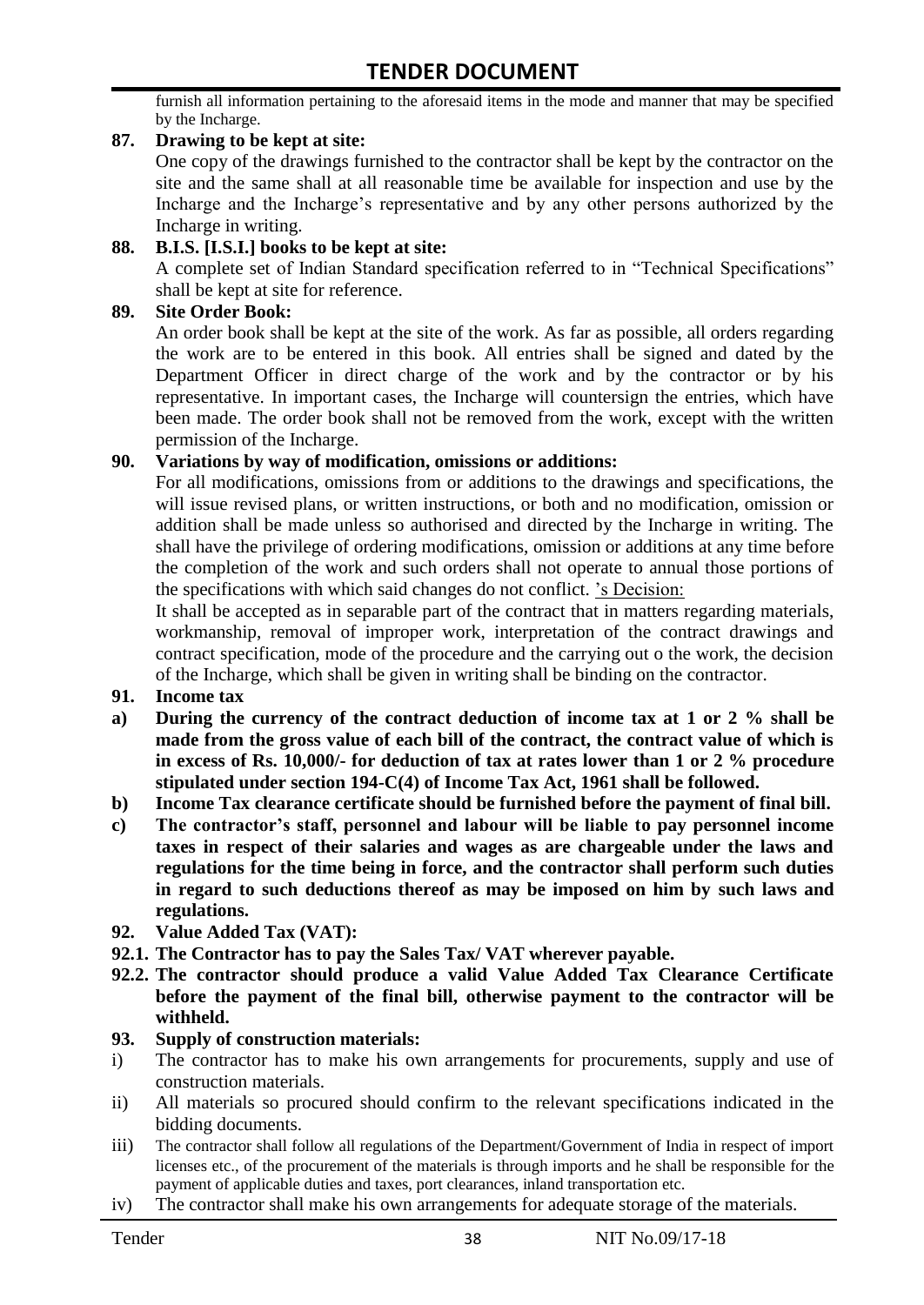# **ADDITIONAL CONDITIONS TO TENDER NOTICE**

A Statement giving brief particulars of equipment and resources that will be put at the disposal of the work under the following classification should accompany the tender

- 1. a. Equipment transport for material viz. Lorrie / Carts, Crushers etc.,
	- b. Organization: 1.Technical 2. Unskilled
	- c. Methods that will be adopted to speed up the work to ensure completion within the prescribed time.
- 2. The contractor shall make his own arrangements for all the tools and plants required for the execution of the work. The equipment if any, available with the Department may be hired to the contractor at rates and conditions prescribed by the Department.
- 3. National Savings Certificates and other Government Bonds will not be accepted towards the Earnest Money Deposit.
- 4. A Separate tender must be submitted to each work as mentioned in the list of works enclosed. Tenders submitted for more than one work in one cover will be rejected. Only one tender should be enclosed in the cover.
- 5. All rejected materials shall be removed from the site, within 24 hours after written instructions of rejecting and materials and ordering their removal have been issued in case of default, on the part of the contractor to carryout such order, the materials will be got removed through other agency at the contractor's risk and cost.
- 6. All materials rejected or obstructing traffic shall be removed by the Contractor, with the least possible delay, within the time specified, failing which it is open to the Department to remove them at the contractor's risk, through other agency. All labour in testing and measuring during measurements and check measurements should be borne by the contractor.
- 7. The contractor shall with his own expenses, make all the arrangements and take all possible steps and precautionary measures, for the safety of the public, during the execution of the electrical works. The rates offered by the contractor should be inclusive of such incidental charges.
- 8. Fully accepted agreement rates will be paid only after all the items of work are completed. The agreement executing authority will decide the exact items, the rates of which are considered to be high, for the purpose of this clause and his decision of the Incharge shall be final and binding on the contractor.
- **9. As per new section 104 – C of the Income Tax 1961, deduction at the rate of 1 of 2 % on the gross amounts of payments, will be made towards Income Tax should the value of the contract exceeds Rs. 10,000/- (Vide Government of India Reference F. N. 275 / 100/ 72 –1 – TJI – dated 29-5-72).**
- 10. Where the value of the contract exceeds the sum of Rs. 10,000/- the contractor has to produce a valid income tax clearance certificate along with the tender, atleast at the time of payment of final bill of the work. In case the final bill is withheld, the bill will be paid only after production of the certificate.
- 11. Once a contractor buys a tender schedule he shall not be permitted to return the schedule.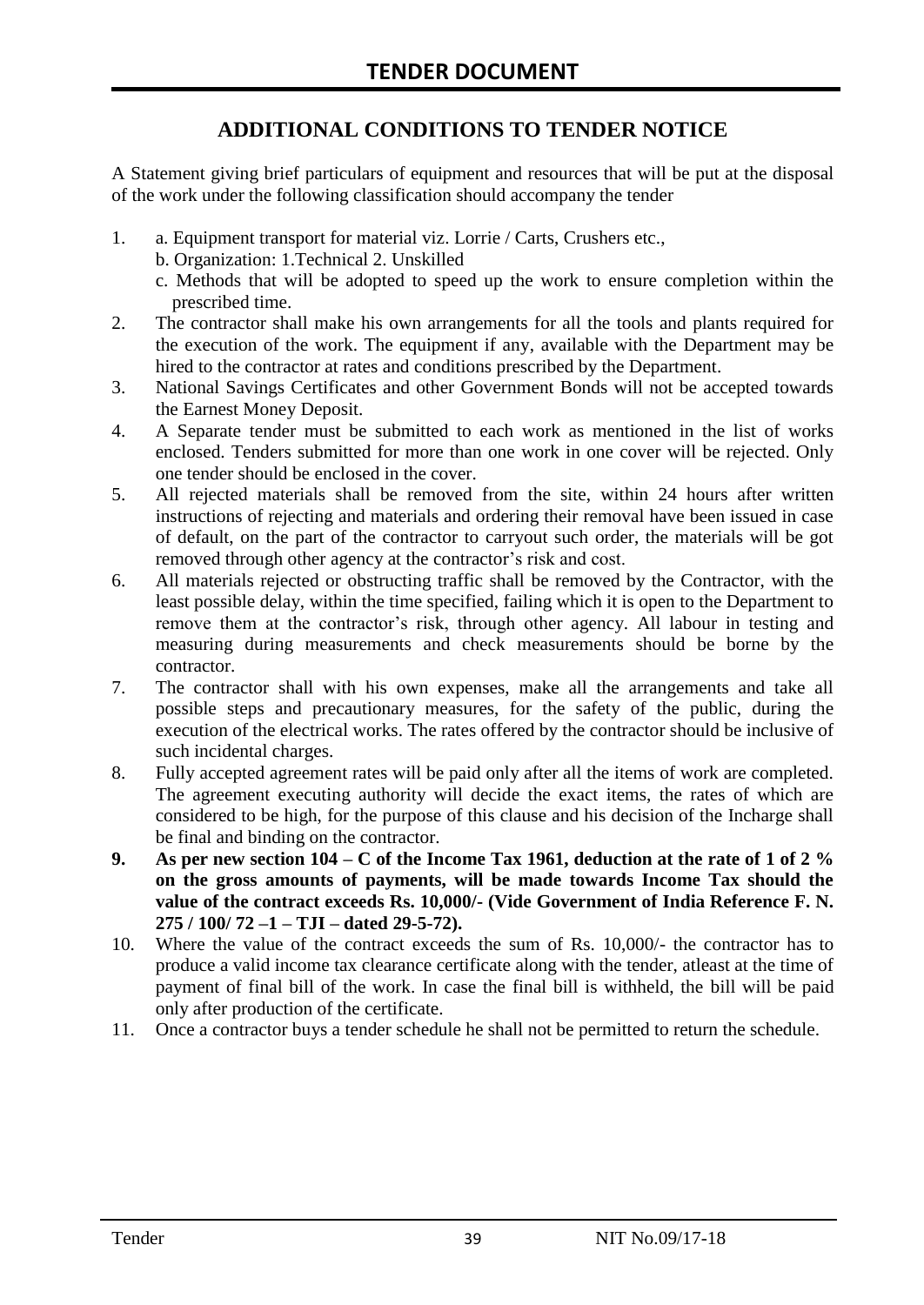# **GENERAL SPECIFICATIONS**

#### **1. General Specifications for (Name of the work)**

#### **2. General Specifications and Instructions for Electrical Work**

- 1. I.E. RULES 1956: The installation shall generally be carried out in conformity with the Indian Electricity rule 1956 as amended from time to time and National Electrical code which contains specific regulations to be adhered to in the supply and use of electricity energy in the interest of safety.
- 2. PRESSURE AND FREQUENCY OF SUPPLY: All current consuming devices shall be suitable for the pressure and frequency of supply stated in the special conditions of contract
- 3. SYSTEM OF WIRING: The wiring shall be carried out on such a system as may be specified in the conditions of contract. "Power wiring shall be kept separate and distinct from lighting wiring. All conductors shall be run as far as possible along the walls and ceiling, so as to be easily accessible for inspection. The balancing of circuits in 3 phase

#### **a) General Conditions for Electrical Works**

- 1. The make of material mentioned in the Schedule A, should be used on the work in variably and the Department reserves the right to insist upon using any of the make of the material mentioned in the Schedule – A from their choice.
- 2. The work shall be carried out strictly in conformity with (i) code of practice for Electrical wiring and fittings in Government Building (ii) The Indian Standard Specification (iii) The Department specification, if the work carried out does not comply with the code of practice and Departmental specifications and if the work man ship is unsatisfactory it will be binding of the contractor to redo the job without any extra cost and pay penalty as decided by the department towards inconvenience caused , if any.
- 3. The work should be carried out under the direct supervision of persons holding a certificate of competency for the type of work involved.
- 4. After completion of work a plan of building should be furnished indicating the location of various main and sub- boards and all the fittings together with a circuit diagram duly numbered ( in the diagram)
- 5. The contractor will be responsible for any defect noticed during either improper workmanship or defective materials supplied by him for two calendar years from the date of final completion of work.
- 6. Lugs should be provided for all earth connections.
- 7. The contractor himself should arrange for the transportation of men and material to their work spot.
- 8. All Civil works and patch works indicated for providing electrical installations should be well finished to the satisfaction of the authorities. A certificate from them should be obtained to the effect that the Civil and patch work done is to the satisfaction of authorities. It will be the responsibility of the electrical contractor to obtain such certificate from the Engineer. Unless such certificate is produced this office will have right to with held the bill.
- 9. Concreting to the pole and providing independent earthing should be done in presence of departmental staff.
- 10. The distribution boards with Switch controls shall be separate in each floor for normal supply and essential supply.
- 11. The lighting circuits shall be provided with separate conductor to enable to connect the normal lighting and essential lighting without linking to any of the above systems to ensure to switch over to essential supply in order to have minimum lighting to avoid inconvenience to the staff working.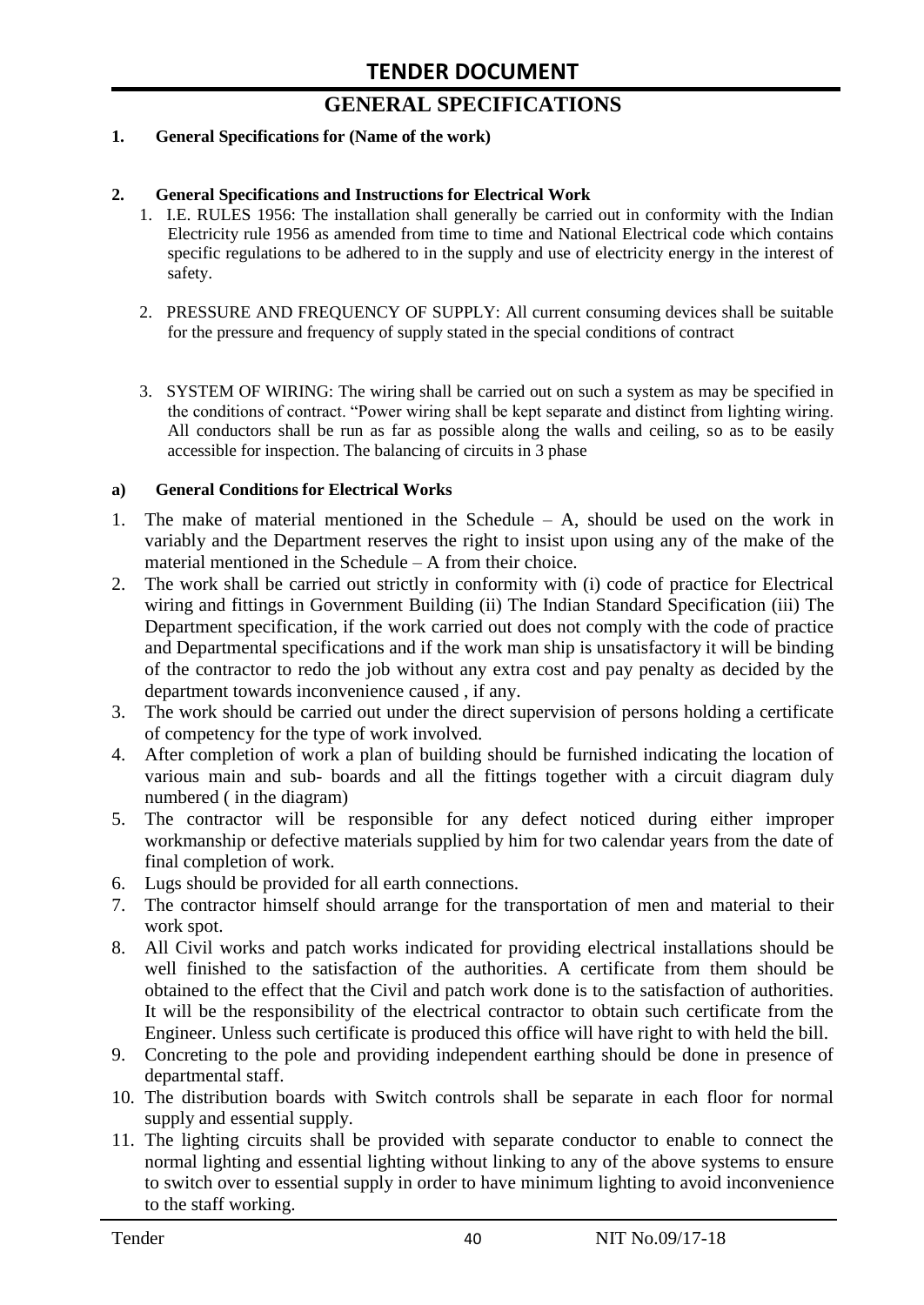# **TENDER DOCUMENT**

- 12. The control for the luminaire to be provided in the hall for both to be connected to the normal supply and essential supply shall be separate and away from the each system.
- 13. For the points to be connected to essential supply, a separate conduit system is to be laid as enumerated in the above conditions includes circuit main of any system.
- 14. The locations for the D. B's and Switch controls for essential supply will be decided during the course of execution where the circuit conduit way have to be terminated.
- 15. The tenderer / agency is bound to supply the materials prescribed in Schedule A and no change of specification and make will be entertained. The tenderer has to survey the market regarding availability of the materials for specified item brand / specified make in schedule – A of the tender schedules before tendering for the work. In case of Discrepancy Final Decision will be taken by the tender accepting authority.
- 16. The tenderer has to furnish the copy of the relevant test certificates /delivery challan against the materials supplied in support of genuine electrical materials.
- 17. Tenderer has to furnish compliance report comprising the details of the testing of the installation duly indicating IR values and fitness before the Energisation as per IE rules and he is solely responsible after Energisation of the installation during the defect liability.
- 18. It is bounded duty of the tenderer to see that the site is taken over after issue of the work order or after signing the agreement and should commence the work without delay. Any failure in this regard will be viewed seriously and necessary penalty will be levied as per agreement conditions.
- 19. The tenderer has to keep the necessary test equipment at site at his own cost for the convenience of the inspecting officers till the work is completed.

### **Drawings**

#### **1. Discrepancies**

- 1.1 In case of discrepancies between documents the following order of procedure shall apply:-
- 1.1.1 Between the written description of written dimensions in the drawings and the corresponding one in the specifications, the latter shall apply.
- 1.1.2 Figured dimensions shall supersede scaled dimensions. The drawings on a larger scale shall take precedence over those on a smaller scale.
- 1.1.3 Drawings issued as construction drawings from time to time shall supersede tender drawings and also the correspondence drawings previously issued.
- Note: The contractor should not execute any component of work without obtaining the working drawings. Any work done without drawings shall be at the contractor's responsibility only. Acceptance for such work will be at the discretion of the Incharge.

#### **2.0 SECRECY CLAUSE**

The drawings and specifications made available to the tenderer shall exclusively be used on the work and they are retained from passing on each plan to any unauthorized hand either in parts or in full under the provisions of Section-3 and 5 of the official secrets Act 1923. Any violation in this regard will entail suitable action under appropriate clause or official secret Act 1923.

- 3. The Drawings enclosed to the tender are as follows:
	- a. Site plan and Building Plan **(as per page No.).**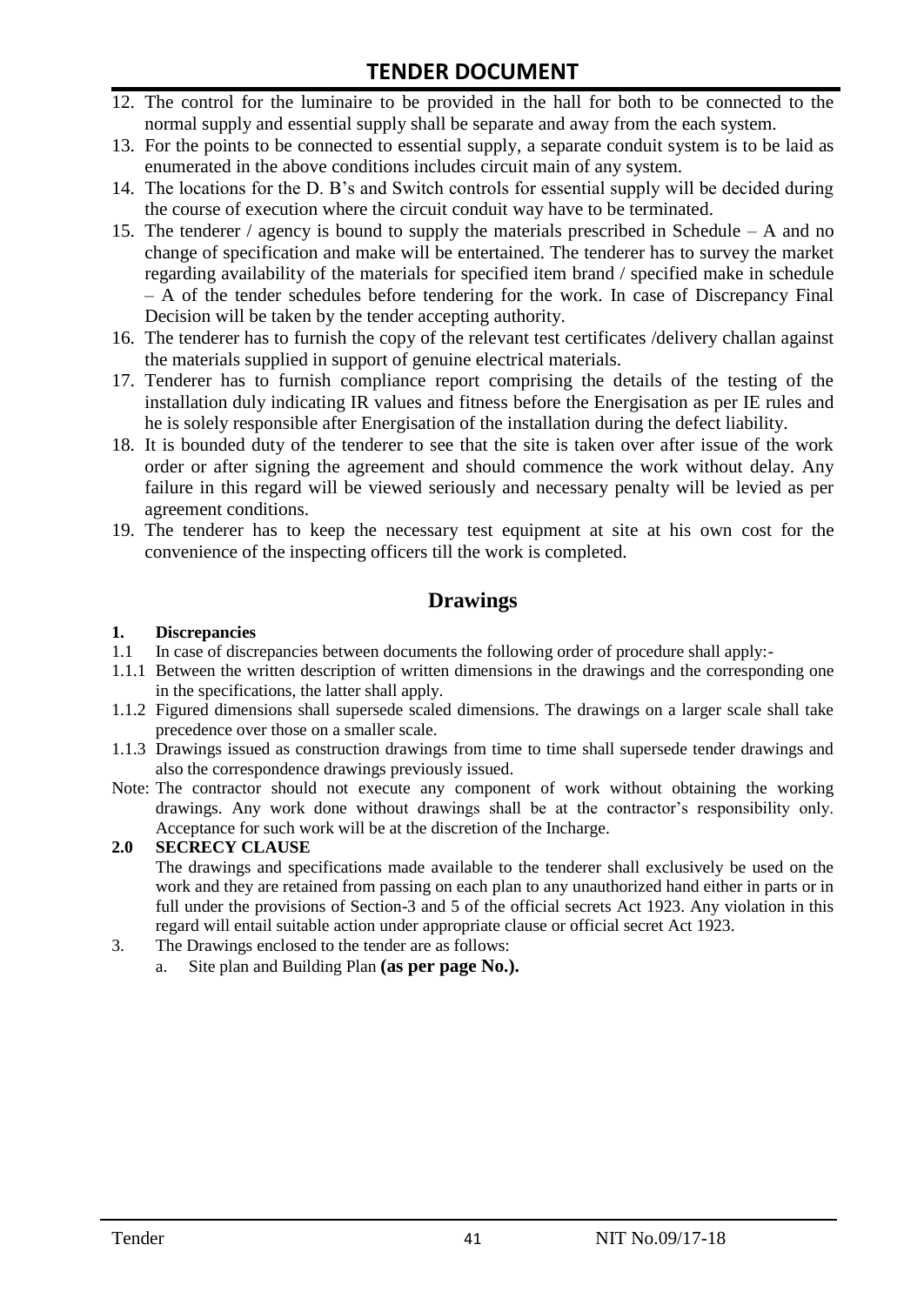#### **BILL OF QUANTITIES**

#### **Name of work: Repairing of barbed wire fencing in farm II, at Churu (500 m length, 6'0" height in 6 lines)**

#### **PREAMBLE**

- 1. The Bill of Quantities shall be read in conjunction with the instructions to Tenderers, General and Special conditions of Contract Technical Specifications and Drawings.
- 2. The quantities given in the Bill of Quantities are estimated and provisional and are given to provide common basis for tendering. The quantities here given are those upon which the lumpsum tender cost of the work is based but they are subject to alterations, omissions, deductions or additions as provided for in the conditions of this contract and do not necessarily show the actual quantities of work to be done. The basis of payment will be actual quantities of work ordered and carried out as measured by the Contractor and verified by the Engineer and valued at the estimate rate plus or Bill of Quantities where applicable, and otherwise at such rates and prices as the Incharge may fix within the terms of Contract.
- 3. The estimate rates in the Bill of Quantities shall, except in so-far as it is otherwise provided under the Contract include cost of all constructional material, labour, machinery, transportation, erection, maintenance, profit, taxes and duties together with all general risks, liabilities and obligations set out or implied in the Contract.
- 4. The plans enclosed with the tender are liable to be altered during execution of work as per necessity of site conditions. The Tender rate quoted by the tenderer shall hold good for execution of work even with altered plans.
- 5. The whole cost of complying with the provisions of the Contract shall be included in the estimated rates for items provided in the Bill of Quantities and where no items are provided in the Bill of Quantities, their cost shall be deemed to be distributed among the estimate rates entered for the related items of work.
- 6. General directions and descriptions of work and materials are not necessarily repeated nor summarised in the Bill of Quantities. References to the relevant sections of the Contract documentation shall be made before entering estimate rate against each item in the Bill of Quantities.
- 7. The method of measurements of completed work for payment shall be in accordance with the relevant B.I.S. Codes.
- 8. All items of work are to be executed as per the drawings / specifications supplied with the contract documents. If there is any contradiction between the drawings and the text of the specifications, the
- later shall prevail. 9. The Tenderer should inspect and select the quarries of his choice before he quotes the tender rate in the Schedule of Bill of Quantities and satisfy himself about the availability of required quantum of materials.
- 10. Diversion drains should be excavated before completion of the embankments and the useful soils should be used in the nearby embankments.
- 11. The actual mix proportion by weight to be adopted during execution will be got designed in the laboratories to suit the grade of concrete and mortar to be used. It will be the responsibility of the contractor to manufacture concrete and mortar of required strength.
- 12. The quantum of measurement for all items of earthwork involving conveyance manually or by machinery shall be as assessed by level measurement. The measurements for the embankment will be for the consolidated banks only.
- 13. Wherever bailing out of water is involved either for excavation or for foundations or for constructions, the rate quoted shall take into account the dewatering charges necessary. No separate payment will be made for dewatering.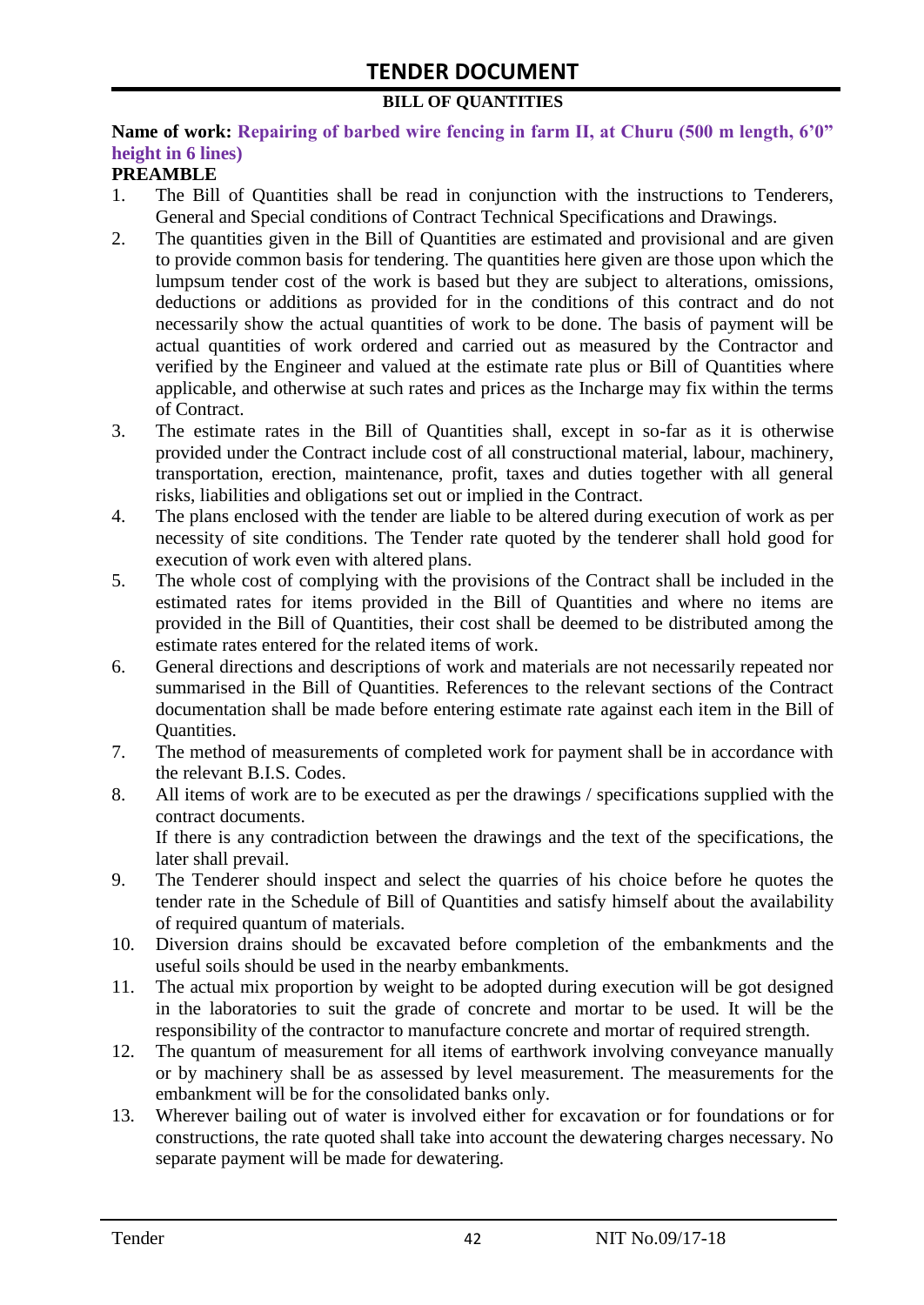- 14. Wherever embankment work is involved, useful soils approved by the Incharge from the cutting reaches and diversion drains shall be taken and used for forming nearby embankments soils used for constructions will be at free of cost.
- 15. The quoted tender rates shall also include the work of any kind necessary for the due and satisfactory construction, completion and maintenance of the works according to the drawings and these specifications and further drawings and orders that may be issued by the Incharge from time to time. The quoted tender rate shall include compliance by the Contractor with all the general conditions of contract, whether specifically mentioned or not in the various clauses of these specifications, all materials, machinery, plant, equipment, tools, fuel, water, strutting, timbering, transport, offices, stores, workshop staff, labour and the provision of proper and sufficient protective works, diversions, temporary fencing and lighting. It shall also include safety of workers, first aid equipments suitable accommodation for the staff and workmen, with adequate sanitary arrangements, the effecting and maintenance of all insurances, the payment of all wages, salaries, fees, royalties / Taxes, duties or other charges arising out of the execution of works and the regular clearance of rubbish, reinstatement and clearing-up of the site as may be required on completion of works safety of the public and protection of the works and adjoining land. The work of Building in quality control / assurance shall be deemed to be covered in the quoted rate.
- 16. The Contractor shall ensure that, the quoted tender r a t e shall cover all stages of work such as setting out, selection of materials, selection of construction methods, selection of equipment and plant, deployment of personnel and supervisory staff, quality control testing etc. The work quality assurance shall be deemed to be covered in the tender rate.
- 17. a) The special attention of the tenderer is drawn to the conditions in the tender notices and the Standard preliminary specifications containing therein. These preliminary specifications shall apply to the agreement to be entered into between the contractor and the ICAR-RCER and shall form an in-separable condition of the contract along with the estimate. All these documents taken together shall be deemed to form one contract and shall be complimentary to another.

b) The tenderer shall examine, closely the BIS also the standard preliminary specifications contained therein and sign the Incharge office copy of the BIS and its addenda volume in token of such study before submitting his overall tender rate which shall be for finished work in-situ. He shall also carefully study the drawings and additional specifications and all the documents, which form part of the agreement to be entered into by the successful tenderer.

- 18. The tenderers attention is directed to requirements for materials conforming to the Bureau of Indian Standards specifications etc., shall be used on the work and the tenderers shall quote his overall tender rate accordingly.
- 19. The tenderer has to do his own testing of materials and satisfy himself that they conform to the specifications of respective I.S.I. Codes before tendering.
- 20. The contractor shall himself procure the required construction materials of approved quality including the earth for formation of embankment and water from quarries / sources of his choice. All such quarries / sources of materials required for the work shall be got approved by the Incharge in writing well before their use of the work.
- 21. The contractor shall himself procure the steel, cement, Bitumen, Blasting materials, sand, metal, soils, etc., and such other materials required for the work well in advance. The contractor has to bear the cost of materials for conveyance. The department will not take any responsibility for fluctuations in market in cost of the materials, transportation and for loss of materials etc.
- 22. Inspection of site and quarries by the tenderer: Every tenderer is expected before quoting his overall tender rate, to inspect the site of proposed work. He should also inspect the quarries and satisfy himself about the quality, and availability of materials. The best class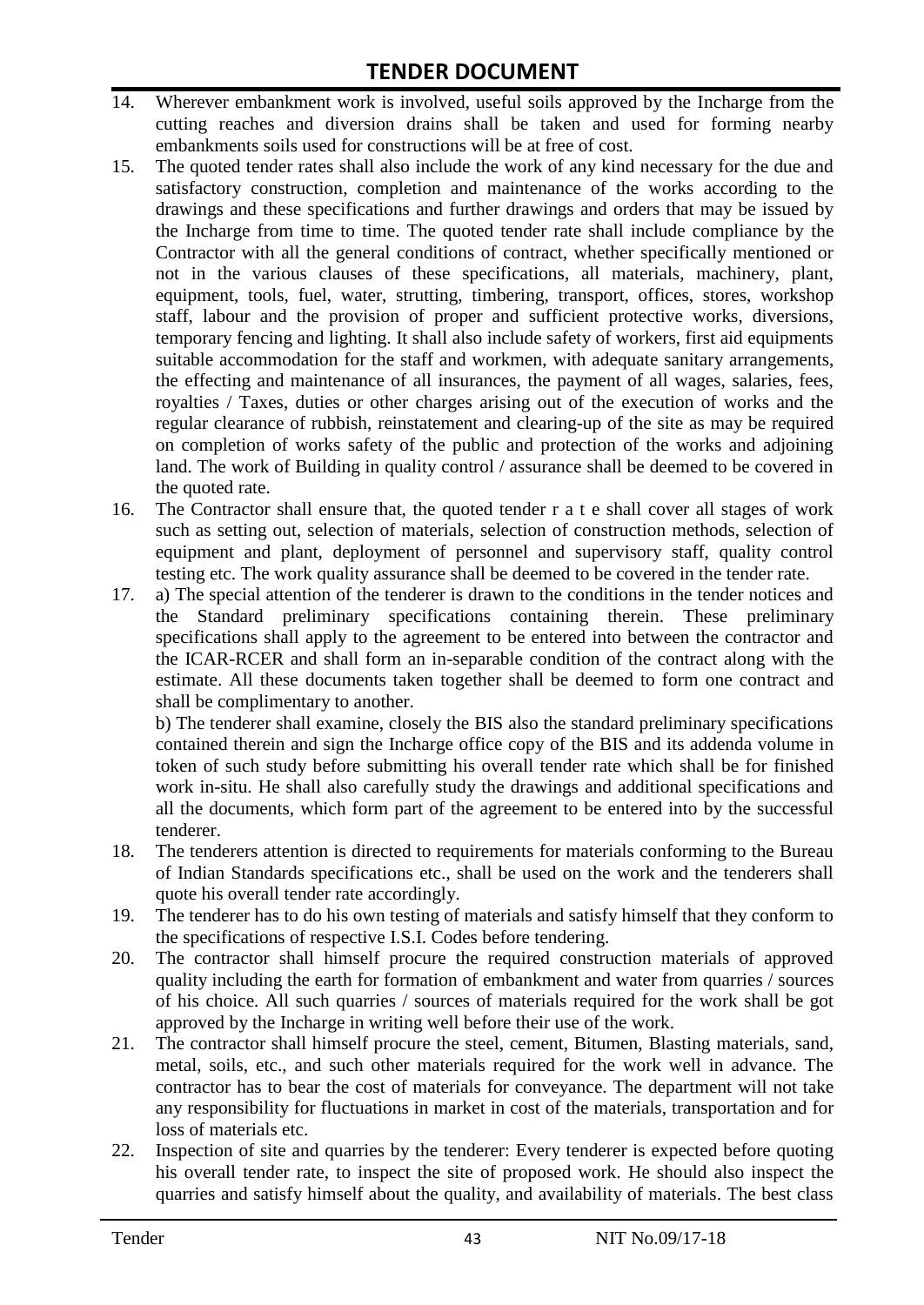of materials to be obtained from quarries, or other sources shall be used on the work. In every case the materials must comply with the relevant standard specifications. Samples of materials as called for in the standard specifications or in this tender notice, or as required by the, in any case, shall be submitted for the 's approval before the supply to site of work is begun.

- 23. The tenderer's particular attention is drawn to the sections and clauses in the BIS/CPWD specification dealing with
	- a) Test, inspection and rejection of defective materials and work.
	- b) Carriage
	- c) Construction plant
	- d) Water and lighting
	- e) Cleaning up during the progress and for delivery.
	- f) Accidents
	- g) Delays
	- h) Particulars of payments.

The contractor should closely peruse all the specification clauses, which govern the overall tender rate he is tendering.

- 24. The defect liability period of contract in terms of GO Ms No: 8, T(R&B)Dept.dated: 8.1.2003 is twenty four months.
- 25. The estimate rates for items shown in the Schedule "A" include all construction materials. No escalation in rates will be paid unless specified in the tender document. The tenderer has to quote an overall tender rate considering all the aspects of the tender to complete the finished item of work as per the B.I.S. specifications, the special specifications appended, Drawings etc.
- 26. If there is any contradiction between UE / and B.I.S. specifications, listed and detailed technical specifications, the latter shall prevail.
- 27. In case of a job for which specifications are not available with the Schedule or in B.I.S. code and are required to be prescribed, such work shall be carried out in accordance with the written instructions of the Incharge.
- 28. The contractor should use the excavated useful soils and stone for construction purpose. Soils used for construction either for homogeneous section in hearting or in casing zone based on the suitability will be at free of cost and the cost of stone used for construction purpose will be recovered from the contractor's bill.

The contractor should quote his tender rate keeping in view of the above aspects.

- 29. Additions and alternations by the Tenderer in the Schedule of quantities will disqualify the tender.
- 30. In the case of discrepancies between the written description of the item in the Schedule "A" and the detailed description in the specification of the same item, the latter shall be adopted.
- 31. The Unit rates noted below are those governing payment of extras or deductions for omissions according to the conditions or the contract as set-forth in the preliminary specifications of the Indian standard specifications and other conditions of specification of this contract.
- 32. It is to be expressly understood that the measured work is to be taken according to the actual quantities when in place and finished according to the drawings or as may be ordered from time to time by the and the cost calculated by measurement or weight at their respective rates without any additional charge for any necessary or contingent works connected works connected herewith. The rate quoted are for works in situ and complete in every respect.
- 33. For all items of work in excess of the quantities indicated the rates payable for such excess quantities will be tendered rates.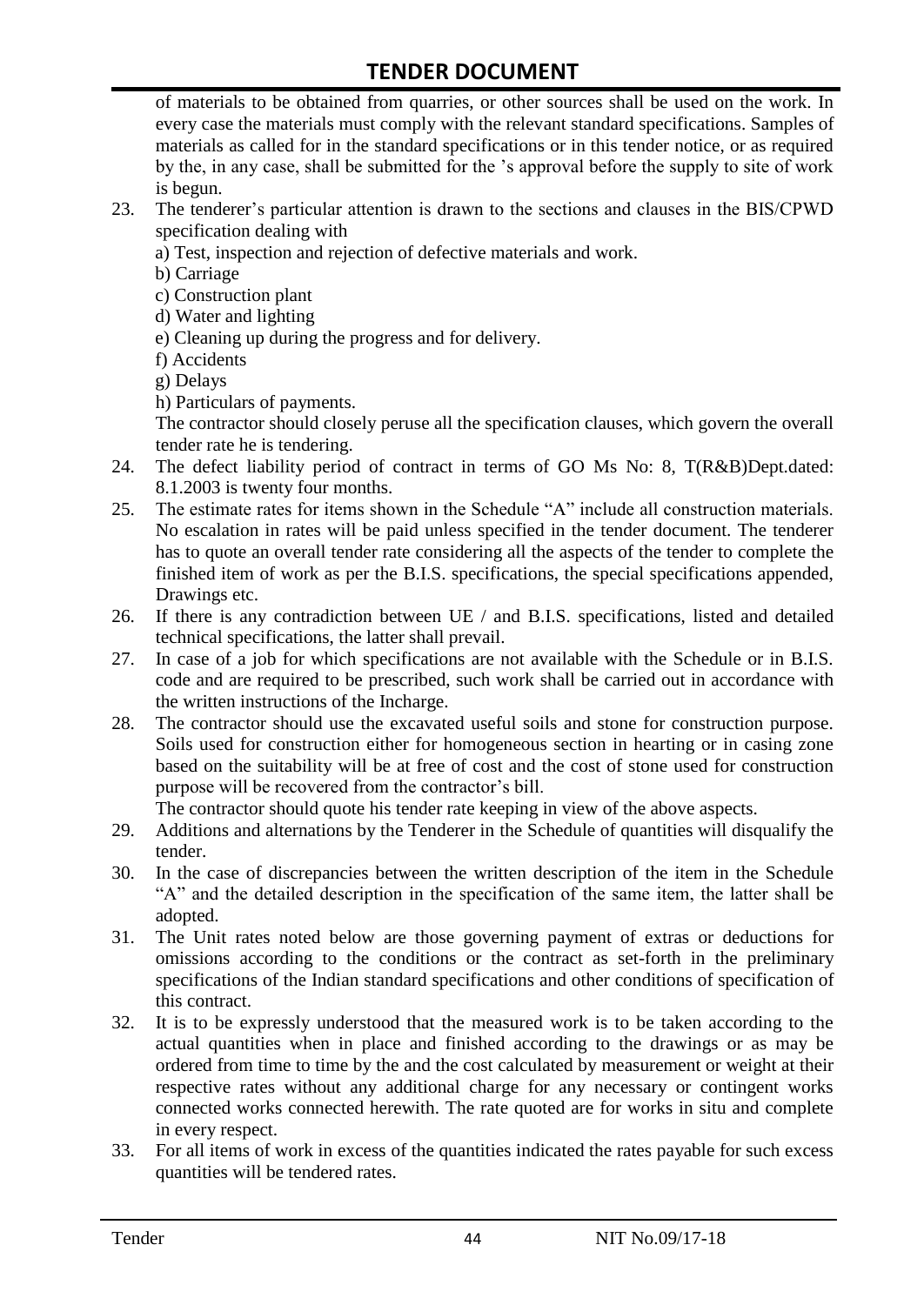- 34. For all items of work, intermediate payment will be made provisionally as per relevant clause. Full-accepted agreement rates will be paid only after all the items of works are completed.
- 35. The contractor is bound to execute all supplemental works that are found essential incidental and inevitable during execution of main work.
- 36. The payment of rates for supplement items of work will be regulated as under.

Supplemental items directly deductible from similar items in the original agreement.

The rates shall be derived by adding to or subtracting from the agreement rate of such similar item the cost of the difference in the quantity of materials labour between the new items and similar items in the agreement worked out with reference to the schedule of rates adopted in the sanctioned estimate with which the tenders are compared.

a) Similar items but the rates of which cannot be directly deducted from the original agreement.

b) Purely new items which do not correspond to any item in the agreement.

The rate of all such items shall be overall tender rate.

#### **37. ENTRUSTMENT OF ADDITIONAL ITEMS.**

- a) Where ever additional items not contingent on the main work and outside the scope of original agreement are to be entrusted to the original contractor dispensing with tenders and if the value of such items exceeds the limits upto which the officer is empowered to entrust works initially to contractor without calling for tenders approval of next higher authority shall be obtained. Entrustment of all such items on nomination shall be rates not exceeding the estimate rates.
- b) Entrustment of supplement items contingent on the main work will be authorised by the officers upto the monetary limits upto which they themselves are competent to accept items in the original agreement so long as the total amounts upto which they are competent to accept in an original agreement rates for such items shall be worked in accordance with the procedure prescribed by CPWD.
- c) Entrustment of either the additional supplemental items shall be further subject to the provisions under CPWD Code viz., the items shall not be ordered by an officer on his own responsibility if the revised estimate or deviation statement providing for the same requires the sanction of higher authority.
- Note:It may be noted that the term estimate rate used above means the rate in the sanctioned estimate with which the tender's compared or if no such rate is available in the estimate the rate derived will be with reference to the schedule of rates adopted in the sanctioned estimate with which tenders are compared.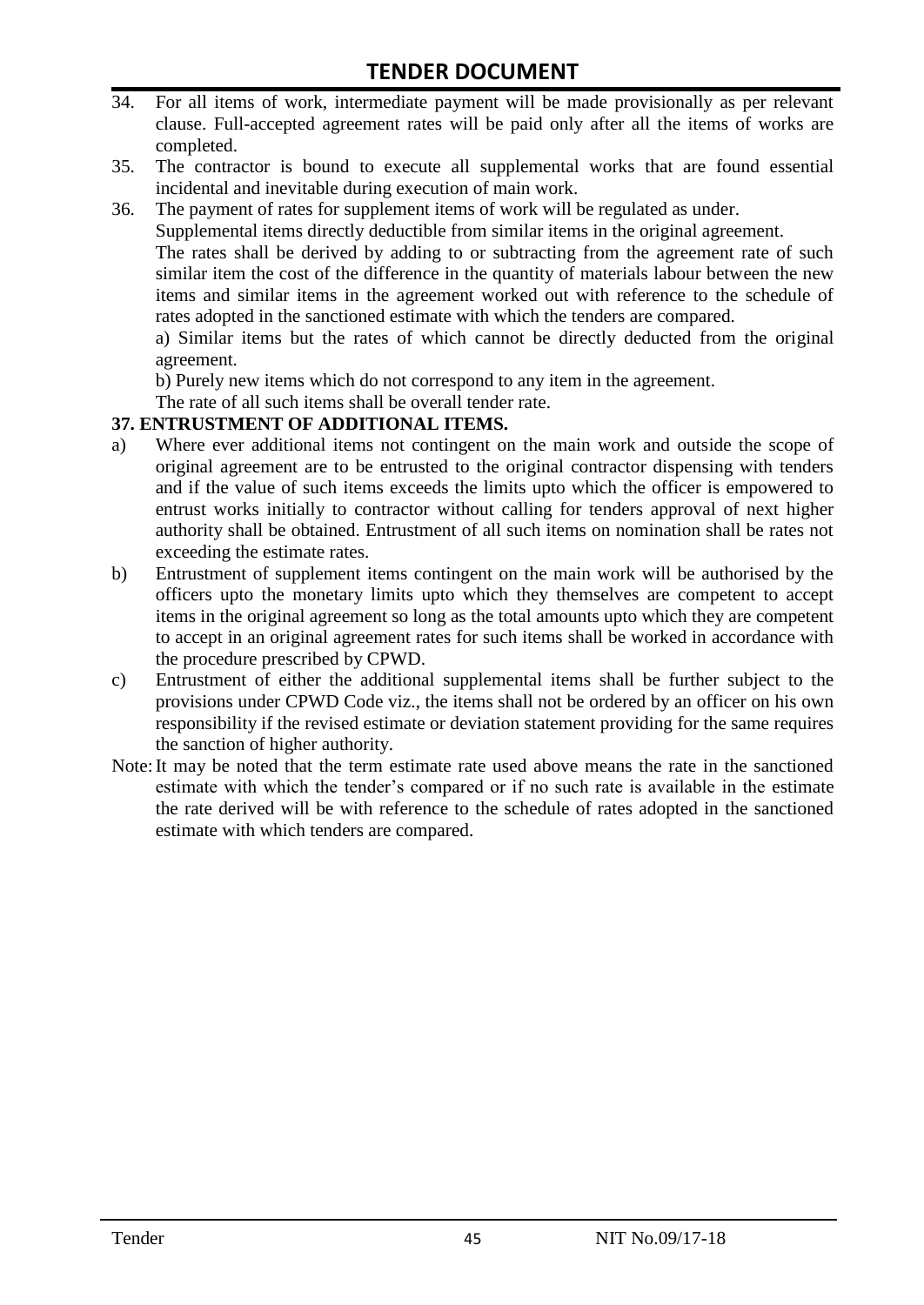# **Schedule - A Price Schedule & Bill of Quantities**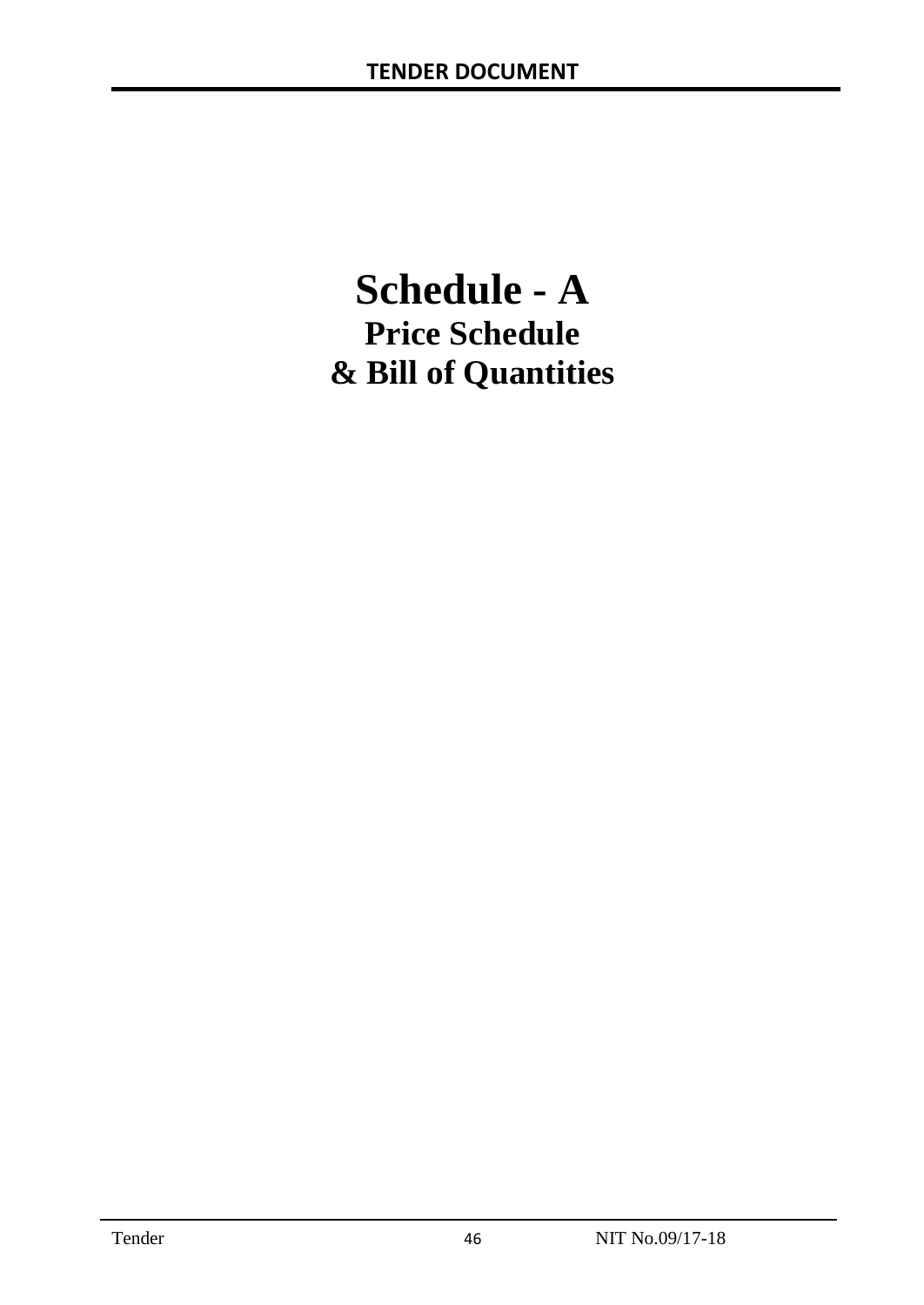#### **PRICE SCHEDULE OF CONTRACT**

Date : …………………

To, Director, ICAR-RCER, ICAR Parisar, Patna-14 Sir,

I/We do hereby tender and if this tender is accepted, undertake to execute the following work viz **Repairing of barbed wire fencing in farm II, at Churu (500 m length, 6'0" height in 6 lines)** as per the specifications, drawings and such other data furnished.

I/We have studied the scope of work, including item wise specifications, with unit rates and agree to execute the work, when the lump sum payment under the terms of the agreement is varied by payment on measurement quantities. I/We certify that I/We have inspected the site of the work before quoting my rate excess or less on ECV, I/We have satisfied about the quality, availability and transport facilities for all the materials.

I/We undertake to execute the work indicated in price schedules of this tender at the rates quoted below:

| Package   Description | Price    | Price      |
|-----------------------|----------|------------|
| of package            | (In Rs.) | (In Words) |
| Works                 |          |            |
|                       |          |            |

I/We hereby distinctly and expressly, declare that the rates quoted by us is inclusive of all taxes and duties, prevailing at the time of execution of work. Further, I/We declare that I/We will not claim any price escalation or extra compensation on this account.

I/We agreed to keep the offer in this tender valid for a period of 6 (Six) Months mentioned in Tender Notice and not to modify the whole or any part of it for any reason within above period. If the tender is withdrawn by me / us for any reasons whatsoever, the earnest money deposit (EMD) paid by me / us will be forfeited to the Government.

IF MY / OUR tender is not accepted the sum shall be returned to me/us on application when intimation is sent to me/us of rejection or at the expiration of three months from last date of receipt of this tender, whichever is earlier. If my/our tender is accepted the earnest money shall be retained by the Government as security for the due fulfilment of this contract. If upon written intimation to me/us by the Office, I/We fail to attend the said office on the date herein fixed or if upon intimation being given to me/us or acceptance of my/our tender, and if I/We fail to make the additional security deposit or to enter into the required agreement as defined in the tender notice, then I/We agree the forfeiture of the earnest money. Any notice required to be served on me/us here under shall be sufficiently served on me/us if delivered to me/us hereunder shall be sufficiently served on me/us if delivered to me/us personally or forwarded to me/us by post to (registered or ordinary) or left at my/our address given herein. Such notice shall if sent by post be deemed to have been served on me/us at the time when in due course of post it would be delivered at the address to which it is sent.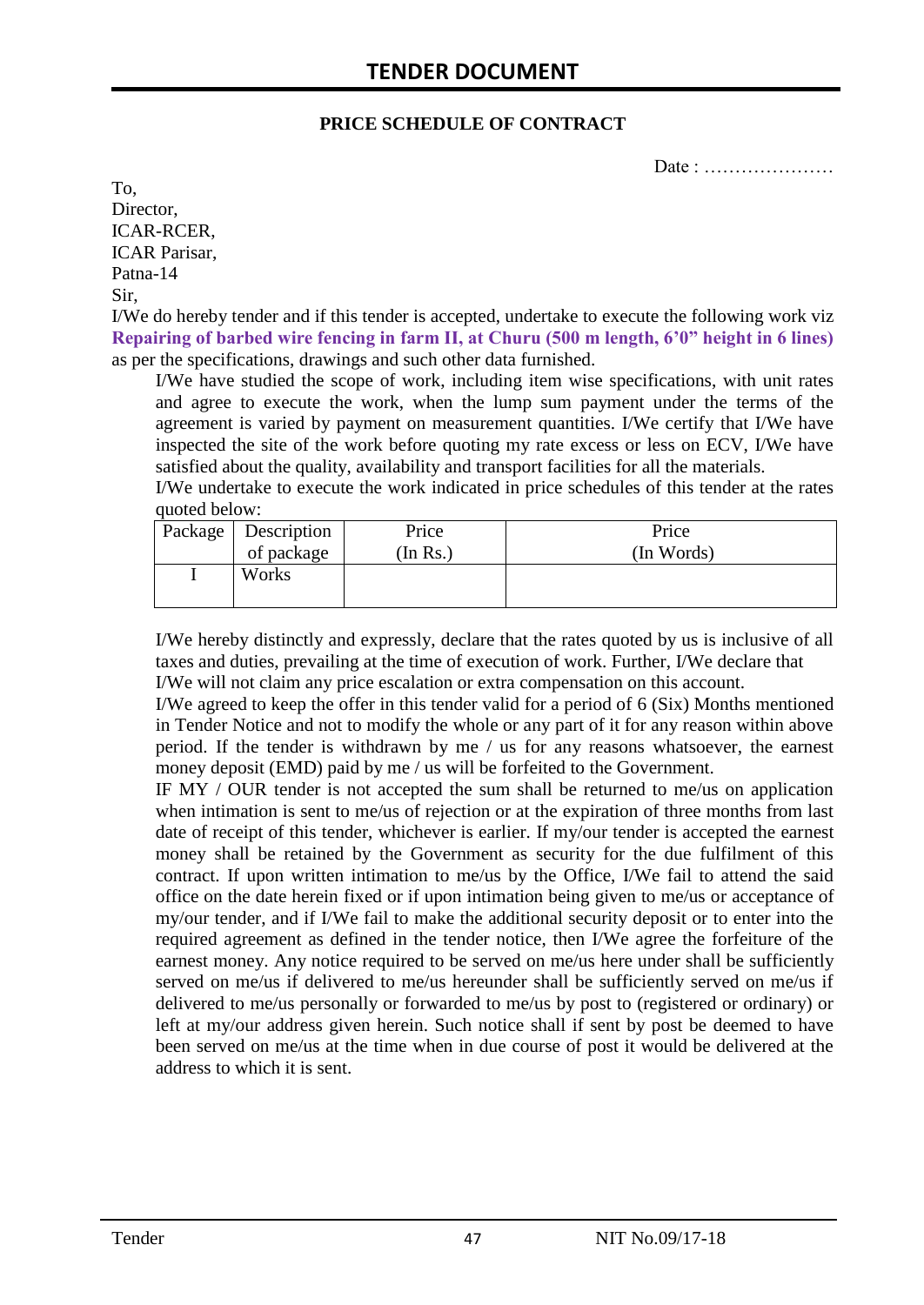I/WE fully understand that the written agreement to be entered into between me/us and Government shall be the foundation of the rights of the both the parties and the contract shall not be deemed to be complete until the agreement has first been signed by me/us and then by the proper officer authorised to enter into contract on behalf of Government. The bid form of the tender is duly signed by the authorized signatory of the Firm/company and sealed in presence of the following witness.

| <b>Address of the Tenderer:</b>                                                                        | (Signature of Tender). |
|--------------------------------------------------------------------------------------------------------|------------------------|
|                                                                                                        |                        |
|                                                                                                        |                        |
|                                                                                                        |                        |
| $(Fax No: \ldots \ldots \ldots \ldots \ldots \ldots \ldots \ldots \ldots \ldots \ldots \ldots \ldots)$ |                        |
|                                                                                                        |                        |

#### WITNESS:

| $\bigcap$ |  |
|-----------|--|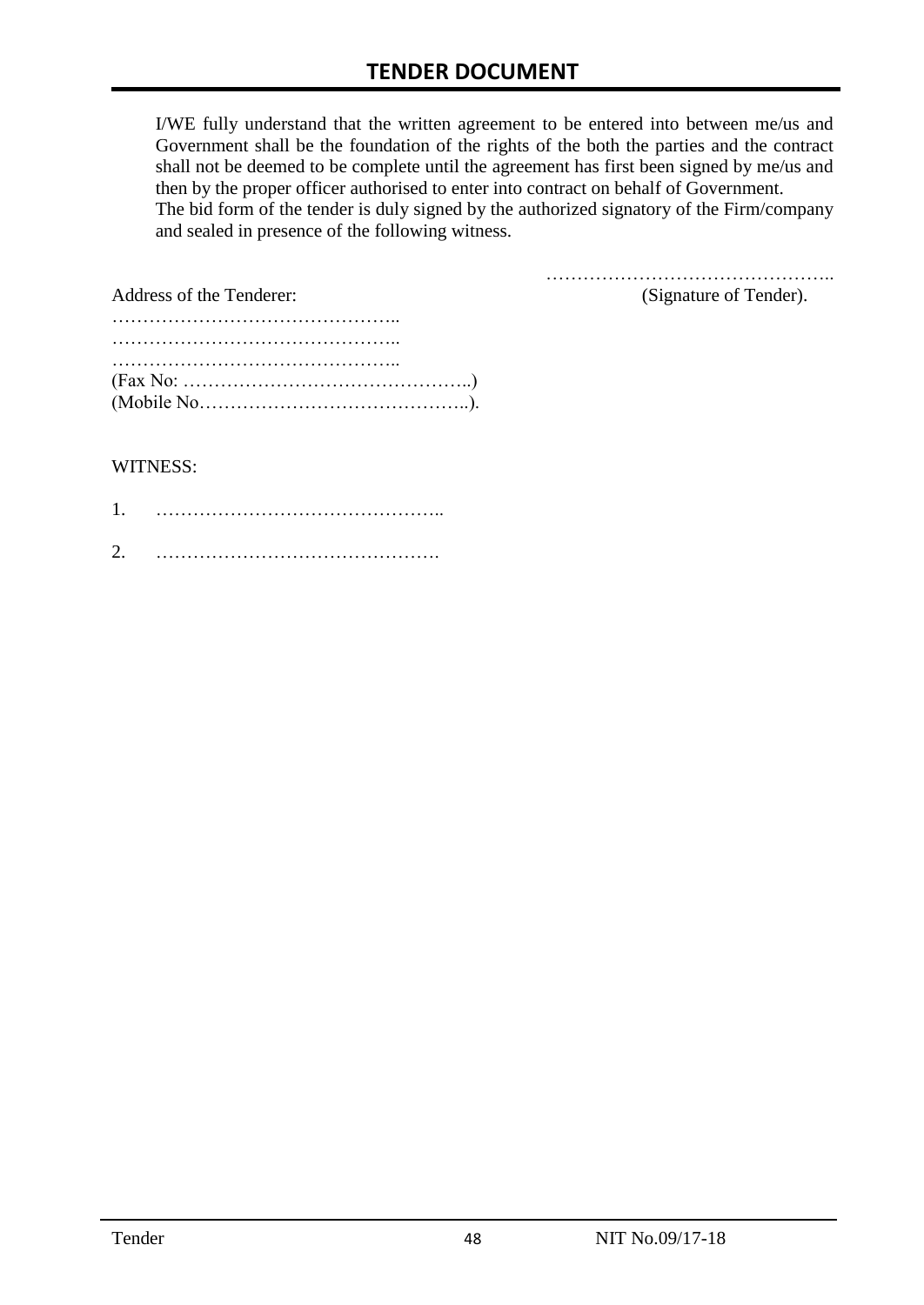#### **PRICE SUMMARY**

**Name of the work: Repairing of barbed wire fencing in farm II, at Churu (500 m length, 6'0" height in 6 lines)**

PACK-I : WORKS: AMOUNT. (Rs).

1 Works.

GRAND TOTAL FOR PROJECT (INCL.TAXES)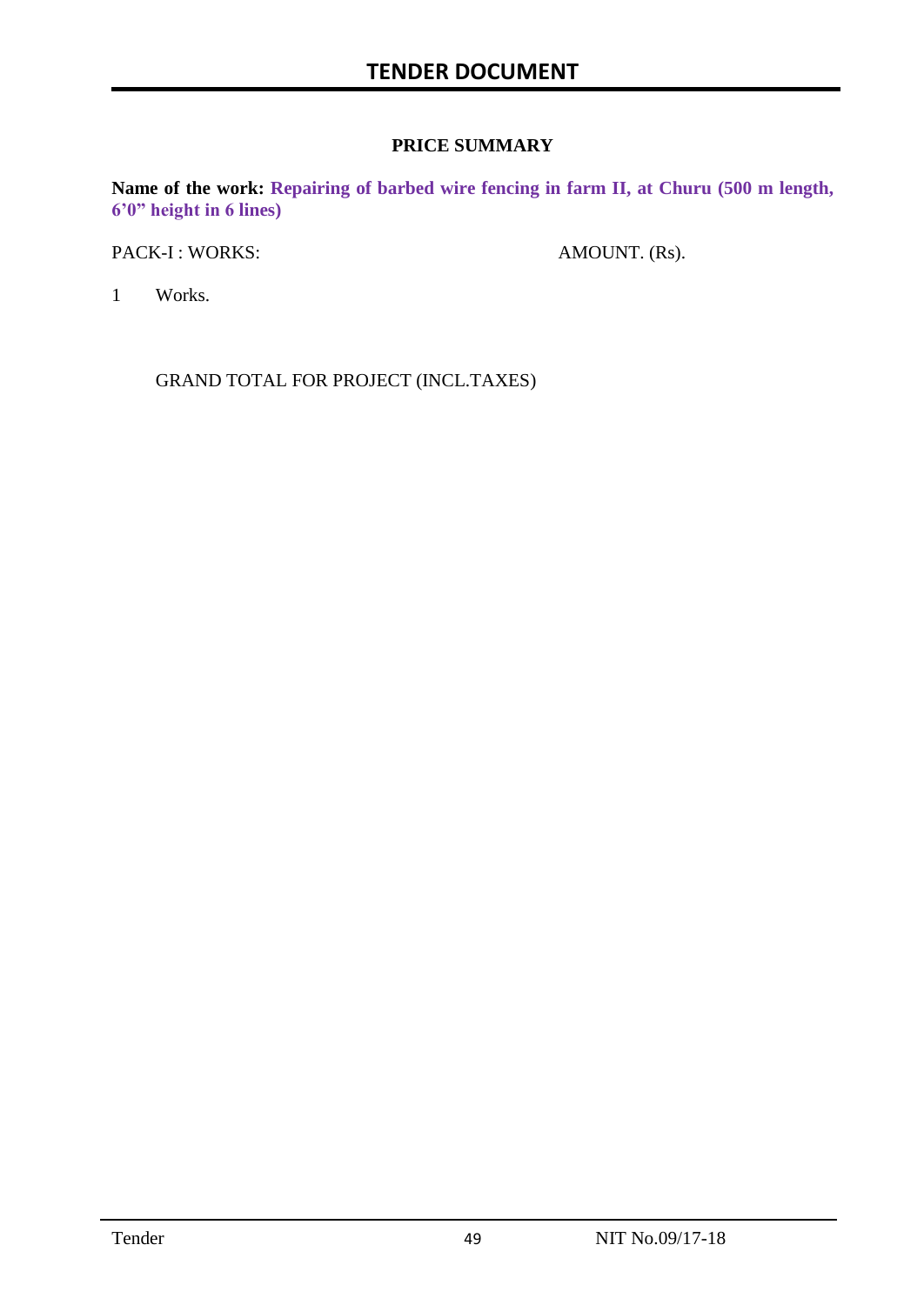**Price Schedule for: Repairing of barbed wire fencing in farm II, at Churu (500 m length, 6'0" height in 6 lines)**

|                          | Name of Work:- Repairing of barbed wire fencing in farm II, at Churu (500 m length, 6'0"                                                                                                                                                                                                                                                                                                                                         |      |      |             |               |
|--------------------------|----------------------------------------------------------------------------------------------------------------------------------------------------------------------------------------------------------------------------------------------------------------------------------------------------------------------------------------------------------------------------------------------------------------------------------|------|------|-------------|---------------|
|                          | height in 6 lines)                                                                                                                                                                                                                                                                                                                                                                                                               |      |      |             |               |
| SI.                      | <b>Description of item</b>                                                                                                                                                                                                                                                                                                                                                                                                       |      |      | Rate        | <b>Amount</b> |
| N <sub>0</sub>           |                                                                                                                                                                                                                                                                                                                                                                                                                                  | Qty  | Unit | /perUnit    | (in Rs.)      |
| $\mathbf{1}$             | $\overline{2}$                                                                                                                                                                                                                                                                                                                                                                                                                   | 3    | 4    | 5           | 6             |
|                          | Fencing with G.I. barbed wire on angle iron post placed<br>at required distance and provided with horizontal lines<br>and two diagonals interwoven with horizontal wires, of<br>barbed wire weighing 9.38 kg per 100 m (minimum),<br>between the two posts fitted and fixed with G.I. staples,<br>turn buckles etc. complete. . Payment to be made per<br>metre cost of total length of barbed wire used.<br>500x6+4x2x167=4336m | 4336 | mt   |             |               |
|                          | Excavating holes more than 0.10 cum & upto 0.5 cum<br>including getting out the excavated soil, then returning<br>the soil as required in layers not exceeding 20 cm in<br>depth, including consolidating each deposited layer by<br>ramming, watering etc, disposing of surplus excavated<br>soil, as directed within a lead of 50 m and lift upto 1.5 m<br>all kind of soil 30 nos                                             | 30   | each |             |               |
|                          | Providing and laying in position cement concrete of<br>specified grade excluding the cost of centering and<br>shuttering of mix M:20<br>0.76x0.125x0.125x30= 0.356>0.36cum                                                                                                                                                                                                                                                       | 0.36 | cum  |             |               |
|                          | Supplying at site Angle iron post & strut of required size<br>including bottom to be split and bent at right angle in<br>opposite direction for 10 cm length single section<br>50x50x5 mm including cutting& fixing in position and<br>applying a priming coat of approved steel primer for 6'0"<br>ht &all complete job 2'6"+6'0"+1'=9'6"=2.89m<br>15x2x2.89m=86.7m> 332kg+34= 366kg                                            | 366  | kg   |             |               |
|                          |                                                                                                                                                                                                                                                                                                                                                                                                                                  |      |      | Total (Rs.) |               |
|                          | GST (Rs.)                                                                                                                                                                                                                                                                                                                                                                                                                        |      |      |             |               |
| <b>Grand Total (Rs.)</b> |                                                                                                                                                                                                                                                                                                                                                                                                                                  |      |      |             |               |

**(Signature of Contractor/Firm with seal and date)**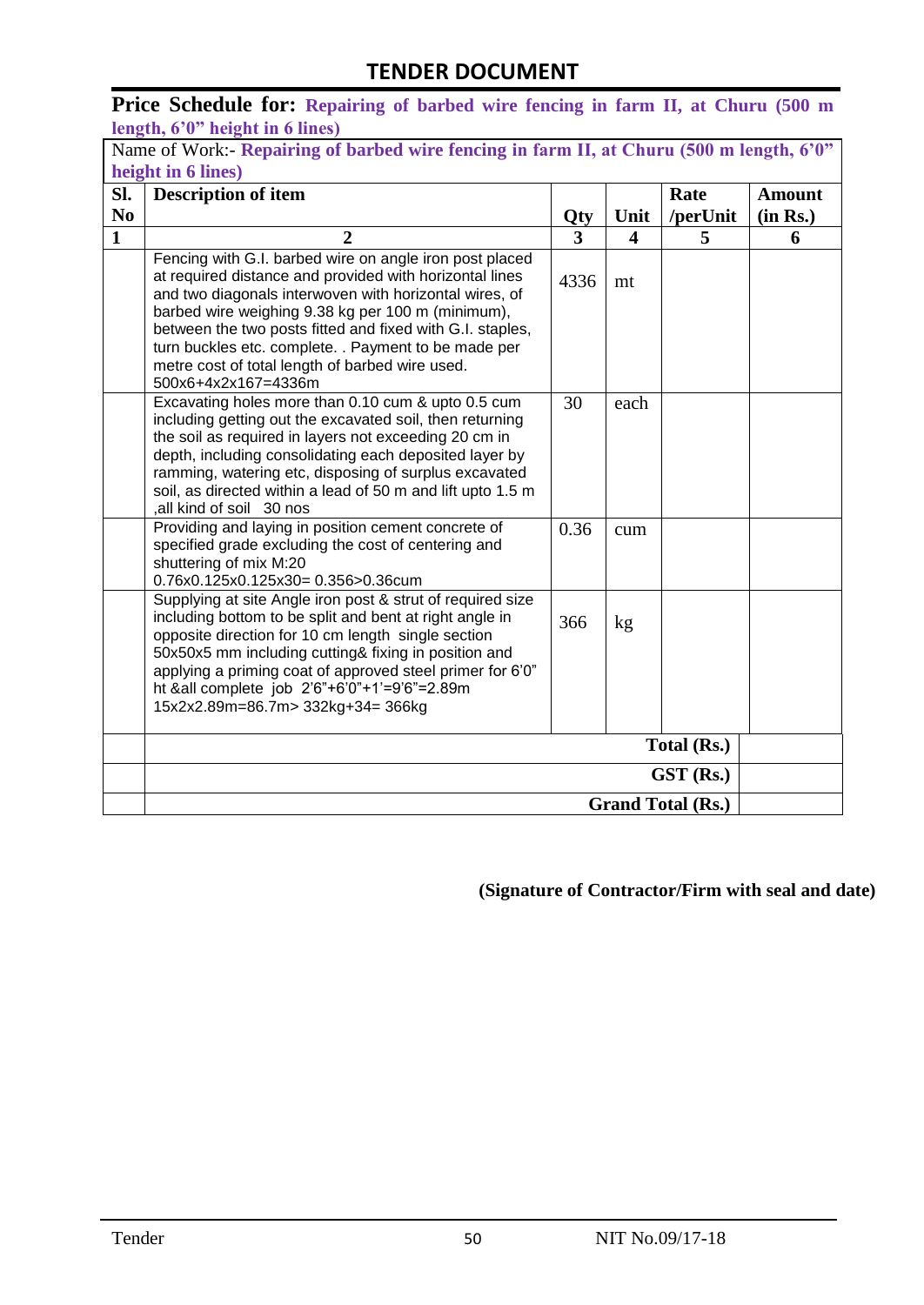## **TENDER DOCUMENT**

#### **CONTRACT FORM**

|                                                                                                          | day of                                                                                             |  |  |  |
|----------------------------------------------------------------------------------------------------------|----------------------------------------------------------------------------------------------------|--|--|--|
|                                                                                                          | (Year) between the Hon'ble President of Indian Council of                                          |  |  |  |
|                                                                                                          | Agricultural Research acting through the Director, ICAR Research Complex for Eastern               |  |  |  |
| <b>Region</b> (Indian Council of Agricultural Research), <b>Patna – 800014</b> (Bihar) (name and address |                                                                                                    |  |  |  |
|                                                                                                          |                                                                                                    |  |  |  |
|                                                                                                          | (name and address of contractor) (hereinafter called "the <b>Contractor</b> " of the other party). |  |  |  |

WHEREAS the Employer is desirous that the Contractor executes the Work of:-

**1. Repairing of barbed wire fencing in farm II, at Churu (500 m length, 6'0" height in 6 lines)**

(Ref. No………………………………….) (name and identification number of contract) (hereinafter called "the **Works**") at ICAR-RCER, Patna -800014 (Bihar) and the **Employer** has accepted the Bid by the **Contractor** for the execution and completion of such works and the remedying of any defects therein, at a contract price of **Rs……………(Rupees …………………………………… only)**

#### NOW, THEREFORE, IT IS HEREBY AGREED BETWEEN THE PARTIES AS FOLLOWS:

- 1. In this Contract, words and expressions shall assume the same meanings as are respectively assigned to them in the conditions of Contract hereinafter referred to and they shall be deemed to form and be read and construed as part of this Agreement.
- 2. In consideration of the payments to be made by the Employer to the Contractor as hereinafter mentioned, the Contractor hereby covenants with the Employer to execute and complete the works and remedy the defects therein in conformity in all aspects with the provisions of the contract.
- 3. The Employer hereby covenants to pay the Contractor in consideration of the execution and completion of the works and in remedying the defects wherein the Contract Price or such other sum as may become payable under the provisions of the Contract at the times and in the manner prescribed by the Contract.
- 4. The following documents shall be deemed to form and be read and construed as part of this Contract, viz.:
	- i) Letter of Acceptance
	- ii) Notice to proceed with the works
	- iii) Contractor's Bid
	- iv) Bidding data
	- v) General conditions of contract (including special conditions of contract)
	- vi) Specifications
	- vii) Drawings
	- viii) Bill of quantities
	- ix) Any other documents listed in the contract data as forming part of the contract